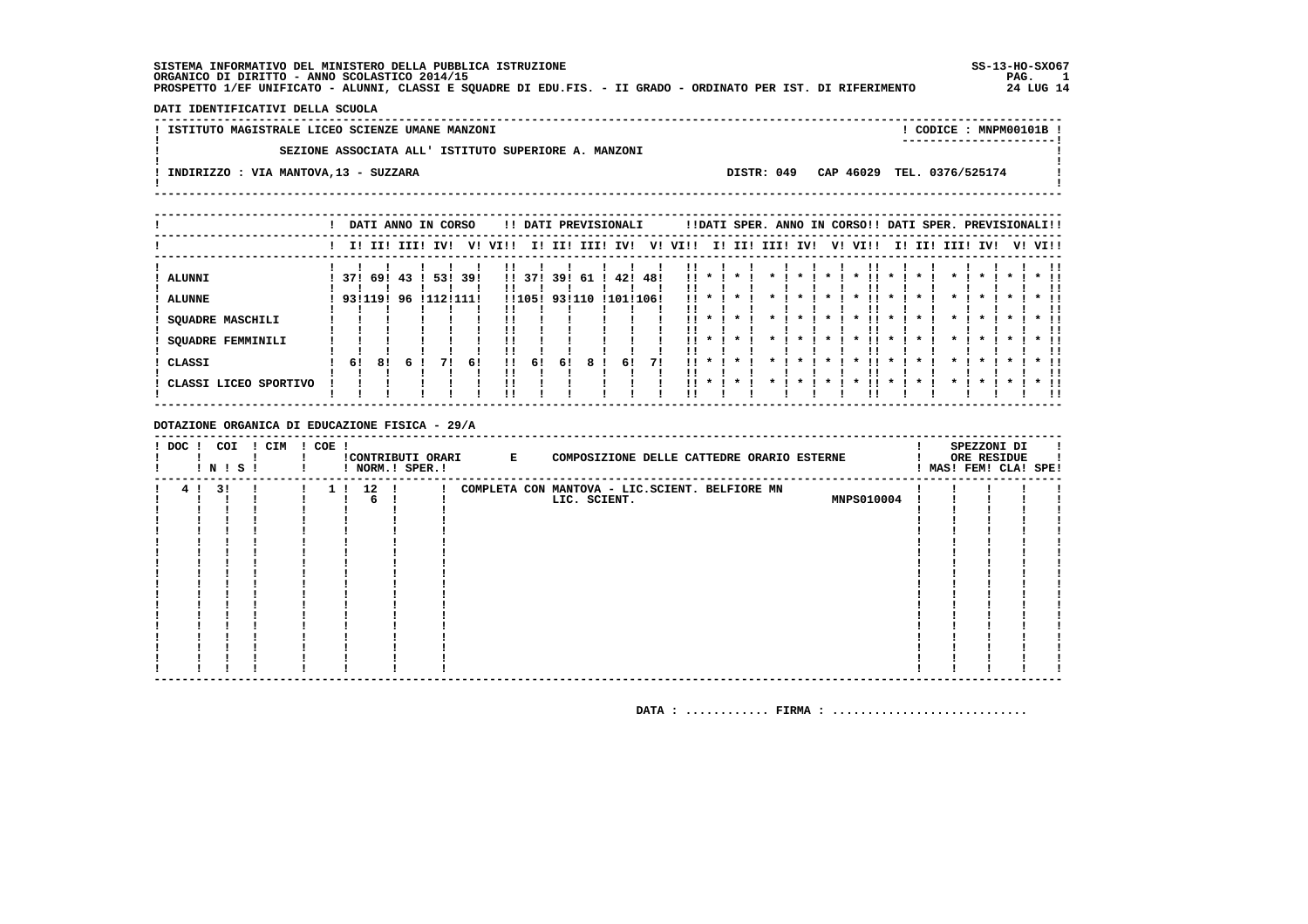SS-13-HO-SX067 PAG. 2  $24$  LUG  $14$ 

DATI IDENTIFICATIVI DELLA SCUOLA

! ISTITUTO TECNICO COMMERCIALE ITC MANZONI ! CODICE : MNTD001016 !  $\mathbf{I}$ SEZIONE ASSOCIATA ALL' ISTITUTO SUPERIORE A. MANZONI  $\mathbf{I}$ - 1  $\mathbf{I}$ -.<br>! INDIRIZZO : VIA MANTOVA, 13 - SUZZARA DISTR: 049 CAP 46029 TEL. 0376/525174  $\sim$  1.  $\mathbf{I}$  $\mathbf{I}$ 

|                       |       |             |     | DATI ANNO IN CORSO |      |              |        |     |              | !! DATI PREVISIONALI |       |      |         |         |      |     |    | !!DATI SPER. ANNO IN CORSO!! DATI SPER. PREVISIONALI!! |                    |     |      |                    |     |              |
|-----------------------|-------|-------------|-----|--------------------|------|--------------|--------|-----|--------------|----------------------|-------|------|---------|---------|------|-----|----|--------------------------------------------------------|--------------------|-----|------|--------------------|-----|--------------|
|                       |       | I! II! III! |     | IV!                | V!   | VIII         | ΙI     | II! | III!         | IV!                  | V!    | VI!! | II.     | II!     | III! | IV! | V! | VI!!                                                   | II.                | II! | III! |                    | IV! | V! VI!!      |
| <b>ALUNNI</b>         | 28!   | 35!         | -22 | 24!                | -201 | $\mathbf{1}$ | 34!    | 30! | 36           | 16!                  | -24 ! | !!   |         |         |      |     |    |                                                        |                    |     |      |                    |     |              |
| <b>ALUNNE</b>         | -26 ! | 15!         | -21 | 171                | 19!  |              | !! 27! | 22! | 11           | 21!                  | 15!   | !!   |         |         |      |     |    |                                                        |                    |     |      |                    |     |              |
| SQUADRE MASCHILI      |       |             |     |                    |      |              |        |     |              |                      |       |      |         |         |      |     |    | $\star$                                                | $\boldsymbol{\pi}$ |     |      | $\cdot$            |     |              |
| SQUADRE FEMMINILI     |       |             |     |                    |      | !!<br>!!     |        |     |              |                      |       | . .  | $\cdot$ | $\cdot$ |      |     |    | $\boldsymbol{\ast}$                                    | $\mathbf x$        |     |      | $\boldsymbol{\pi}$ |     | $*$ !!<br>!! |
| CLASSI                | 21    | 21          |     |                    | 21   | !!           | 21     | 21  | $\mathbf{2}$ | 2!                   | 21    | . .  |         | $\cdot$ |      |     |    | $\boldsymbol{\ast}$                                    | $\boldsymbol{\pi}$ |     |      | $\boldsymbol{\pi}$ |     | $*$ 11<br>ΙI |
| CLASSI LICEO SPORTIVO |       |             |     |                    |      | !!           |        |     |              |                      |       | . .  | $\cdot$ | $\cdot$ |      |     |    | $\boldsymbol{\ast}$                                    | $\boldsymbol{\pi}$ |     | *    | $\cdot$            |     | $*$ !!<br>!! |

DOTAZIONE ORGANICA DI EDUCAZIONE FISICA - 29/A

| ! DOC ! COI | ! N ! S ! | ! CIM | ! COE ! | ! NORM.! SPER.! | !CONTRIBUTI ORARI E | COMPOSIZIONE DELLE CATTEDRE ORARIO ESTERNE |  |  |  | SPEZZONI DI<br>ORE RESIDUE<br>! MAS! FEM! CLA! SPE! |  |
|-------------|-----------|-------|---------|-----------------|---------------------|--------------------------------------------|--|--|--|-----------------------------------------------------|--|
|             | 1!1!      |       |         |                 |                     |                                            |  |  |  |                                                     |  |
|             |           |       |         |                 |                     |                                            |  |  |  |                                                     |  |
|             |           |       |         |                 |                     |                                            |  |  |  |                                                     |  |
|             |           |       |         |                 |                     |                                            |  |  |  |                                                     |  |
|             |           |       |         |                 |                     |                                            |  |  |  |                                                     |  |
|             |           |       |         |                 |                     |                                            |  |  |  |                                                     |  |
|             |           |       |         |                 |                     |                                            |  |  |  |                                                     |  |
|             |           |       |         |                 |                     |                                            |  |  |  |                                                     |  |
|             |           |       |         |                 |                     |                                            |  |  |  |                                                     |  |
|             |           |       |         |                 |                     |                                            |  |  |  |                                                     |  |
|             |           |       |         |                 |                     |                                            |  |  |  |                                                     |  |
|             |           |       |         |                 |                     |                                            |  |  |  |                                                     |  |
|             |           |       |         |                 |                     |                                            |  |  |  |                                                     |  |
|             |           |       |         |                 |                     |                                            |  |  |  |                                                     |  |
|             |           |       |         |                 |                     |                                            |  |  |  |                                                     |  |
|             |           |       |         |                 |                     |                                            |  |  |  |                                                     |  |
|             |           |       |         |                 |                     |                                            |  |  |  |                                                     |  |
|             |           |       |         |                 |                     |                                            |  |  |  |                                                     |  |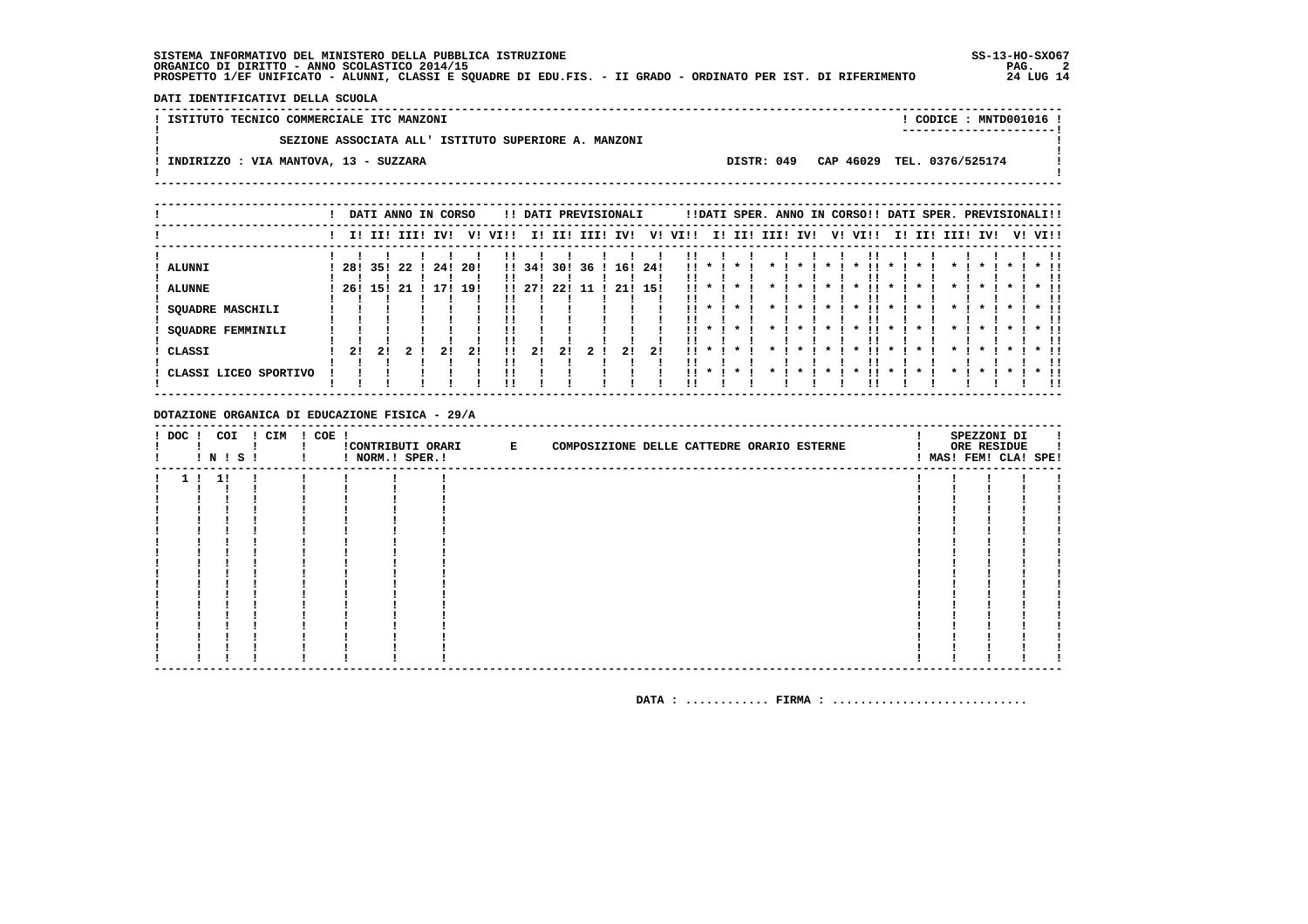SS-13-HO-SX067 PAG. 3 24 LUG 14

> - 1  $\mathbf{I}$

 $\mathbf{I}$ 

**Contract Contract** 

DATI IDENTIFICATIVI DELLA SCUOLA 

! LICEO SCIENTIFICO LICEO OSTIGLIA

 $\mathbf{I}$ 

 $\blacksquare$ 

-

 $\mathbf{I}$ 

! CODICE : MNPS002016 ! 

SEZIONE ASSOCIATA ALL' ISTITUTO SUPERIORE G. GALILEI .<br>! INDIRIZZO : VIA VERONA 35 - OSTIGLIA

DISTR: 048 CAP 46035 TEL. 0386/802441

|                                                                                          |                  |                          |   |                  | DATI ANNO IN CORSO |                    |                    |           | !! DATI PREVISIONALI |                          |    |                                 |                                                           |                                          | !!DATI SPER. ANNO IN CORSO!! DATI SPER. PREVISIONALI!! |                         |         |         |                    |         |              |                    |  |                                   |
|------------------------------------------------------------------------------------------|------------------|--------------------------|---|------------------|--------------------|--------------------|--------------------|-----------|----------------------|--------------------------|----|---------------------------------|-----------------------------------------------------------|------------------------------------------|--------------------------------------------------------|-------------------------|---------|---------|--------------------|---------|--------------|--------------------|--|-----------------------------------|
|                                                                                          |                  |                          |   | I! II! III! IV!  |                    | V! VI!!            |                    |           | I! II! III! IV!      |                          |    | V! VI!!                         |                                                           |                                          | I! II! III! IV!                                        |                         |         | V! VI!! |                    |         |              | I! II! III! IV!    |  | V! VI!!                           |
| ALUNNI<br><b>ALUNNE</b><br><b>SQUADRE MASCHILI</b><br><b>SQUADRE FEMMINILI</b><br>CLASSI | 421<br>56!<br>41 | 38! 34 !<br>49! 45<br>41 | 4 | 33!<br>61!<br>4! | 30!<br>43!<br>41   | $\mathbf{H}$<br>11 | 11441<br>571<br>41 | 46!<br>41 | 401371<br>-49<br>4!  | 34! 31!<br>46! 60!<br>41 | 41 | . .<br>11.<br>. .<br>. .<br>. . | $\mathbf{x}$<br>$\mathbf{x}$ $\mathbf{I}$<br>$\mathbf{x}$ | $\cdot$<br>$\cdot$<br>$\cdot$<br>$\star$ | $\mathbf{x}$ .                                         | $\star$ $\cdot$ $\cdot$ | $\cdot$ |         | $\star$<br>$\star$ | $\cdot$ | $\mathbf{x}$ | $\cdot$<br>$\star$ |  | -11<br>$*$ 11<br>$*$ 11<br>$*$ 11 |
| ! CLASSI LICEO SPORTIVO                                                                  |                  |                          |   |                  |                    |                    |                    |           |                      |                          |    | . .                             | $\mathbf{x}$ .                                            | $\cdot$                                  |                                                        |                         |         |         |                    |         |              | $\star$            |  | $*$ 11                            |

DOTAZIONE ORGANICA DI EDUCAZIONE FISICA - 29/A

|  | <b>!N!S!</b> | ! DOC ! COI ! CIM ! COE ! | ! ! NORM.! SPER.! | CONTRIBUTI ORARI E | COMPOSIZIONE DELLE CATTEDRE ORARIO ESTERNE |  |  | ---------- | SPEZZONI DI<br>ORE RESIDUE<br>! MAS! FEM! CLA! SPE! |  |
|--|--------------|---------------------------|-------------------|--------------------|--------------------------------------------|--|--|------------|-----------------------------------------------------|--|
|  | 2 1 2 1      |                           |                   |                    |                                            |  |  |            |                                                     |  |
|  |              |                           |                   |                    |                                            |  |  |            |                                                     |  |
|  |              |                           |                   |                    |                                            |  |  |            |                                                     |  |
|  |              |                           |                   |                    |                                            |  |  |            |                                                     |  |
|  |              |                           |                   |                    |                                            |  |  |            |                                                     |  |
|  |              |                           |                   |                    |                                            |  |  |            |                                                     |  |
|  |              |                           |                   |                    |                                            |  |  |            |                                                     |  |
|  |              |                           |                   |                    |                                            |  |  |            |                                                     |  |
|  |              |                           |                   |                    |                                            |  |  |            |                                                     |  |
|  |              |                           |                   |                    |                                            |  |  |            |                                                     |  |
|  |              |                           |                   |                    |                                            |  |  |            |                                                     |  |
|  |              |                           |                   |                    |                                            |  |  |            |                                                     |  |
|  |              |                           |                   |                    |                                            |  |  |            |                                                     |  |
|  |              |                           |                   |                    |                                            |  |  |            |                                                     |  |
|  |              |                           |                   |                    |                                            |  |  |            |                                                     |  |
|  |              |                           |                   |                    |                                            |  |  |            |                                                     |  |
|  |              |                           |                   |                    |                                            |  |  |            |                                                     |  |
|  |              |                           |                   |                    |                                            |  |  |            |                                                     |  |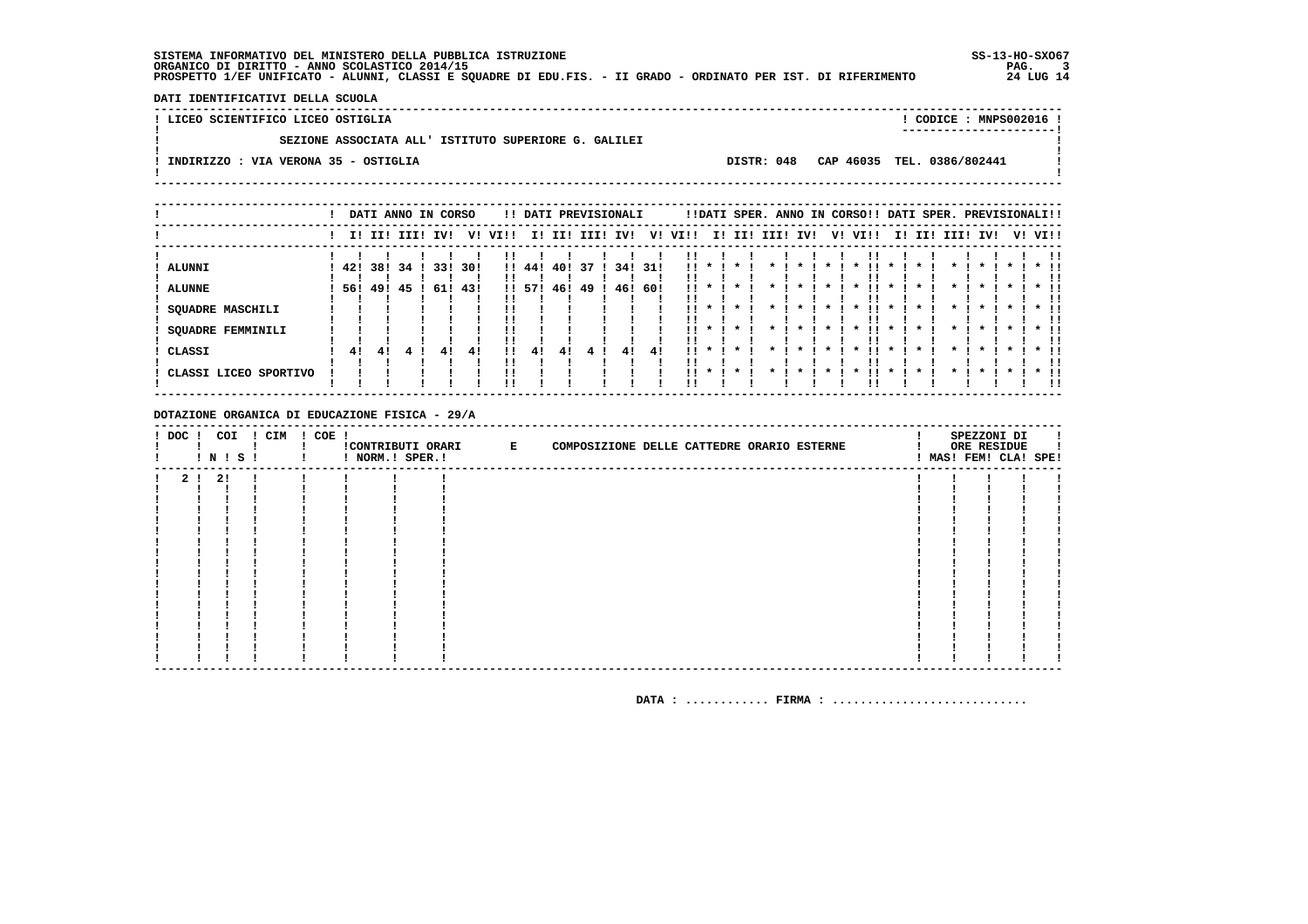SS-13-HO-SX067 PAG. 4  $24$  LUG 14

DATI IDENTIFICATIVI DELLA SCUOLA

! ISTITUTO TECNICO INDUSTRIALE ITIS OSTIGLIA ! CODICE : MNTF002018 !  $\mathbf{I}$ SEZIONE ASSOCIATA ALL' ISTITUTO SUPERIORE G. GALILEI  $\mathbf{I}$  $\overline{\phantom{a}}$  $\mathbf{I}$ -: INDIRIZZO : VIA COLLODI 24/26 - OSTIGLIA DISTR: 048 CAP 46035 TEL. 0386/802229  $\sim$  1.  $\mathbf{I}$  $\mathbf{I}$ 

|                                                                                   |                      |           | DATI ANNO IN CORSO |           |            |          |                    |           | !! DATI PREVISIONALI |           |                 |                                   |                                           |                               |      |     |                                           | !!DATI SPER. ANNO IN CORSO!! DATI SPER. PREVISIONALI!! |    |     |      |     |    |        |
|-----------------------------------------------------------------------------------|----------------------|-----------|--------------------|-----------|------------|----------|--------------------|-----------|----------------------|-----------|-----------------|-----------------------------------|-------------------------------------------|-------------------------------|------|-----|-------------------------------------------|--------------------------------------------------------|----|-----|------|-----|----|--------|
|                                                                                   |                      |           | I! II! III!        | IV!       | V!         | VI!!     | II.                | II!       | III!                 | IV!       | V!              | VI!!                              | II.                                       | II!                           | III! | IV! | v!                                        | VIII                                                   | Ιl | II! | IIII | IV! | V! | VI!!   |
| <b>ALUNNI</b><br><b>ALUNNE</b><br>SQUADRE MASCHILI<br>SQUADRE FEMMINILI<br>CLASSI | 53! 54!<br>-41<br>31 | 81<br>3 I | -37                | 36!<br>21 | -15!<br>11 | !!<br>!! | !! 68!<br>21<br>31 | 41!<br>21 | -53                  | 35!<br>31 | 34!<br>31<br>21 | <br>11.<br>!!<br>11.<br>!!<br>11. | $\boldsymbol{\pi}$<br>$\boldsymbol{\ast}$ | $\boldsymbol{\pi}$<br>$\star$ |      |     | $\boldsymbol{\pi}$<br>$\boldsymbol{\ast}$ | $\boldsymbol{\ast}$                                    |    |     |      |     |    |        |
| CLASSI LICEO SPORTIVO                                                             |                      |           |                    |           |            |          |                    |           |                      |           |                 | !!<br>. .                         | $\cdot$                                   | $\star$                       |      |     |                                           |                                                        |    |     |      |     |    | $*$ 11 |

DOTAZIONE ORGANICA DI EDUCAZIONE FISICA - 29/A

| $!$ DOC $!$ |                | COI<br>! N ! S ! | ! CIM | $! COE$ ! |   | !CONTRIBUTI ORARI E<br>! NORM.! SPER.! |        | COMPOSIZIONE DELLE CATTEDRE ORARIO ESTERNE |  | SPEZZONI DI<br>ORE RESIDUE<br>MAS! FEM! CLA! SPE! |  |
|-------------|----------------|------------------|-------|-----------|---|----------------------------------------|--------|--------------------------------------------|--|---------------------------------------------------|--|
|             | 1 <sub>1</sub> | 1!               |       |           | 8 |                                        | CEDE A | OSTIGLIA - IPSC OSTIGLIA                   |  |                                                   |  |
|             |                |                  |       |           |   |                                        |        | IST.PROF.SERV.COM.<br><b>MNRC006012</b>    |  |                                                   |  |
|             |                |                  |       |           |   |                                        |        |                                            |  |                                                   |  |
|             |                |                  |       |           |   |                                        |        |                                            |  |                                                   |  |
|             |                |                  |       |           |   |                                        |        |                                            |  |                                                   |  |
|             |                |                  |       |           |   |                                        |        |                                            |  |                                                   |  |
|             |                |                  |       |           |   |                                        |        |                                            |  |                                                   |  |
|             |                |                  |       |           |   |                                        |        |                                            |  |                                                   |  |
|             |                |                  |       |           |   |                                        |        |                                            |  |                                                   |  |
|             |                |                  |       |           |   |                                        |        |                                            |  |                                                   |  |
|             |                |                  |       |           |   |                                        |        |                                            |  |                                                   |  |
|             |                |                  |       |           |   |                                        |        |                                            |  |                                                   |  |
|             |                |                  |       |           |   |                                        |        |                                            |  |                                                   |  |
|             |                |                  |       |           |   |                                        |        |                                            |  |                                                   |  |
|             |                |                  |       |           |   |                                        |        |                                            |  |                                                   |  |
|             |                |                  |       |           |   |                                        |        |                                            |  |                                                   |  |
|             |                |                  |       |           |   |                                        |        |                                            |  |                                                   |  |
|             |                |                  |       |           |   |                                        |        |                                            |  |                                                   |  |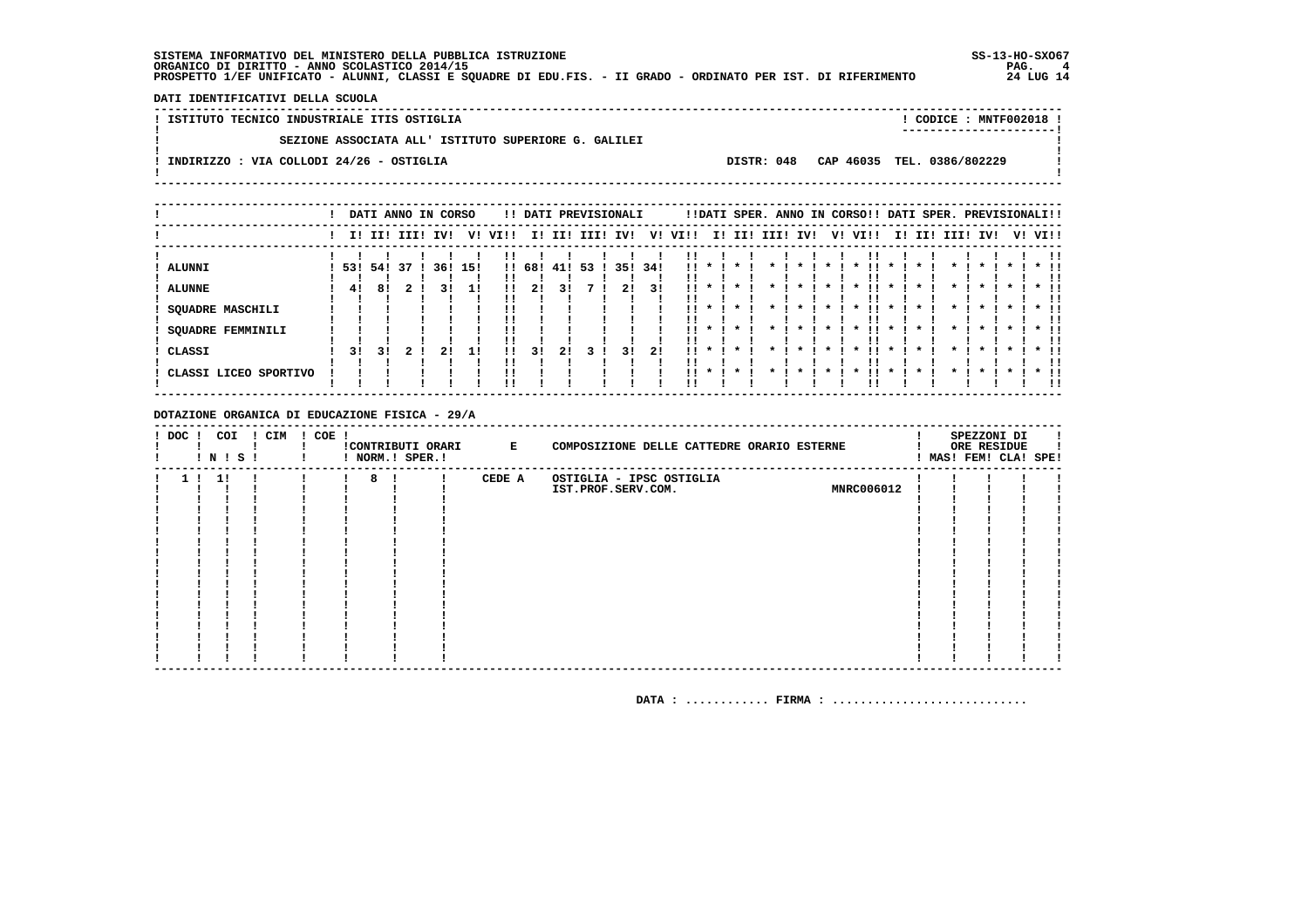SS-13-HO-SX067 PAG. 5  $24$  LUG  $14$ 

DATI IDENTIFICATIVI DELLA SCUOLA

! ISTITUTO TECNICO PER GEOMETRI ITG SERMIDE ! CODICE : MNTL00201C !  $\mathbf{I}$ SEZIONE ASSOCIATA ALL' ISTITUTO SUPERIORE G. GALILEI  $\mathbf{I}$  $\blacksquare$  $\mathbf{I}$ -.<br>! INDIRIZZO : PIAZZA IV NOVEMBRE 17 - SERMIDE DISTR: 048 CAP 46028 TEL. 0386/61102  $\sim$  1  $\mathbf{I}$  $\mathbf{I}$ 

|                                                      | DATI ANNO IN CORSO |     |  |           |                |     | !! DATI PREVISIONALI |     |    |                               |                                                          |                                          |      |     |                                           | !!DATI SPER. ANNO IN CORSO!! DATI SPER. PREVISIONALI!! |    |                    |      |     |  |                               |
|------------------------------------------------------|--------------------|-----|--|-----------|----------------|-----|----------------------|-----|----|-------------------------------|----------------------------------------------------------|------------------------------------------|------|-----|-------------------------------------------|--------------------------------------------------------|----|--------------------|------|-----|--|-------------------------------|
|                                                      | I! II! III! IV!    |     |  | V!        | VI!!           | II. | II! III!             | IV! | V! | VI!!                          | II.                                                      | II!                                      | III! | IV! | V!                                        | VI!!                                                   | ΙI | II!                | III! | IV! |  | V! VI!!                       |
| ALUNNI<br><b>ALUNNE</b><br>SQUADRE MASCHILI          |                    | -11 |  | 13!<br>21 | !!             |     |                      |     |    | !!<br>!!<br>. .               |                                                          | $\cdot$                                  |      |     | *                                         | $\boldsymbol{\ast}$                                    |    |                    |      |     |  |                               |
| SQUADRE FEMMINILI<br>CLASSI<br>CLASSI LICEO SPORTIVO |                    |     |  | 11        | !!<br>!!<br>!! |     |                      |     |    | 11.<br>!!<br>11.<br>!!<br>. . | $\boldsymbol{\pi}$<br>$\boldsymbol{\pi}$<br>$\mathbf{r}$ | $\boldsymbol{\pi}$<br>$\star$<br>$\star$ |      |     | $\boldsymbol{\pi}$<br>$\boldsymbol{\ast}$ | . .<br>$\boldsymbol{\ast}$                             |    | $\boldsymbol{\pi}$ |      |     |  | $*$ 11<br>. .<br>$*$ 11<br>!! |

DOTAZIONE ORGANICA DI EDUCAZIONE FISICA - 29/A

| $!$ DOC $!$ | COI<br>! N ! S ! | ! CIM | $! COE$ ! | ! NORM.! SPER.! | !CONTRIBUTI ORARI E | COMPOSIZIONE DELLE CATTEDRE ORARIO ESTERNE |  |  |  | SPEZZONI DI<br>ORE RESIDUE<br>! MAS! FEM! CLA! SPE! |  |
|-------------|------------------|-------|-----------|-----------------|---------------------|--------------------------------------------|--|--|--|-----------------------------------------------------|--|
|             |                  |       |           |                 |                     |                                            |  |  |  |                                                     |  |
|             |                  |       |           |                 |                     |                                            |  |  |  |                                                     |  |
|             |                  |       |           |                 |                     |                                            |  |  |  |                                                     |  |
|             |                  |       |           |                 |                     |                                            |  |  |  |                                                     |  |
|             |                  |       |           |                 |                     |                                            |  |  |  |                                                     |  |
|             |                  |       |           |                 |                     |                                            |  |  |  |                                                     |  |
|             |                  |       |           |                 |                     |                                            |  |  |  |                                                     |  |
|             |                  |       |           |                 |                     |                                            |  |  |  |                                                     |  |
|             |                  |       |           |                 |                     |                                            |  |  |  |                                                     |  |
|             |                  |       |           |                 |                     |                                            |  |  |  |                                                     |  |
|             |                  |       |           |                 |                     |                                            |  |  |  |                                                     |  |
|             |                  |       |           |                 |                     |                                            |  |  |  |                                                     |  |
|             |                  |       |           |                 |                     |                                            |  |  |  |                                                     |  |
|             |                  |       |           |                 |                     |                                            |  |  |  |                                                     |  |
|             |                  |       |           |                 |                     |                                            |  |  |  |                                                     |  |
|             |                  |       |           |                 |                     |                                            |  |  |  |                                                     |  |
|             |                  |       |           |                 |                     |                                            |  |  |  |                                                     |  |
|             |                  |       |           |                 |                     |                                            |  |  |  |                                                     |  |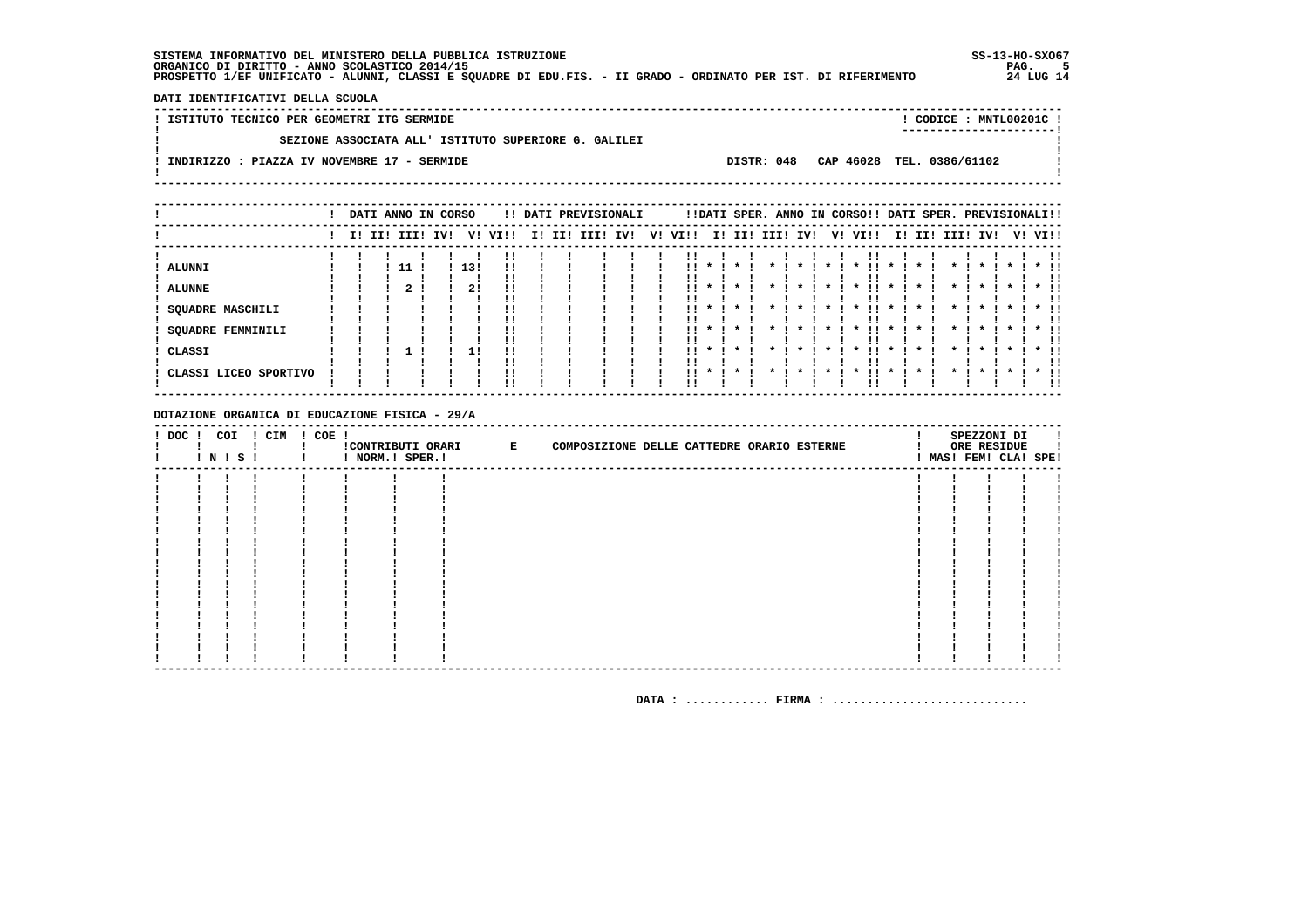SS-13-HO-SX067  $PAG. 6$ <br>24 LUG 14

DATI IDENTIFICATIVI DELLA SCUOLA

| ! LICEO SCIENTIFICO LIC.SCIENT. CASTIGLIONE STIV.             |  | ! CODICE : MNPS003012 !<br>----------------------- |  |
|---------------------------------------------------------------|--|----------------------------------------------------|--|
| SEZIONE ASSOCIATA ALL' ISTITUTO SUPERIORE FRANCESCO GONZAGA   |  |                                                    |  |
| INDIRIZZO : VIA F/LLI LODRINI 32 - CASTIGLIONE DELLE STIVIERE |  | DISTR: 046 CAP 46043 TEL. 0376/638018              |  |
|                                                               |  |                                                    |  |

|                                                               |                |     |            | DATI ANNO IN CORSO |               |              |                  |            |          | !! DATI PREVISIONALI |             |                   |                                              |                                    |      |                    |         | !!DATI SPER. ANNO IN CORSO!! DATI SPER. PREVISIONALI!! |              |     |                    |              |  |                              |
|---------------------------------------------------------------|----------------|-----|------------|--------------------|---------------|--------------|------------------|------------|----------|----------------------|-------------|-------------------|----------------------------------------------|------------------------------------|------|--------------------|---------|--------------------------------------------------------|--------------|-----|--------------------|--------------|--|------------------------------|
|                                                               | I! II! III!    |     |            | IV!                | V!            | VI!!         | II.              | II!        | III!     | IV!                  | V!          | VI!!              | II.                                          | II!                                | IIII | IV!                | V!      | VI!!                                                   | II.          | II! | III! IV!           |              |  | V! VI!!                      |
| ALUNNI<br><b>ALUNNE</b><br><b>SQUADRE MASCHILI</b>            | 30! 40!<br>651 | 731 | -32<br>-65 | 30!<br>71!         | - 33 !<br>41! |              | !! 56!<br>!! 60! | 35!<br>571 | 39<br>65 | 30!<br>63!           | -271<br>65! | !!<br><br>11      |                                              |                                    |      |                    |         |                                                        |              |     |                    |              |  |                              |
| <b>SQUADRE FEMMINILI</b><br>CLASSI<br>! CLASSI LICEO SPORTIVO | 41             | 51  |            | 51.                | 41            | <br>!!<br>!! | 51               | 41         |          | 4!                   | 51          | . .<br>11.<br>. . | $\mathbf{x}$<br>$\mathbf{x}$<br>$\mathbf{x}$ | $\star$<br>$\mathbf{x}$<br>$\cdot$ |      | $\boldsymbol{\pi}$ | $\star$ | . .<br>$\mathbf{x}$<br>$\boldsymbol{\ast}$             | $\mathbf{x}$ |     | $\boldsymbol{\pi}$ | $\mathbf{x}$ |  | $*$ !!<br>!!<br>$*$ !!<br>!! |

DOTAZIONE ORGANICA DI EDUCAZIONE FISICA - 29/A

| $!$ DOC $!$ | COI     | 1 N 1 S 1 | ! CIM | ! COE ! | ! NORM.! SPER.! | !CONTRIBUTI ORARI E | COMPOSIZIONE DELLE CATTEDRE ORARIO ESTERNE |  |  |  | SPEZZONI DI<br>ORE RESIDUE<br>! MAS! FEM! CLA! SPE! |  |
|-------------|---------|-----------|-------|---------|-----------------|---------------------|--------------------------------------------|--|--|--|-----------------------------------------------------|--|
|             | 2 ! 2 ! |           | -1    |         |                 |                     |                                            |  |  |  | 1101                                                |  |
|             |         |           |       |         |                 |                     |                                            |  |  |  |                                                     |  |
|             |         |           |       |         |                 |                     |                                            |  |  |  |                                                     |  |
|             |         |           |       |         |                 |                     |                                            |  |  |  |                                                     |  |
|             |         |           |       |         |                 |                     |                                            |  |  |  |                                                     |  |
|             |         |           |       |         |                 |                     |                                            |  |  |  |                                                     |  |
|             |         |           |       |         |                 |                     |                                            |  |  |  |                                                     |  |
|             |         |           |       |         |                 |                     |                                            |  |  |  |                                                     |  |
|             |         |           |       |         |                 |                     |                                            |  |  |  |                                                     |  |
|             |         |           |       |         |                 |                     |                                            |  |  |  |                                                     |  |
|             |         |           |       |         |                 |                     |                                            |  |  |  |                                                     |  |
|             |         |           |       |         |                 |                     |                                            |  |  |  |                                                     |  |
|             |         |           |       |         |                 |                     |                                            |  |  |  |                                                     |  |
|             |         |           |       |         |                 |                     |                                            |  |  |  |                                                     |  |
|             |         |           |       |         |                 |                     |                                            |  |  |  |                                                     |  |
|             |         |           |       |         |                 |                     |                                            |  |  |  |                                                     |  |
|             |         |           |       |         |                 |                     |                                            |  |  |  |                                                     |  |
|             |         |           |       |         |                 |                     |                                            |  |  |  |                                                     |  |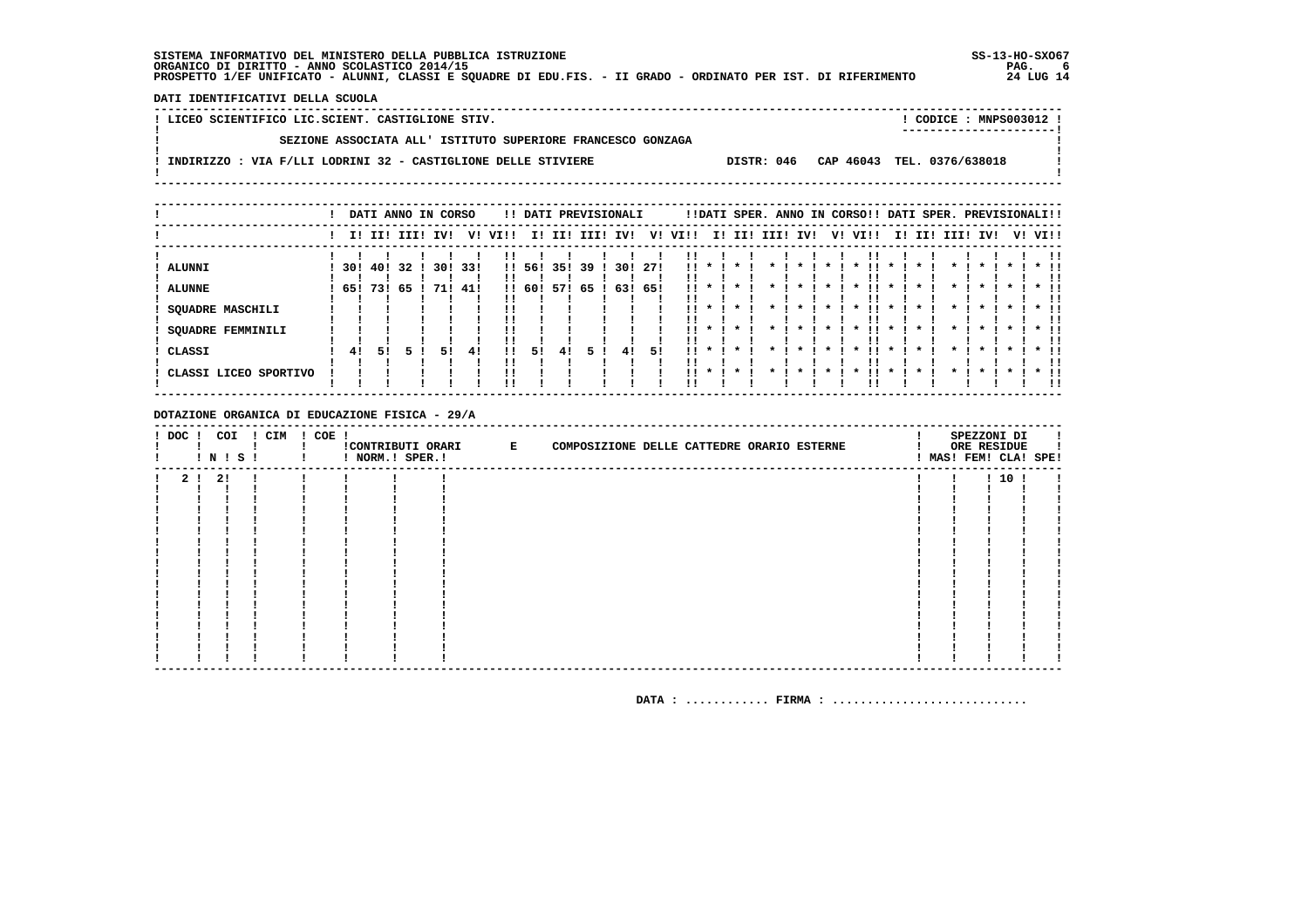SS-13-HO-SX067  $PAG. 7$ <br>24 LUG 14

DATI IDENTIFICATIVI DELLA SCUOLA

| ! ISTITUTO TECNICO COMMERCIALE ITC CASTIGLIONE STIV.                          | CODICE: MNTD00301T !         |
|-------------------------------------------------------------------------------|------------------------------|
| SEZIONE ASSOCIATA ALL' ISTITUTO SUPERIORE FRANCESCO GONZAGA                   |                              |
| INDIRIZZO: VIA FRATELLI LODRINI 32 - CASTIGLIONE DELLE STIVIERE<br>DISTR: 046 | CAP 46043 TEL. 0376/00000000 |
|                                                                               |                              |

|                                                                              |                             |    | DATI ANNO IN CORSO |                  |                  |                  |                     |                    |             | !! DATI PREVISIONALI |           |                                     |                                   |                                                                      | !!DATI SPER. ANNO IN CORSO!! DATI SPER. PREVISIONALI!! |     |                                    |                                                                  |     |     |          |  |         |        |  |
|------------------------------------------------------------------------------|-----------------------------|----|--------------------|------------------|------------------|------------------|---------------------|--------------------|-------------|----------------------|-----------|-------------------------------------|-----------------------------------|----------------------------------------------------------------------|--------------------------------------------------------|-----|------------------------------------|------------------------------------------------------------------|-----|-----|----------|--|---------|--------|--|
|                                                                              |                             |    | I! II! III!        | IV!              | v!               | VI!!             |                     |                    | I! II! III! | IV!                  | V!        | VI!!                                |                                   | I! II!                                                               | III!                                                   | IV! | V!                                 | VI!!                                                             | II. | II! | III! IV! |  | V! VI!! |        |  |
| ! ALUNNI<br>ALUNNE<br>SQUADRE MASCHILI<br><b>SQUADRE FEMMINILI</b><br>CLASSI | 45! 40!<br>63! 38! 51<br>41 | 31 | -23                | 171<br>19!<br>21 | 20!<br>19!<br>21 | $\mathbf{H}$<br> | 38!<br>!! 58!<br>41 | 441<br>54 !<br>51. | -37<br>-28  | 20!<br>42! 21!<br>31 | 18!<br>21 | <br><br><br>$11 \star$<br>!!<br>11. | $\boldsymbol{\pi}$<br>$\mathbf x$ | $\boldsymbol{\ast}$<br>$\star$<br>$\star$<br>$\star$<br>$\mathbf{x}$ |                                                        |     | $\boldsymbol{\pi}$<br>$\mathbf{x}$ | $\star$<br>$\boldsymbol{\ast}$<br>$\star$<br>$\boldsymbol{\ast}$ |     |     |          |  |         |        |  |
| ! CLASSI LICEO SPORTIVO                                                      |                             |    |                    |                  |                  |                  |                     |                    |             |                      |           | !!<br>$11 \star$                    |                                   | $\star$                                                              |                                                        |     |                                    |                                                                  |     |     |          |  |         | $*$ 11 |  |

DOTAZIONE ORGANICA DI EDUCAZIONE FISICA - 29/A

| $!$ DOC $!$ | COI | ! N ! S ! | ! CIM | ! COE ! | ! NORM.! SPER.! | CONTRIBUTI ORARI E | COMPOSIZIONE DELLE CATTEDRE ORARIO ESTERNE |  |  |  | SPEZZONI DI<br>ORE RESIDUE | ! MAS! FEM! CLA! SPE! |
|-------------|-----|-----------|-------|---------|-----------------|--------------------|--------------------------------------------|--|--|--|----------------------------|-----------------------|
|             | 11  |           |       |         |                 |                    |                                            |  |  |  | 1161                       |                       |
|             |     |           |       |         |                 |                    |                                            |  |  |  |                            |                       |
|             |     |           |       |         |                 |                    |                                            |  |  |  |                            |                       |
|             |     |           |       |         |                 |                    |                                            |  |  |  |                            |                       |
|             |     |           |       |         |                 |                    |                                            |  |  |  |                            |                       |
|             |     |           |       |         |                 |                    |                                            |  |  |  |                            |                       |
|             |     |           |       |         |                 |                    |                                            |  |  |  |                            |                       |
|             |     |           |       |         |                 |                    |                                            |  |  |  |                            |                       |
|             |     |           |       |         |                 |                    |                                            |  |  |  |                            |                       |
|             |     |           |       |         |                 |                    |                                            |  |  |  |                            |                       |
|             |     |           |       |         |                 |                    |                                            |  |  |  |                            |                       |
|             |     |           |       |         |                 |                    |                                            |  |  |  |                            |                       |
|             |     |           |       |         |                 |                    |                                            |  |  |  |                            |                       |
|             |     |           |       |         |                 |                    |                                            |  |  |  |                            |                       |
|             |     |           |       |         |                 |                    |                                            |  |  |  |                            |                       |
|             |     |           |       |         |                 |                    |                                            |  |  |  |                            |                       |
|             |     |           |       |         |                 |                    |                                            |  |  |  |                            |                       |
|             |     |           |       |         |                 |                    |                                            |  |  |  |                            |                       |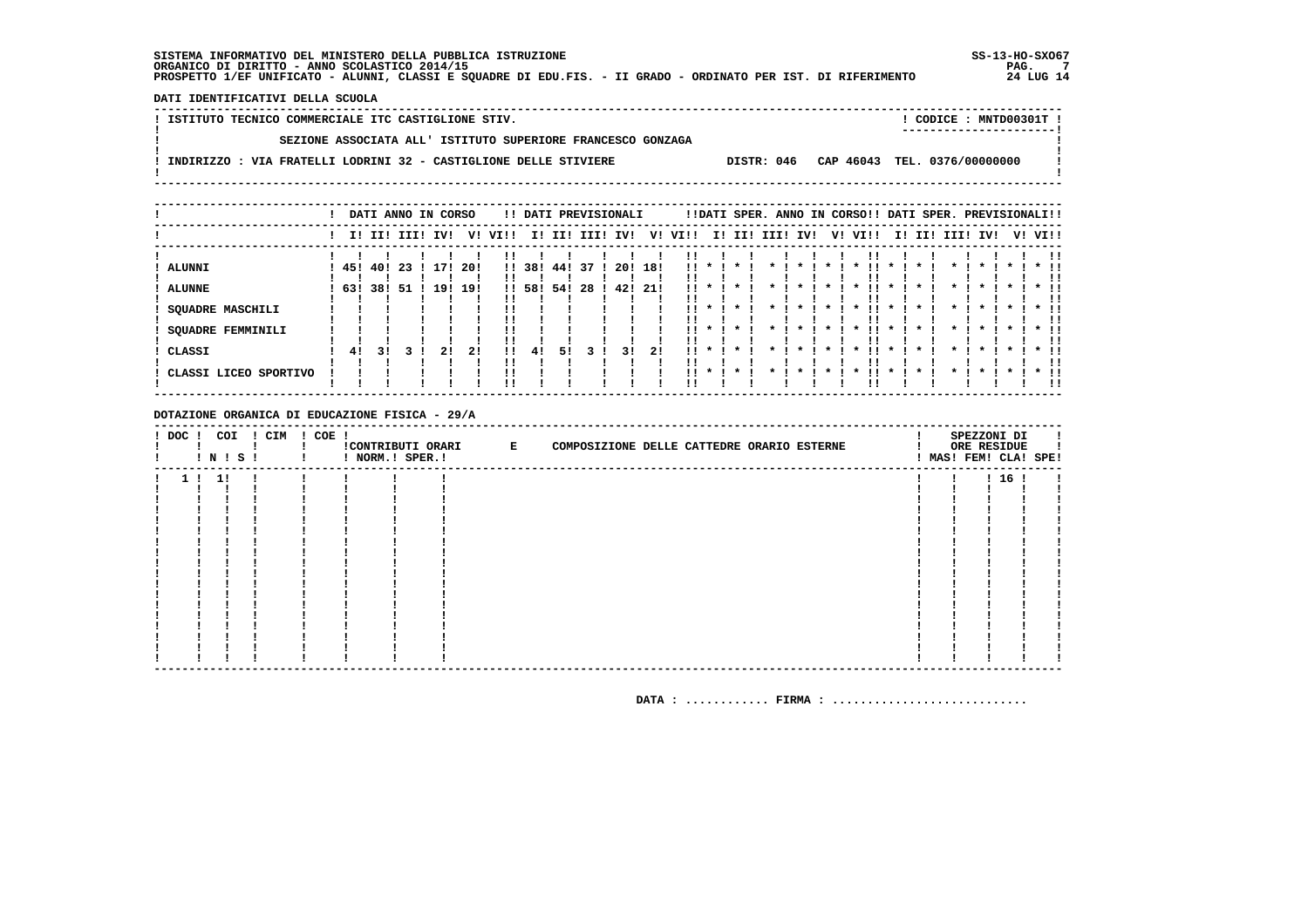SS-13-HO-SX067  $PAG.$  8<br>24 LUG 14

DATI IDENTIFICATIVI DELLA SCUOLA

| ! IST PROF PER L'AGRICOLTURA E L'AMBIENTE IPA-ALBERGHIERO S.G.BOSCO |            | $!$ CODICE : MNRA00402C $!$ |  |
|---------------------------------------------------------------------|------------|-----------------------------|--|
| SEZIONE ASSOCIATA ALL' ISTITUTO SUPERIORE I.I.S. SAN GIOVANNI BOSCO |            | -----------------------     |  |
| INDIRIZZO : VIA DELL'ARTIGIANATO, 1 - GAZOLDO DEGLI IPPOLITI        | DISTR: 045 | CAP 46040 TEL. 0376/657168  |  |
|                                                                     |            |                             |  |

|                             |     |          |      | DATI ANNO IN CORSO |     |              |        |     |      | !! DATI PREVISIONALI |      |      |  |                 |    | !!DATI SPER. ANNO IN CORSO!! DATI SPER. PREVISIONALI!! |  |                 |  |         |
|-----------------------------|-----|----------|------|--------------------|-----|--------------|--------|-----|------|----------------------|------|------|--|-----------------|----|--------------------------------------------------------|--|-----------------|--|---------|
|                             |     |          |      | I! II! III! IV!    |     | V! VI!!      | II.    |     |      | II! III! IV!         | V!   | VI!! |  | I! II! III! IV! | V! | VI!!                                                   |  | I! II! III! IV! |  | V! VI!! |
| ALUNNI                      | 66! | 62! 51 ! |      | 47! 33!            |     |              | !! 66! | 571 | 61 ! | 51!                  | -20! | !!   |  |                 |    |                                                        |  |                 |  |         |
| <b>ALUNNE</b>               | 331 | 32!      | 31 ! | -21!               | 13! |              | 11231  | 40! | 33   | 30!                  | 35!  | !!   |  |                 |    |                                                        |  |                 |  |         |
| SQUADRE MASCHILI            |     |          |      |                    |     |              |        |     |      |                      |      |      |  |                 |    |                                                        |  |                 |  |         |
| SQUADRE FEMMINILI<br>CLASSI | 4!  | 41       |      | 41                 | 21  | $\mathbf{H}$ | 4!     | 41  | 4    | 41                   | 31   |      |  |                 |    |                                                        |  |                 |  |         |
| CLASSI LICEO SPORTIVO       |     |          |      |                    |     | !!           |        |     |      |                      |      |      |  |                 |    |                                                        |  |                 |  | !!      |
|                             |     |          |      |                    |     |              |        |     |      |                      |      |      |  |                 |    |                                                        |  |                 |  |         |

DOTAZIONE ORGANICA DI EDUCAZIONE FISICA - 29/A

| ! DOC ! COI | $'$ N $'$ S $'$ | ! CIM | ! COE ! | ! NORM.! SPER.! | !CONTRIBUTI ORARI E | COMPOSIZIONE DELLE CATTEDRE ORARIO ESTERNE |  | SPEZZONI DI<br>ORE RESIDUE<br>! MAS! FEM! CLA! SPE! |  |
|-------------|-----------------|-------|---------|-----------------|---------------------|--------------------------------------------|--|-----------------------------------------------------|--|
|             | 2 ! 2 !         |       |         |                 |                     |                                            |  |                                                     |  |
|             |                 |       |         |                 |                     |                                            |  |                                                     |  |
|             |                 |       |         |                 |                     |                                            |  |                                                     |  |
|             |                 |       |         |                 |                     |                                            |  |                                                     |  |
|             |                 |       |         |                 |                     |                                            |  |                                                     |  |
|             |                 |       |         |                 |                     |                                            |  |                                                     |  |
|             |                 |       |         |                 |                     |                                            |  |                                                     |  |
|             |                 |       |         |                 |                     |                                            |  |                                                     |  |
|             |                 |       |         |                 |                     |                                            |  |                                                     |  |
|             |                 |       |         |                 |                     |                                            |  |                                                     |  |
|             |                 |       |         |                 |                     |                                            |  |                                                     |  |
|             |                 |       |         |                 |                     |                                            |  |                                                     |  |
|             |                 |       |         |                 |                     |                                            |  |                                                     |  |
|             |                 |       |         |                 |                     |                                            |  |                                                     |  |
|             |                 |       |         |                 |                     |                                            |  |                                                     |  |
|             |                 |       |         |                 |                     |                                            |  |                                                     |  |
|             |                 |       |         |                 |                     |                                            |  |                                                     |  |
|             |                 |       |         |                 |                     |                                            |  |                                                     |  |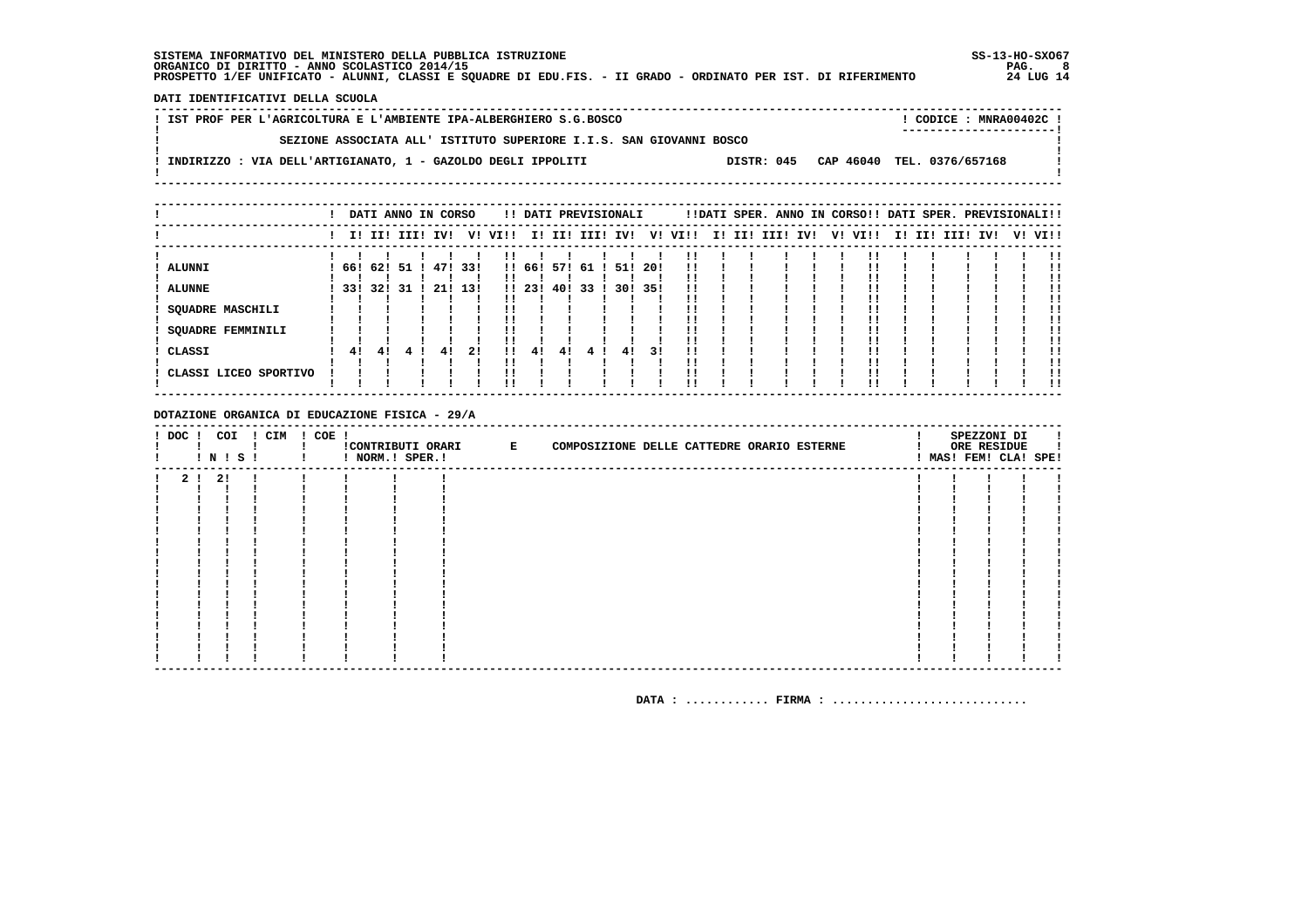SS-13-HO-SX067 PAG. 9 24 LUG 14

DATI IDENTIFICATIVI DELLA SCUOLA

! IST PROF PER I SERVIZI SOCIALI IPSS S.G. BOSCO ! CODICE : MNRF004014 !  $\mathbf{I}$ SEZIONE ASSOCIATA ALL' ISTITUTO SUPERIORE I.I.S. SAN GIOVANNI BOSCO  $\blacksquare$  $\overline{\phantom{a}}$  $\mathbf{I}$ -: INDIRIZZO : VIA ROMA S.N.C. - VIADANA DISTR: 050 CAP 46019 TEL. 0375/781183 **Contract Contract**  $\mathbf{I}$  $\mathbf{I}$ 

|                                                                         |     |     |             | DATI ANNO IN CORSO |     |              |     |     | !! DATI PREVISIONALI |     |     |            |              |         |      |                     |    | !!DATI SPER. ANNO IN CORSO!! DATI SPER. PREVISIONALI!! |                    |     |      |              |                    |         |                                    |
|-------------------------------------------------------------------------|-----|-----|-------------|--------------------|-----|--------------|-----|-----|----------------------|-----|-----|------------|--------------|---------|------|---------------------|----|--------------------------------------------------------|--------------------|-----|------|--------------|--------------------|---------|------------------------------------|
|                                                                         |     |     | I! II! III! | IV!                | V!  | VI!!         | ΙI  | II! | III!                 | IV! | V!  | VI!!       | II.          | III     | III! | IV!                 | V! | VI!!                                                   | II.                | II! | III! | IV!          |                    | V! VI!! |                                    |
| <b>ALUNNI</b><br><b>ALUNNE</b><br>SQUADRE MASCHILI<br>SQUADRE FEMMINILI | 34! | 23! | 32          | 18!                | 12! | $\mathbf{1}$ | 34! | 34! | 22                   | 33! | 12! | . .<br>    | $\mathbf{r}$ | $\cdot$ |      | $\boldsymbol{\ast}$ |    | !!<br>$\boldsymbol{\pi}$                               | $\boldsymbol{\pi}$ |     |      | $\mathbf{x}$ | $\boldsymbol{\pi}$ |         | $*$ !!                             |
| CLASSI<br>CLASSI LICEO SPORTIVO                                         | 2!  |     |             |                    |     | !!<br>!!     | 21  | 21  |                      |     |     | . .<br>. . | $\cdot$      | $\cdot$ |      |                     |    |                                                        |                    |     |      |              |                    |         | !!<br>$*$ !!<br>!!<br>$*$ 11<br>!! |

DOTAZIONE ORGANICA DI EDUCAZIONE FISICA - 29/A

| ! DOC ! COI | ! N ! S ! | ! CIM | ! COE ! | ! NORM.! SPER.! | !CONTRIBUTI ORARI E | COMPOSIZIONE DELLE CATTEDRE ORARIO ESTERNE |  |  |  | SPEZZONI DI<br>ORE RESIDUE<br>! MAS! FEM! CLA! SPE! |  |
|-------------|-----------|-------|---------|-----------------|---------------------|--------------------------------------------|--|--|--|-----------------------------------------------------|--|
|             | 1!1!      |       |         |                 |                     |                                            |  |  |  |                                                     |  |
|             |           |       |         |                 |                     |                                            |  |  |  |                                                     |  |
|             |           |       |         |                 |                     |                                            |  |  |  |                                                     |  |
|             |           |       |         |                 |                     |                                            |  |  |  |                                                     |  |
|             |           |       |         |                 |                     |                                            |  |  |  |                                                     |  |
|             |           |       |         |                 |                     |                                            |  |  |  |                                                     |  |
|             |           |       |         |                 |                     |                                            |  |  |  |                                                     |  |
|             |           |       |         |                 |                     |                                            |  |  |  |                                                     |  |
|             |           |       |         |                 |                     |                                            |  |  |  |                                                     |  |
|             |           |       |         |                 |                     |                                            |  |  |  |                                                     |  |
|             |           |       |         |                 |                     |                                            |  |  |  |                                                     |  |
|             |           |       |         |                 |                     |                                            |  |  |  |                                                     |  |
|             |           |       |         |                 |                     |                                            |  |  |  |                                                     |  |
|             |           |       |         |                 |                     |                                            |  |  |  |                                                     |  |
|             |           |       |         |                 |                     |                                            |  |  |  |                                                     |  |
|             |           |       |         |                 |                     |                                            |  |  |  |                                                     |  |
|             |           |       |         |                 |                     |                                            |  |  |  |                                                     |  |
|             |           |       |         |                 |                     |                                            |  |  |  |                                                     |  |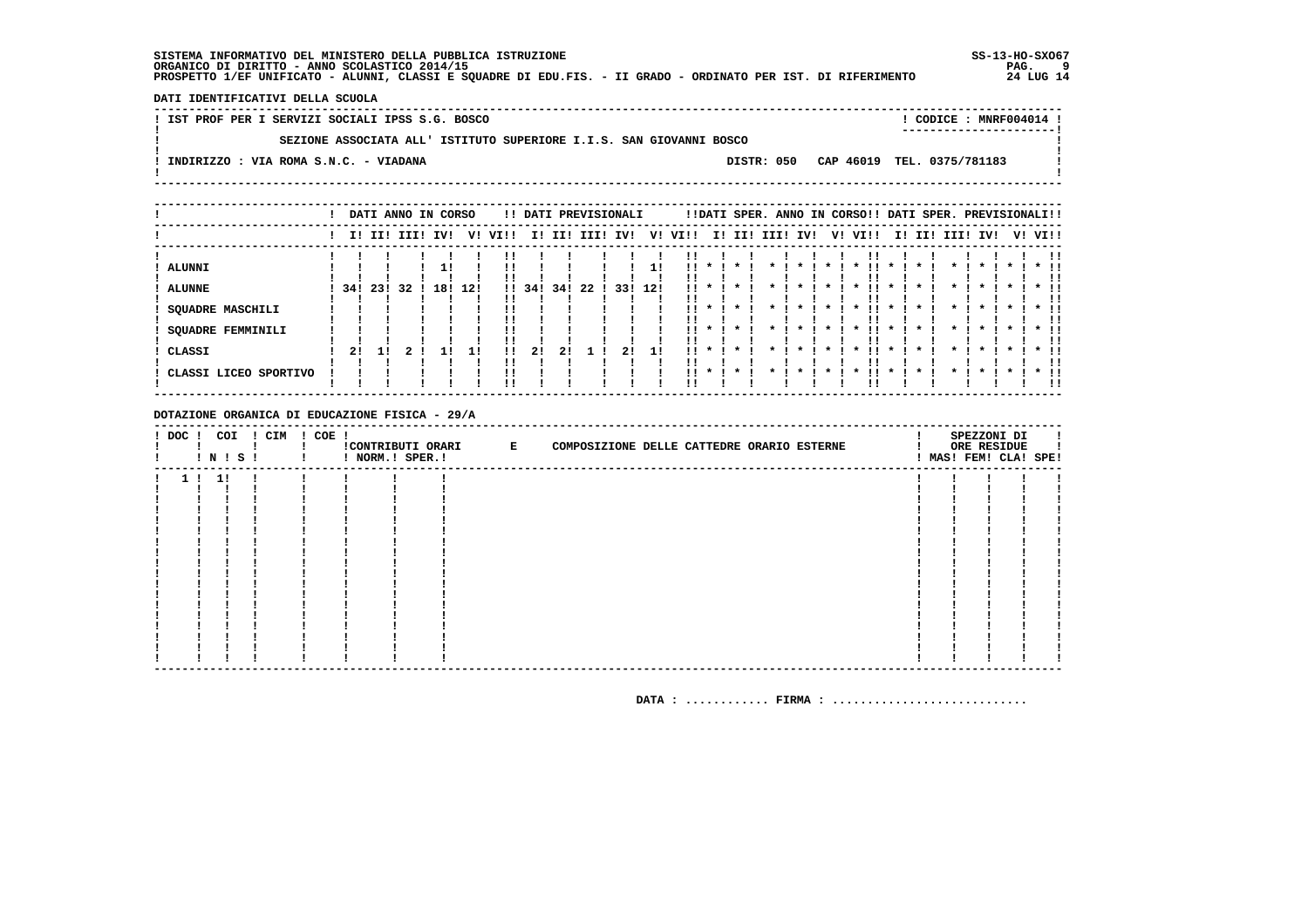SS-13-HO-SX067 PAG. 10<br>24 LUG 14

DATI IDENTIFICATIVI DELLA SCUOLA

|  | ! IST PROF PER I SERVIZI SOCIALI IPSS SERALE S.G.BOSCO            | CODICE: MNRF00450C!        |
|--|-------------------------------------------------------------------|----------------------------|
|  |                                                                   | ----------------------     |
|  | CORSO SERALE DELL' IST PROF PER I SERVIZI SOCIALI IPSS S.G. BOSCO |                            |
|  |                                                                   |                            |
|  | DISTR: 050<br>INDIRIZZO : VIA ROMA S.N.C. - VIADANA               | CAP 46019 TEL. 0375/781183 |
|  |                                                                   |                            |
|  |                                                                   |                            |
|  |                                                                   |                            |

|                                                                                   |  | DATI ANNO IN CORSO |     |    |      |    |     | !! DATI PREVISIONALI |     |    |                                 |              |                         |          |                    |           | !!DATI SPER. ANNO IN CORSO!! DATI SPER. PREVISIONALI!! |             |                    |                 |                                                      |              |         |                            |
|-----------------------------------------------------------------------------------|--|--------------------|-----|----|------|----|-----|----------------------|-----|----|---------------------------------|--------------|-------------------------|----------|--------------------|-----------|--------------------------------------------------------|-------------|--------------------|-----------------|------------------------------------------------------|--------------|---------|----------------------------|
|                                                                                   |  | I! II! III!        | IVI | V! | VI!! | I! | III | IIII                 | IV! | V! | VI!!                            |              | I! II!                  | III! IV! |                    | V!        | VI!!                                                   |             |                    | I! II! III! IV! |                                                      |              | V! VI!! |                            |
| ALUNNI<br><b>ALUNNE</b><br>SQUADRE MASCHILI<br><b>SQUADRE FEMMINILI</b><br>CLASSI |  |                    |     |    |      |    |     |                      |     |    | !!<br>''<br>!!<br>$11 *$<br>. . | $\mathbf{x}$ | $\star$<br>$\mathbf{x}$ |          | $\boldsymbol{\pi}$ | $\star$ I | $\boldsymbol{\ast}$<br><br>$\cdot$<br>$\mathbf{x}$     | $\mathbf x$ | $\boldsymbol{\pi}$ | $\star$         | $\boldsymbol{\ast}$<br>$\star$<br>$\boldsymbol{\pi}$ | $\mathbf{r}$ |         | $\star$ 11<br>$*$ !!<br>!! |
| CLASSI LICEO SPORTIVO                                                             |  |                    |     |    | !!   |    |     |                      |     |    | 11                              | $\mathbf{x}$ | $\cdot$                 |          |                    |           | $\boldsymbol{\ast}$                                    |             |                    |                 | $\cdot$                                              |              |         | $*$ 11<br>!!               |

DOTAZIONE ORGANICA DI EDUCAZIONE FISICA - 29/A

| $!$ DOC $!$ | COI | $!$ N $!$ S $!$ | ! CIM | ! COE ! | ! NORM.! SPER.! | !CONTRIBUTI ORARI E | COMPOSIZIONE DELLE CATTEDRE ORARIO ESTERNE |  |  |  | SPEZZONI DI<br>ORE RESIDUE<br>! MAS! FEM! CLA! SPE! |  |
|-------------|-----|-----------------|-------|---------|-----------------|---------------------|--------------------------------------------|--|--|--|-----------------------------------------------------|--|
|             |     |                 |       |         |                 |                     |                                            |  |  |  |                                                     |  |
|             |     |                 |       |         |                 |                     |                                            |  |  |  |                                                     |  |
|             |     |                 |       |         |                 |                     |                                            |  |  |  |                                                     |  |
|             |     |                 |       |         |                 |                     |                                            |  |  |  |                                                     |  |
|             |     |                 |       |         |                 |                     |                                            |  |  |  |                                                     |  |
|             |     |                 |       |         |                 |                     |                                            |  |  |  |                                                     |  |
|             |     |                 |       |         |                 |                     |                                            |  |  |  |                                                     |  |
|             |     |                 |       |         |                 |                     |                                            |  |  |  |                                                     |  |
|             |     |                 |       |         |                 |                     |                                            |  |  |  |                                                     |  |
|             |     |                 |       |         |                 |                     |                                            |  |  |  |                                                     |  |
|             |     |                 |       |         |                 |                     |                                            |  |  |  |                                                     |  |
|             |     |                 |       |         |                 |                     |                                            |  |  |  |                                                     |  |
|             |     |                 |       |         |                 |                     |                                            |  |  |  |                                                     |  |
|             |     |                 |       |         |                 |                     |                                            |  |  |  |                                                     |  |
|             |     |                 |       |         |                 |                     |                                            |  |  |  |                                                     |  |
|             |     |                 |       |         |                 |                     |                                            |  |  |  |                                                     |  |
|             |     |                 |       |         |                 |                     |                                            |  |  |  |                                                     |  |
|             |     |                 |       |         |                 |                     |                                            |  |  |  |                                                     |  |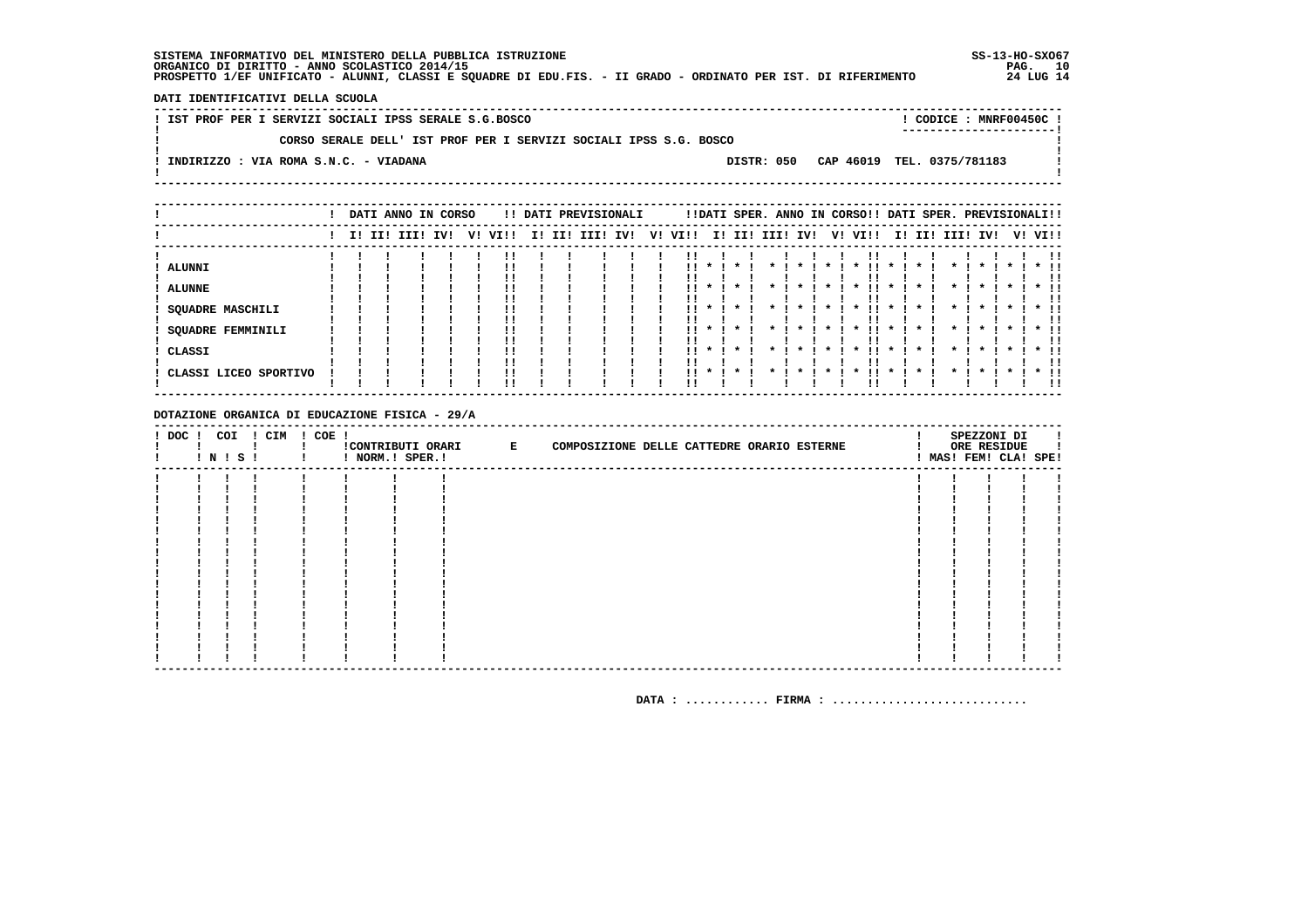DATI IDENTIFICATIVI DELLA SCUOLA

| ! IST PROF INDUSTRIA E ARTIGIANATO IPSIA S.G.BOSCO VIADANA          |                                       |  | CODICE: MNRI004013 ! |
|---------------------------------------------------------------------|---------------------------------------|--|----------------------|
| SEZIONE ASSOCIATA ALL' ISTITUTO SUPERIORE I.I.S. SAN GIOVANNI BOSCO |                                       |  |                      |
| INDIRIZZO : VIA ROMA S.N.C. - VIADANA                               | DISTR: 050 CAP 46019 TEL. 0375/781144 |  |                      |
|                                                                     |                                       |  |                      |

|                             |    |            |                 | DATI ANNO IN CORSO |         |        |     | !! DATI PREVISIONALI |     |     |         |        |     |                 |         | !!DATI SPER. ANNO IN CORSO!! DATI SPER. PREVISIONALI!! |  |                         |  |    |
|-----------------------------|----|------------|-----------------|--------------------|---------|--------|-----|----------------------|-----|-----|---------|--------|-----|-----------------|---------|--------------------------------------------------------|--|-------------------------|--|----|
|                             |    |            | I! II! III! IV! |                    | V! VI!! |        |     | I! II! III! IV!      |     |     | V! VI!! |        |     | I! II! III! IV! |         | V! VI!!                                                |  | I! II! III! IV! V! VI!! |  |    |
| <b>ALUNNI</b>               |    | 85! 65! 33 |                 | 34! 22!            |         | !! 49! | 68! | 471                  | 32! | 28! |         | !! 71! | 741 | 36              | 37! 22! |                                                        |  |                         |  |    |
| <b>ALUNNE</b>               |    |            |                 |                    | !!      | 31     | 41  |                      | 21  |     |         |        |     |                 |         |                                                        |  |                         |  |    |
| SQUADRE MASCHILI            |    |            |                 |                    |         |        |     |                      |     |     |         |        |     |                 |         |                                                        |  |                         |  |    |
| SQUADRE FEMMINILI<br>CLASSI | 41 | 31         |                 | 21<br>11           | 11      | 31     | 41  | 21                   | 21  | 11  | 11      | 41     | 41  |                 | 21      |                                                        |  |                         |  |    |
| CLASSI LICEO SPORTIVO       |    |            |                 |                    |         |        |     |                      |     |     |         |        |     |                 |         |                                                        |  |                         |  | !! |

DOTAZIONE ORGANICA DI EDUCAZIONE FISICA - 29/A

| $. \, \, \mathrm{DOC}$ | ! N ! S ! | COI | ! CIM | $! COE$ ! |   | !CONTRIBUTI ORARI<br>! NORM.! SPER.! | $\mathbf{E}$ | COMPOSIZIONE DELLE CATTEDRE ORARIO ESTERNE |  | SPEZZONI DI<br>ORE RESIDUE<br>MAS! FEM! CLA! SPE! |  |
|------------------------|-----------|-----|-------|-----------|---|--------------------------------------|--------------|--------------------------------------------|--|---------------------------------------------------|--|
|                        |           |     |       |           | 6 |                                      | CEDE A       | VIADANA - ITC E. SANFELICE                 |  | ! 18 !                                            |  |
|                        |           |     |       |           |   |                                      |              | <b>MNTD007015</b><br>IST.TECN.COMM.        |  |                                                   |  |
|                        |           |     |       |           |   |                                      |              |                                            |  |                                                   |  |
|                        |           |     |       |           |   |                                      |              |                                            |  |                                                   |  |
|                        |           |     |       |           |   |                                      |              |                                            |  |                                                   |  |
|                        |           |     |       |           |   |                                      |              |                                            |  |                                                   |  |
|                        |           |     |       |           |   |                                      |              |                                            |  |                                                   |  |
|                        |           |     |       |           |   |                                      |              |                                            |  |                                                   |  |
|                        |           |     |       |           |   |                                      |              |                                            |  |                                                   |  |
|                        |           |     |       |           |   |                                      |              |                                            |  |                                                   |  |
|                        |           |     |       |           |   |                                      |              |                                            |  |                                                   |  |
|                        |           |     |       |           |   |                                      |              |                                            |  |                                                   |  |
|                        |           |     |       |           |   |                                      |              |                                            |  |                                                   |  |
|                        |           |     |       |           |   |                                      |              |                                            |  |                                                   |  |
|                        |           |     |       |           |   |                                      |              |                                            |  |                                                   |  |
|                        |           |     |       |           |   |                                      |              |                                            |  |                                                   |  |
|                        |           |     |       |           |   |                                      |              |                                            |  |                                                   |  |
|                        |           |     |       |           |   |                                      |              |                                            |  |                                                   |  |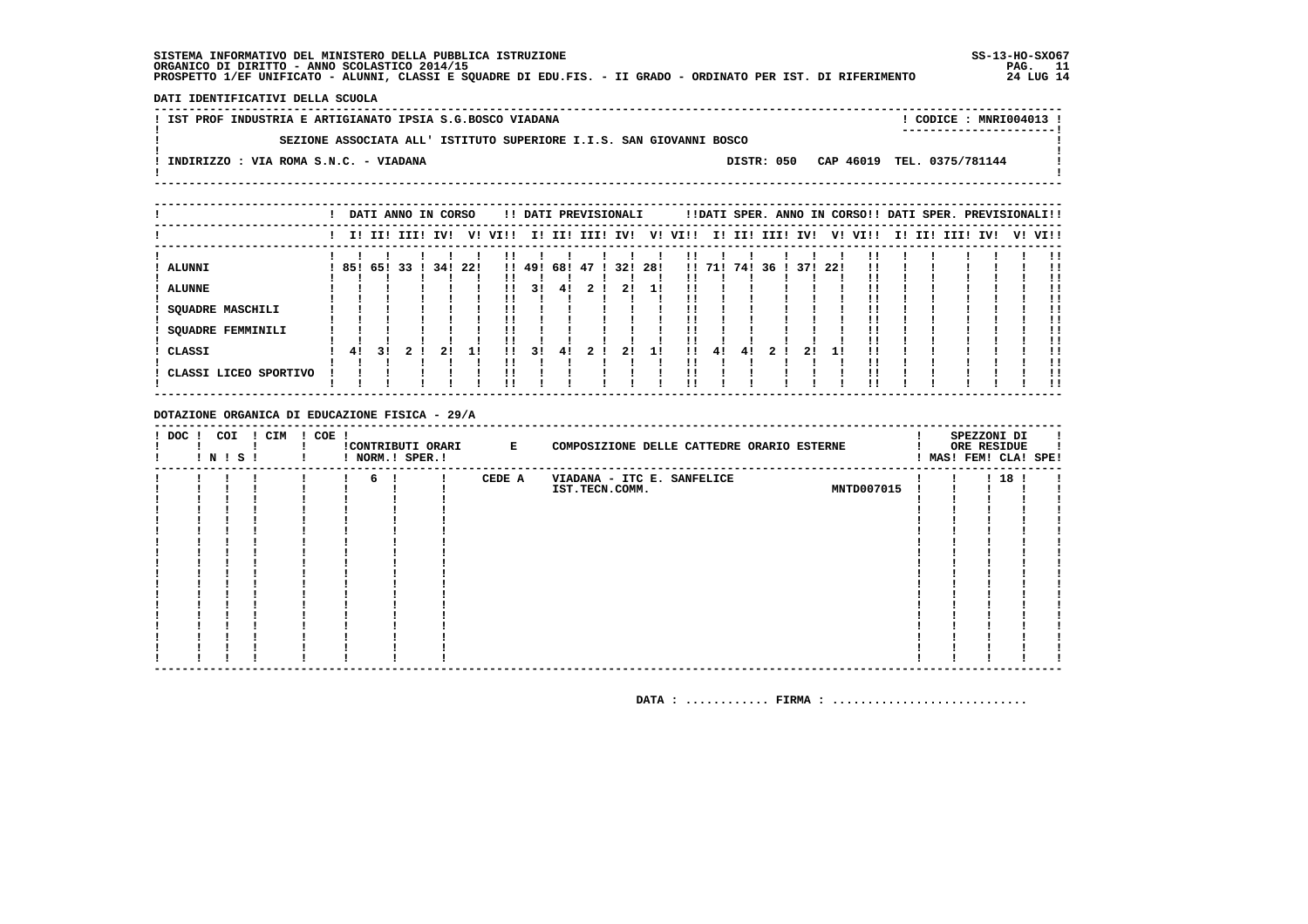SS-13-HO-SXO67<br>PAG. 12<br>24 LUG 14

DATI IDENTIFICATIVI DELLA SCUOLA

| ! IST PROF INDUSTRIA E ARTIGIANATO IPSIA S.G.BOSCO MANTOVA                                                         |            | CODICE: MNRI004024 !<br>----------------------- |  |
|--------------------------------------------------------------------------------------------------------------------|------------|-------------------------------------------------|--|
| SEZIONE ASSOCIATA ALL' ISTITUTO SUPERIORE I.I.S. SAN GIOVANNI BOSCO<br>INDIRIZZO : STRADA SPOLVERINA, 11 - MANTOVA | DISTR: 047 | CAP 46100 TEL. 0376/262014                      |  |
|                                                                                                                    |            |                                                 |  |

|                                       |    |               |   | DATI ANNO IN CORSO |    |              |            |    |              | !! DATI PREVISIONALI |     |      |  |                 |  | !!DATI SPER. ANNO IN CORSO!! DATI SPER. PREVISIONALI!! |  |                 |  |         |
|---------------------------------------|----|---------------|---|--------------------|----|--------------|------------|----|--------------|----------------------|-----|------|--|-----------------|--|--------------------------------------------------------|--|-----------------|--|---------|
|                                       |    |               |   | I! II! III! IV!    |    | V! VI!!      | II.        |    | II! III! IV! |                      | V!  | VI!! |  | I! II! III! IV! |  | V! VI!!                                                |  | I! II! III! IV! |  | V! VI!! |
| ALUNNI                                |    | !147! 97! 92! |   | 61! 58!            |    |              | !!103!112! |    | 78           | 86!                  | 62! | !!   |  |                 |  |                                                        |  |                 |  |         |
| <b>ALUNNE</b>                         |    |               |   |                    |    |              |            |    |              |                      |     |      |  |                 |  |                                                        |  |                 |  |         |
| SQUADRE MASCHILI<br>SQUADRE FEMMINILI |    |               |   |                    |    |              |            |    |              |                      |     |      |  |                 |  |                                                        |  |                 |  |         |
| CLASSI                                | 6! | 41            | 4 | 31                 | 2! | $\mathbf{H}$ | 41         | 61 |              | 41                   | 31  |      |  |                 |  |                                                        |  |                 |  |         |
| CLASSI LICEO SPORTIVO                 |    |               |   |                    |    | !!           |            |    |              |                      |     |      |  |                 |  |                                                        |  |                 |  | !!      |

DOTAZIONE ORGANICA DI EDUCAZIONE FISICA - 29/A

| ! DOC ! COI | ! N ! S ! | ! CIM | ! COE ! | ! NORM.! SPER.! | CONTRIBUTI ORARI E | COMPOSIZIONE DELLE CATTEDRE ORARIO ESTERNE |  |  |  | SPEZZONI DI<br>ORE RESIDUE<br>! MAS! FEM! CLA! SPE! |  |
|-------------|-----------|-------|---------|-----------------|--------------------|--------------------------------------------|--|--|--|-----------------------------------------------------|--|
|             | 2 ! 2 !   |       |         |                 |                    |                                            |  |  |  |                                                     |  |
|             |           |       |         |                 |                    |                                            |  |  |  |                                                     |  |
|             |           |       |         |                 |                    |                                            |  |  |  |                                                     |  |
|             |           |       |         |                 |                    |                                            |  |  |  |                                                     |  |
|             |           |       |         |                 |                    |                                            |  |  |  |                                                     |  |
|             |           |       |         |                 |                    |                                            |  |  |  |                                                     |  |
|             |           |       |         |                 |                    |                                            |  |  |  |                                                     |  |
|             |           |       |         |                 |                    |                                            |  |  |  |                                                     |  |
|             |           |       |         |                 |                    |                                            |  |  |  |                                                     |  |
|             |           |       |         |                 |                    |                                            |  |  |  |                                                     |  |
|             |           |       |         |                 |                    |                                            |  |  |  |                                                     |  |
|             |           |       |         |                 |                    |                                            |  |  |  |                                                     |  |
|             |           |       |         |                 |                    |                                            |  |  |  |                                                     |  |
|             |           |       |         |                 |                    |                                            |  |  |  |                                                     |  |
|             |           |       |         |                 |                    |                                            |  |  |  |                                                     |  |
|             |           |       |         |                 |                    |                                            |  |  |  |                                                     |  |
|             |           |       |         |                 |                    |                                            |  |  |  |                                                     |  |
|             |           |       |         |                 |                    |                                            |  |  |  |                                                     |  |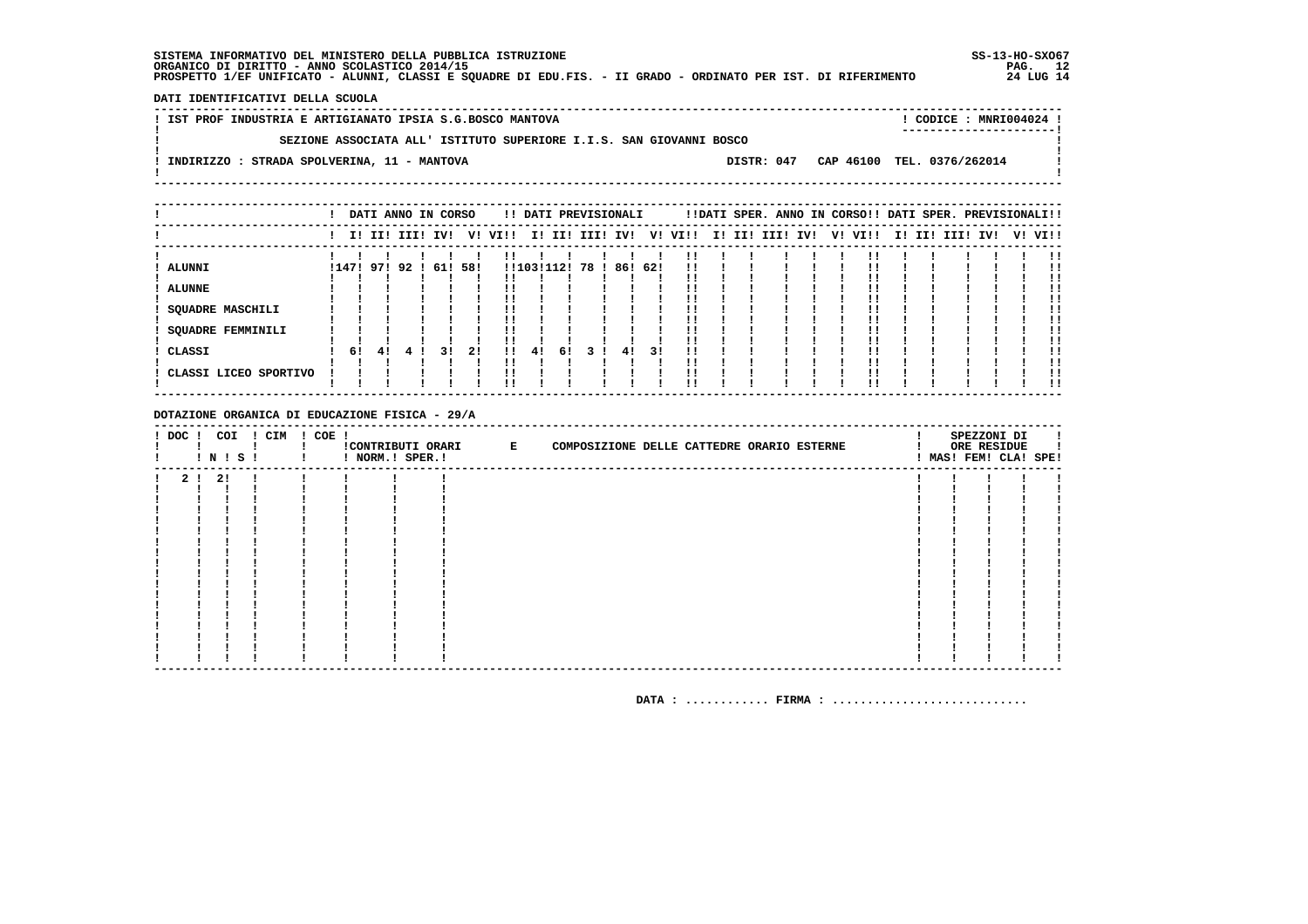SS-13-HO-SX067 PAG. 13<br>24 LUG 14

DATI IDENTIFICATIVI DELLA SCUOLA

|  | ! IST PROF INDUSTRIA E ARTIGIANATO IPSIA SERALE S.G.BOSCO |  |                                                                             |                            | CODICE: MNRI00450B!<br>--------------------- |  |
|--|-----------------------------------------------------------|--|-----------------------------------------------------------------------------|----------------------------|----------------------------------------------|--|
|  |                                                           |  | CORSO SERALE DELL' IST PROF INDUSTRIA E ARTIGIANATO IPSIA S.G.BOSCO VIADANA |                            |                                              |  |
|  | INDIRIZZO : VIA ROMA S.N.C. - VIADANA                     |  | DISTR: 050                                                                  | CAP 46019 TEL. 0375/781144 |                                              |  |
|  |                                                           |  |                                                                             |                            |                                              |  |

|                                                                                         |  |             | DATI ANNO IN CORSO |         |        | !! DATI PREVISIONALI |     |    |         |                         |                         |      |                     |                    | !!DATI SPER. ANNO IN CORSO!! DATI SPER. PREVISIONALI!! |                     |                    |      |     |  |                         |
|-----------------------------------------------------------------------------------------|--|-------------|--------------------|---------|--------|----------------------|-----|----|---------|-------------------------|-------------------------|------|---------------------|--------------------|--------------------------------------------------------|---------------------|--------------------|------|-----|--|-------------------------|
|                                                                                         |  | I! II! III! | IV!                | V! VI!! | I! II! | III!                 | IV! | V! | VI!!    |                         | I! II!                  | III! | IV!                 | V!                 | VIII                                                   |                     | I! II!             | III! | IV! |  | V! VI!!                 |
| ! ALUNNI<br>! ALUNNE<br><b>SQUADRE MASCHILI</b><br><b>SQUADRE FEMMINILI</b><br>! CLASSI |  |             |                    |         |        |                      |     |    | <br>. . | $\mathbf{x}$<br>$\cdot$ | $\mathbf{x}$<br>$\star$ |      | $\boldsymbol{\ast}$ |                    | .,<br>$\boldsymbol{\ast}$<br>. .                       | $\boldsymbol{\ast}$ |                    |      |     |  | $*$ !!<br>. .<br>$*$ 11 |
| ! CLASSI LICEO SPORTIVO                                                                 |  |             |                    |         |        |                      |     |    | . .     | $\star$ 1               | $\cdot$                 |      | $\boldsymbol{\pi}$  | $\boldsymbol{\pi}$ | . .                                                    | $\boldsymbol{\ast}$ | $\boldsymbol{\pi}$ |      |     |  | . .<br>$*$ 11<br>!!     |

DOTAZIONE ORGANICA DI EDUCAZIONE FISICA - 29/A

| $!$ DOC $!$ | COI<br>! N ! S ! | ! CIM | $! COE$ ! | ! NORM.! SPER.! | !CONTRIBUTI ORARI E | COMPOSIZIONE DELLE CATTEDRE ORARIO ESTERNE |  |  |  | SPEZZONI DI<br>ORE RESIDUE<br>! MAS! FEM! CLA! SPE! |  |
|-------------|------------------|-------|-----------|-----------------|---------------------|--------------------------------------------|--|--|--|-----------------------------------------------------|--|
|             |                  |       |           |                 |                     |                                            |  |  |  |                                                     |  |
|             |                  |       |           |                 |                     |                                            |  |  |  |                                                     |  |
|             |                  |       |           |                 |                     |                                            |  |  |  |                                                     |  |
|             |                  |       |           |                 |                     |                                            |  |  |  |                                                     |  |
|             |                  |       |           |                 |                     |                                            |  |  |  |                                                     |  |
|             |                  |       |           |                 |                     |                                            |  |  |  |                                                     |  |
|             |                  |       |           |                 |                     |                                            |  |  |  |                                                     |  |
|             |                  |       |           |                 |                     |                                            |  |  |  |                                                     |  |
|             |                  |       |           |                 |                     |                                            |  |  |  |                                                     |  |
|             |                  |       |           |                 |                     |                                            |  |  |  |                                                     |  |
|             |                  |       |           |                 |                     |                                            |  |  |  |                                                     |  |
|             |                  |       |           |                 |                     |                                            |  |  |  |                                                     |  |
|             |                  |       |           |                 |                     |                                            |  |  |  |                                                     |  |
|             |                  |       |           |                 |                     |                                            |  |  |  |                                                     |  |
|             |                  |       |           |                 |                     |                                            |  |  |  |                                                     |  |
|             |                  |       |           |                 |                     |                                            |  |  |  |                                                     |  |
|             |                  |       |           |                 |                     |                                            |  |  |  |                                                     |  |
|             |                  |       |           |                 |                     |                                            |  |  |  |                                                     |  |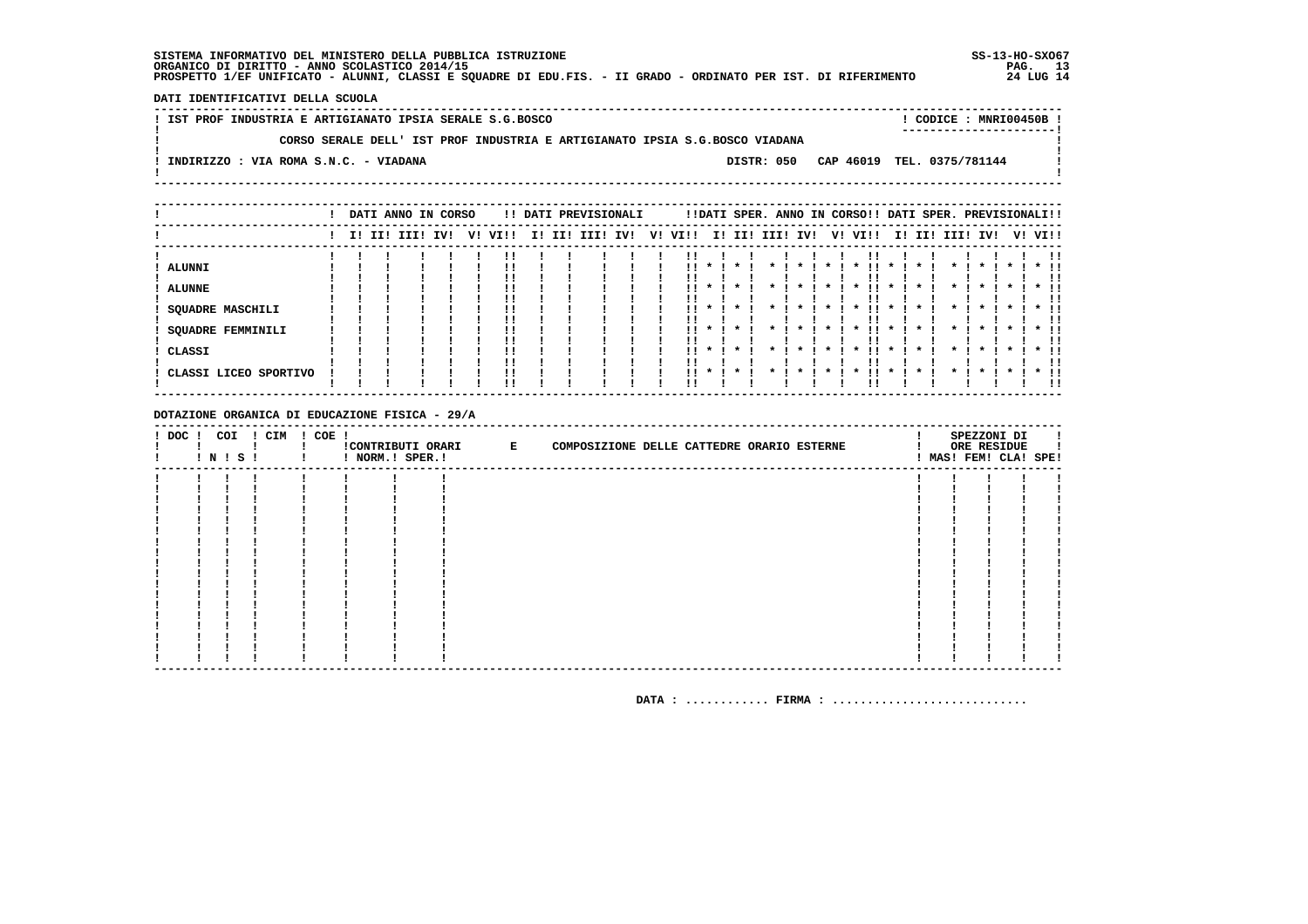DATI IDENTIFICATIVI DELLA SCUOLA

! ISTITUTO TECNICO INDUSTRIALE ITIS S.G.BOSCO ! CODICE : MNTF00401X !  $\mathbf{I}$ SEZIONE ASSOCIATA ALL' ISTITUTO SUPERIORE I.I.S. SAN GIOVANNI BOSCO  $\mathbf{I}$ - 1  $\mathbf{I}$ -: INDIRIZZO : VIA ROMA S.N.C. - VIADANA DISTR: 050 CAP 46019 TEL. 0375/781144  $\sim$  1.  $\mathbf{I}$  $\mathbf{I}$ 

|                       |     |             |    | DATI ANNO IN CORSO |     |      |       |     |      | !! DATI PREVISIONALI |    |      |              |             |      |                     |    | !!DATI SPER. ANNO IN CORSO!! DATI SPER. PREVISIONALI!! |                    |                 |                    |                    |         |                  |
|-----------------------|-----|-------------|----|--------------------|-----|------|-------|-----|------|----------------------|----|------|--------------|-------------|------|---------------------|----|--------------------------------------------------------|--------------------|-----------------|--------------------|--------------------|---------|------------------|
|                       |     | I! II! III! |    | IV!                | V!  | VI!! | II.   | II! | III! | IV!                  | V! | VI!! |              | I! II!      | IIII | IV!                 | V! | VIII                                                   |                    | I! II! III! IV! |                    |                    | V! VI!! |                  |
| <b>ALUNNI</b>         | 41! | 21!         | 14 | 10!                | 13! |      | 1!44! | 36! | 20   | 14!                  | 8! |      |              |             |      |                     |    |                                                        |                    |                 |                    |                    |         |                  |
| <b>ALUNNE</b>         |     |             |    |                    |     |      |       |     |      |                      |    |      |              |             |      |                     |    |                                                        |                    |                 |                    |                    |         |                  |
| SQUADRE MASCHILI      |     |             |    |                    |     |      |       |     |      |                      |    |      |              |             |      |                     |    |                                                        |                    |                 |                    |                    |         |                  |
| SQUADRE FEMMINILI     |     |             |    |                    |     |      |       |     |      |                      |    | 11.  | $\mathbf{x}$ | $\mathbf x$ |      | $\boldsymbol{\ast}$ |    | !!<br>$\boldsymbol{\pi}$                               | $\boldsymbol{\pi}$ |                 | $\boldsymbol{\pi}$ | $\boldsymbol{\pi}$ |         | $\star$ 11<br>!! |
| CLASSI                | 2!  |             |    |                    |     | !!   | 21    | 21  |      |                      |    | . .  |              |             |      |                     |    | $\boldsymbol{\ast}$                                    |                    |                 |                    |                    |         | $*$ 11<br>ΙI     |
| CLASSI LICEO SPORTIVO |     |             |    |                    |     | !!   |       |     |      |                      |    |      | $11 * 1$     | $\cdot$     |      |                     |    | $\boldsymbol{\ast}$                                    | $\boldsymbol{\pi}$ | $\cdot$         | $\cdot$            |                    |         | $*$ 11<br>!!     |

DOTAZIONE ORGANICA DI EDUCAZIONE FISICA - 29/A

| $!$ DOC $!$ | COI<br>I N I S I | ! CIM | $! COE$ ! | ! NORM.! SPER.! | !CONTRIBUTI ORARI E | COMPOSIZIONE DELLE CATTEDRE ORARIO ESTERNE |  |  | SPEZZONI DI<br>ORE RESIDUE | ! MAS! FEM! CLA! SPE! |
|-------------|------------------|-------|-----------|-----------------|---------------------|--------------------------------------------|--|--|----------------------------|-----------------------|
|             |                  |       |           |                 |                     |                                            |  |  | ! 14!                      |                       |
|             |                  |       |           |                 |                     |                                            |  |  |                            |                       |
|             |                  |       |           |                 |                     |                                            |  |  |                            |                       |
|             |                  |       |           |                 |                     |                                            |  |  |                            |                       |
|             |                  |       |           |                 |                     |                                            |  |  |                            |                       |
|             |                  |       |           |                 |                     |                                            |  |  |                            |                       |
|             |                  |       |           |                 |                     |                                            |  |  |                            |                       |
|             |                  |       |           |                 |                     |                                            |  |  |                            |                       |
|             |                  |       |           |                 |                     |                                            |  |  |                            |                       |
|             |                  |       |           |                 |                     |                                            |  |  |                            |                       |
|             |                  |       |           |                 |                     |                                            |  |  |                            |                       |
|             |                  |       |           |                 |                     |                                            |  |  |                            |                       |
|             |                  |       |           |                 |                     |                                            |  |  |                            |                       |
|             |                  |       |           |                 |                     |                                            |  |  |                            |                       |
|             |                  |       |           |                 |                     |                                            |  |  |                            |                       |
|             |                  |       |           |                 |                     |                                            |  |  |                            |                       |
|             |                  |       |           |                 |                     |                                            |  |  |                            |                       |
|             |                  |       |           |                 |                     |                                            |  |  |                            |                       |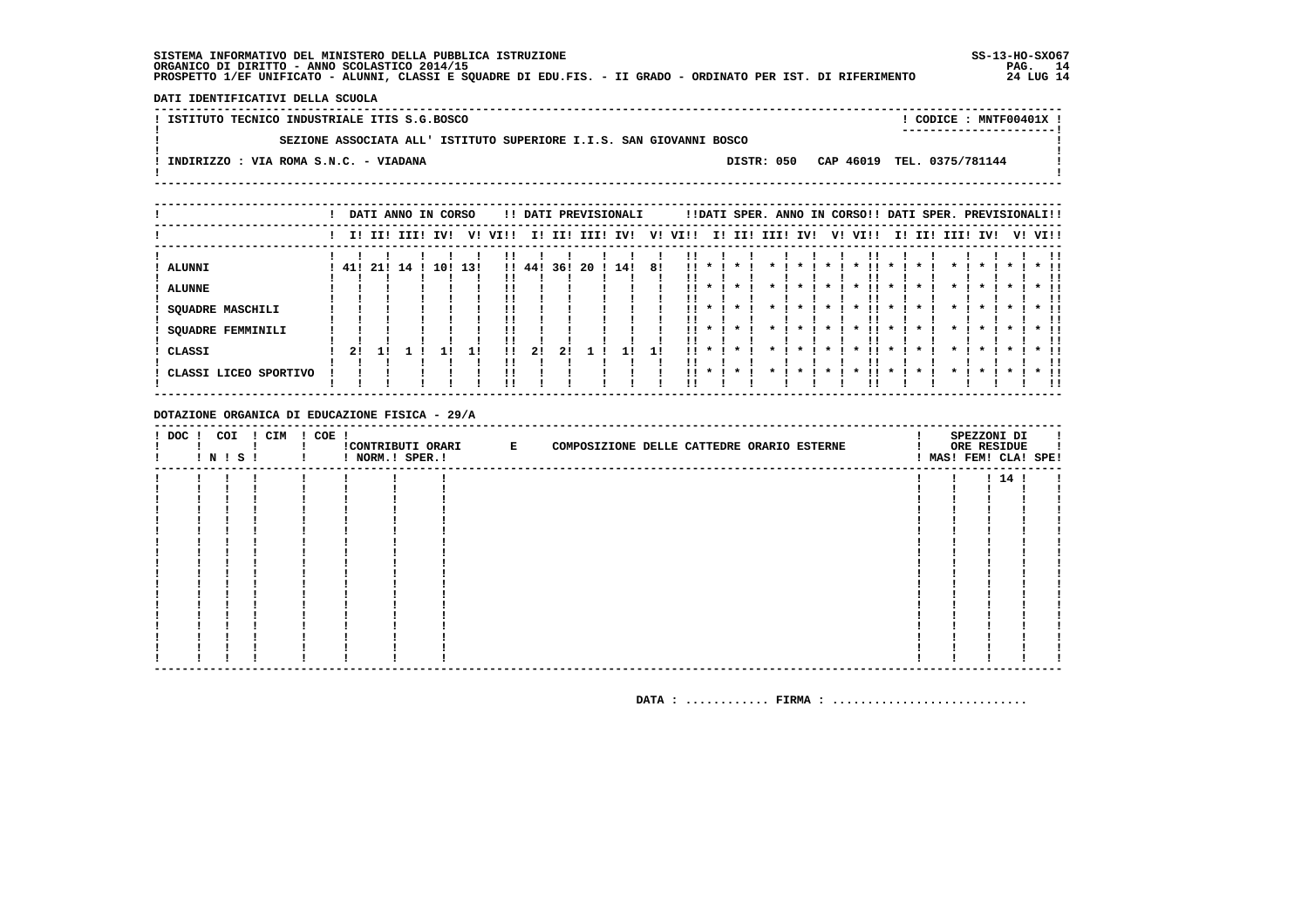SS-13-HO-SX067 PAG. 15<br>24 LUG 14

DATI IDENTIFICATIVI DELLA SCUOLA

|  | ! IST PROF PER I SERVIZI COMMERCIALI IPSC OSTIGLIA       |  | CODICE: MNRC006012!<br>----------------------- |  |
|--|----------------------------------------------------------|--|------------------------------------------------|--|
|  | SEZIONE ASSOCIATA ALL' ISTITUTO SUPERIORE IS G.GREGGIATI |  |                                                |  |
|  | INDIRIZZO : VIA ROMA N.1 - OSTIGLIA                      |  | DISTR: 048 CAP 46035 TEL. 0386/802360          |  |
|  |                                                          |  |                                                |  |

|                                      |                     |     |             | DATI ANNO IN CORSO |             |         |                 |            | !! DATI PREVISIONALI |            |             |          |  |             |     |    | !!DATI SPER. ANNO IN CORSO!! DATI SPER. PREVISIONALI!! |     |              |  |         |
|--------------------------------------|---------------------|-----|-------------|--------------------|-------------|---------|-----------------|------------|----------------------|------------|-------------|----------|--|-------------|-----|----|--------------------------------------------------------|-----|--------------|--|---------|
|                                      |                     |     | I! II! III! | IV!                |             | V! VI!! |                 |            | I! II! III! IV!      |            |             | V! VI!!  |  | I! II! III! | IV! | V! | VI!!                                                   | II. | II! III! IV! |  | V! VI!! |
| ! ALUNNI<br><b>ALUNNE</b>            | 34! 37! 35 !<br>42! | 25! | -11         | 23!<br>10!         | 47!<br>-21! |         | 1!21!<br>!! 54! | 24!<br>48! | 28<br>-27            | 20!<br>27! | -21!<br>12! | !!<br>!! |  |             |     |    |                                                        |     |              |  |         |
| <b>SQUADRE MASCHILI</b>              |                     |     |             |                    |             |         |                 |            |                      |            |             |          |  |             |     |    |                                                        |     |              |  |         |
| <b>SQUADRE FEMMINILI</b><br>! CLASSI | 41                  | 31  |             | 21                 | 31          |         | 31              | 41         |                      | 21         | 21          | !!       |  |             |     |    |                                                        |     |              |  |         |
| ! CLASSI LICEO SPORTIVO              |                     |     |             |                    |             |         |                 |            |                      |            |             |          |  |             |     |    |                                                        |     |              |  | -11     |

### DOTAZIONE ORGANICA DI EDUCAZIONE FISICA - 29/A

| $!$ DOC $!$    |     | COI<br>! N ! S ! | ! CIM | ! COE ! |     |      | ! NORM.! SPER.! | !CONTRIBUTI ORARI E | COMPOSIZIONE DELLE CATTEDRE ORARIO ESTERNE |                   |  | SPEZZONI DI<br>ORE RESIDUE<br>MAS! FEM! CLA! SPE! |  |
|----------------|-----|------------------|-------|---------|-----|------|-----------------|---------------------|--------------------------------------------|-------------------|--|---------------------------------------------------|--|
| 2 <sub>1</sub> | -11 |                  |       |         | 1 1 | 10 ! |                 |                     | COMPLETA CON OSTIGLIA - ITIS OSTIGLIA      |                   |  |                                                   |  |
|                |     |                  |       |         |     | 8    |                 |                     | IST.TECN.IND.                              | <b>MNTF002018</b> |  |                                                   |  |
|                |     |                  |       |         |     |      |                 |                     |                                            |                   |  |                                                   |  |
|                |     |                  |       |         |     |      |                 |                     |                                            |                   |  |                                                   |  |
|                |     |                  |       |         |     |      |                 |                     |                                            |                   |  |                                                   |  |
|                |     |                  |       |         |     |      |                 |                     |                                            |                   |  |                                                   |  |
|                |     |                  |       |         |     |      |                 |                     |                                            |                   |  |                                                   |  |
|                |     |                  |       |         |     |      |                 |                     |                                            |                   |  |                                                   |  |
|                |     |                  |       |         |     |      |                 |                     |                                            |                   |  |                                                   |  |
|                |     |                  |       |         |     |      |                 |                     |                                            |                   |  |                                                   |  |
|                |     |                  |       |         |     |      |                 |                     |                                            |                   |  |                                                   |  |
|                |     |                  |       |         |     |      |                 |                     |                                            |                   |  |                                                   |  |
|                |     |                  |       |         |     |      |                 |                     |                                            |                   |  |                                                   |  |
|                |     |                  |       |         |     |      |                 |                     |                                            |                   |  |                                                   |  |
|                |     |                  |       |         |     |      |                 |                     |                                            |                   |  |                                                   |  |
|                |     |                  |       |         |     |      |                 |                     |                                            |                   |  |                                                   |  |
|                |     |                  |       |         |     |      |                 |                     |                                            |                   |  |                                                   |  |
|                |     |                  |       |         |     |      |                 |                     |                                            |                   |  |                                                   |  |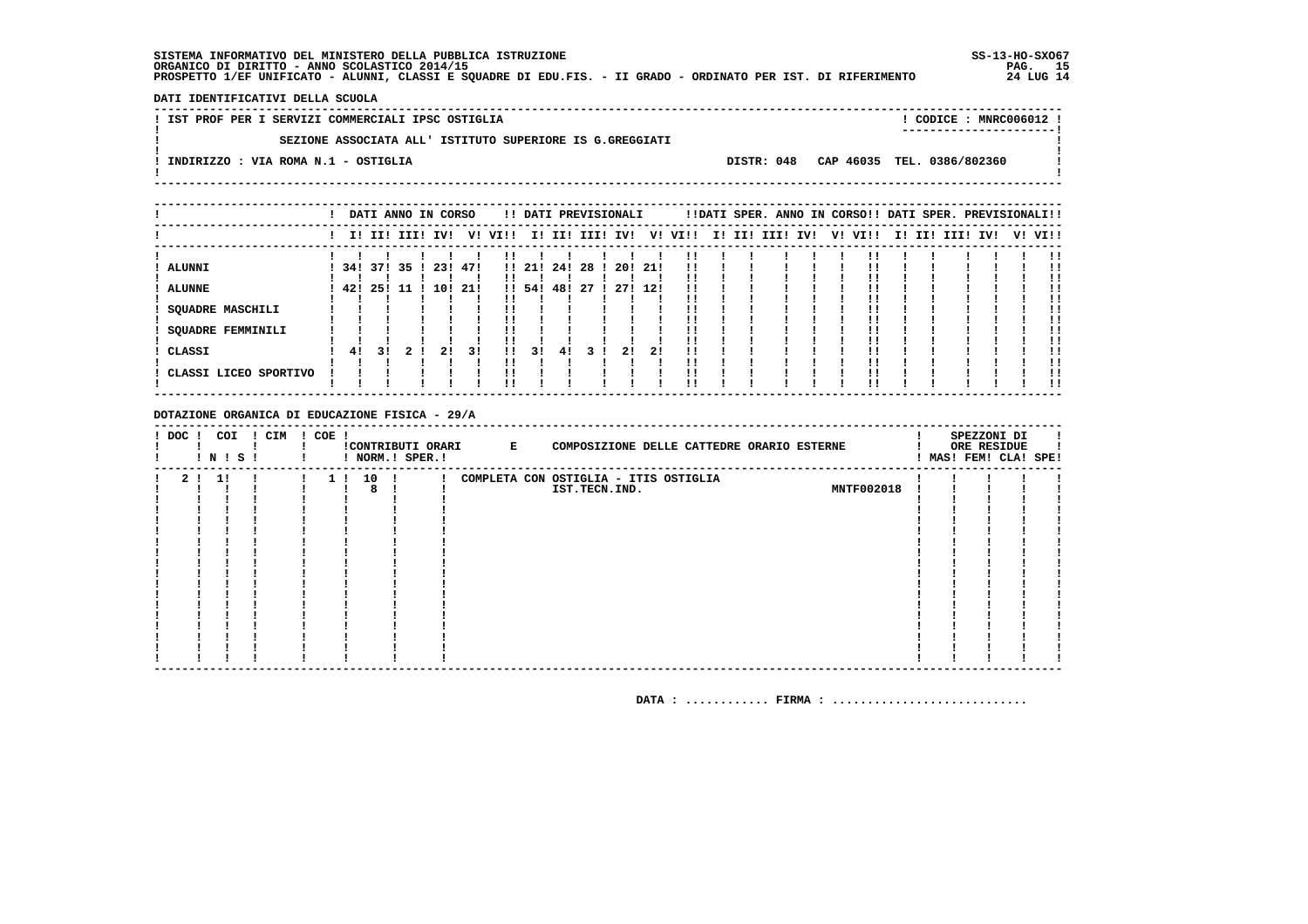DATI IDENTIFICATIVI DELLA SCUOLA

| ! IST PROF PER I SERVIZI COMMERCIALI IPSAR POGGIO RUSCO |                                                          |            | $\overline{CODICE}$ : MNR $\overline{COO6023}$ ! |  |
|---------------------------------------------------------|----------------------------------------------------------|------------|--------------------------------------------------|--|
|                                                         |                                                          |            |                                                  |  |
|                                                         | SEZIONE ASSOCIATA ALL' ISTITUTO SUPERIORE IS G.GREGGIATI |            |                                                  |  |
|                                                         |                                                          |            |                                                  |  |
| INDIRIZZO : LARGO LENNEDY - POGGIO RUSCO                |                                                          | DISTR: 048 | CAP 46025 TEL. 0386/734258                       |  |
|                                                         |                                                          |            |                                                  |  |
|                                                         |                                                          |            |                                                  |  |

|                                                                                                                     |                  |                  |            | DATI ANNO IN CORSO |                   |                |                             |           | !! DATI PREVISIONALI |                  |                   |                                 |                              |                         |      |                    |         | !!DATI SPER. ANNO IN CORSO!! DATI SPER. PREVISIONALI!! |                     |        |          |              |         |                                        |
|---------------------------------------------------------------------------------------------------------------------|------------------|------------------|------------|--------------------|-------------------|----------------|-----------------------------|-----------|----------------------|------------------|-------------------|---------------------------------|------------------------------|-------------------------|------|--------------------|---------|--------------------------------------------------------|---------------------|--------|----------|--------------|---------|----------------------------------------|
|                                                                                                                     |                  | I! II! III!      |            | IVI                | V!                | VI!!           | I!                          | II!       | III!                 | IV!              | V!                | VI!!                            | I!                           | II!                     | III! | IV !               | V!      | VI!!                                                   |                     | I! II! | III! IV! |              | V! VI!! |                                        |
| ALUNNI<br><b>ALUNNE</b><br><b>SQUADRE MASCHILI</b><br><b>SQUADRE FEMMINILI</b><br>CLASSI<br>! CLASSI LICEO SPORTIVO | 701<br>81!<br>61 | 70!<br>771<br>61 | -55<br>.46 | 37!<br>351<br>31   | 24!<br>-231<br>21 | !!<br>11<br>!! | !!105!102!<br>!! 57!<br>-61 | 45!<br>6! | 98<br>-26            | 45!<br>35!<br>4! | 45!<br>-22!<br>31 | !!<br>!!<br>11.<br>!!<br><br>11 | $\mathbf{x}$<br>$\mathbf{x}$ | $\mathbf{x}$<br>$\star$ |      | $\boldsymbol{\pi}$ | $\star$ | <br>$\mathbf{x}$<br>$\boldsymbol{\ast}$                | $\boldsymbol{\ast}$ |        |          | $\mathbf{x}$ |         | $*$ !!<br>!!<br>$*$ !!<br>!!<br>$*$ 11 |
|                                                                                                                     |                  |                  |            |                    |                   |                |                             |           |                      |                  |                   |                                 |                              |                         |      |                    |         |                                                        |                     |        |          |              |         | !!                                     |

### DOTAZIONE ORGANICA DI EDUCAZIONE FISICA - 29/A

| $!$ DOC $!$    | ! N ! S ! | COI | ! CIM | $! COE$ ! |                    | ! NORM.! SPER.! | !CONTRIBUTI ORARI E | COMPOSIZIONE DELLE CATTEDRE ORARIO ESTERNE |  | SPEZZONI DI<br>ORE RESIDUE<br>MAS! FEM! CLA! SPE! |  |
|----------------|-----------|-----|-------|-----------|--------------------|-----------------|---------------------|--------------------------------------------|--|---------------------------------------------------|--|
| 2 <sub>1</sub> | 21        |     |       |           | 6!<br>$\mathbf{I}$ |                 | CEDE A              | OSTIGLIA - LICEO ARTISTICO OSTIGLIA        |  |                                                   |  |
|                |           |     |       |           |                    |                 |                     | <b>MNSL00601A</b><br>LIC. ART.             |  |                                                   |  |
|                |           |     |       |           |                    |                 |                     |                                            |  |                                                   |  |
|                |           |     |       |           |                    |                 |                     |                                            |  |                                                   |  |
|                |           |     |       |           |                    |                 |                     |                                            |  |                                                   |  |
|                |           |     |       |           |                    |                 |                     |                                            |  |                                                   |  |
|                |           |     |       |           |                    |                 |                     |                                            |  |                                                   |  |
|                |           |     |       |           |                    |                 |                     |                                            |  |                                                   |  |
|                |           |     |       |           |                    |                 |                     |                                            |  |                                                   |  |
|                |           |     |       |           |                    |                 |                     |                                            |  |                                                   |  |
|                |           |     |       |           |                    |                 |                     |                                            |  |                                                   |  |
|                |           |     |       |           |                    |                 |                     |                                            |  |                                                   |  |
|                |           |     |       |           |                    |                 |                     |                                            |  |                                                   |  |
|                |           |     |       |           |                    |                 |                     |                                            |  |                                                   |  |
|                |           |     |       |           |                    |                 |                     |                                            |  |                                                   |  |
|                |           |     |       |           |                    |                 |                     |                                            |  |                                                   |  |
|                |           |     |       |           |                    |                 |                     |                                            |  |                                                   |  |
|                |           |     |       |           |                    |                 |                     |                                            |  |                                                   |  |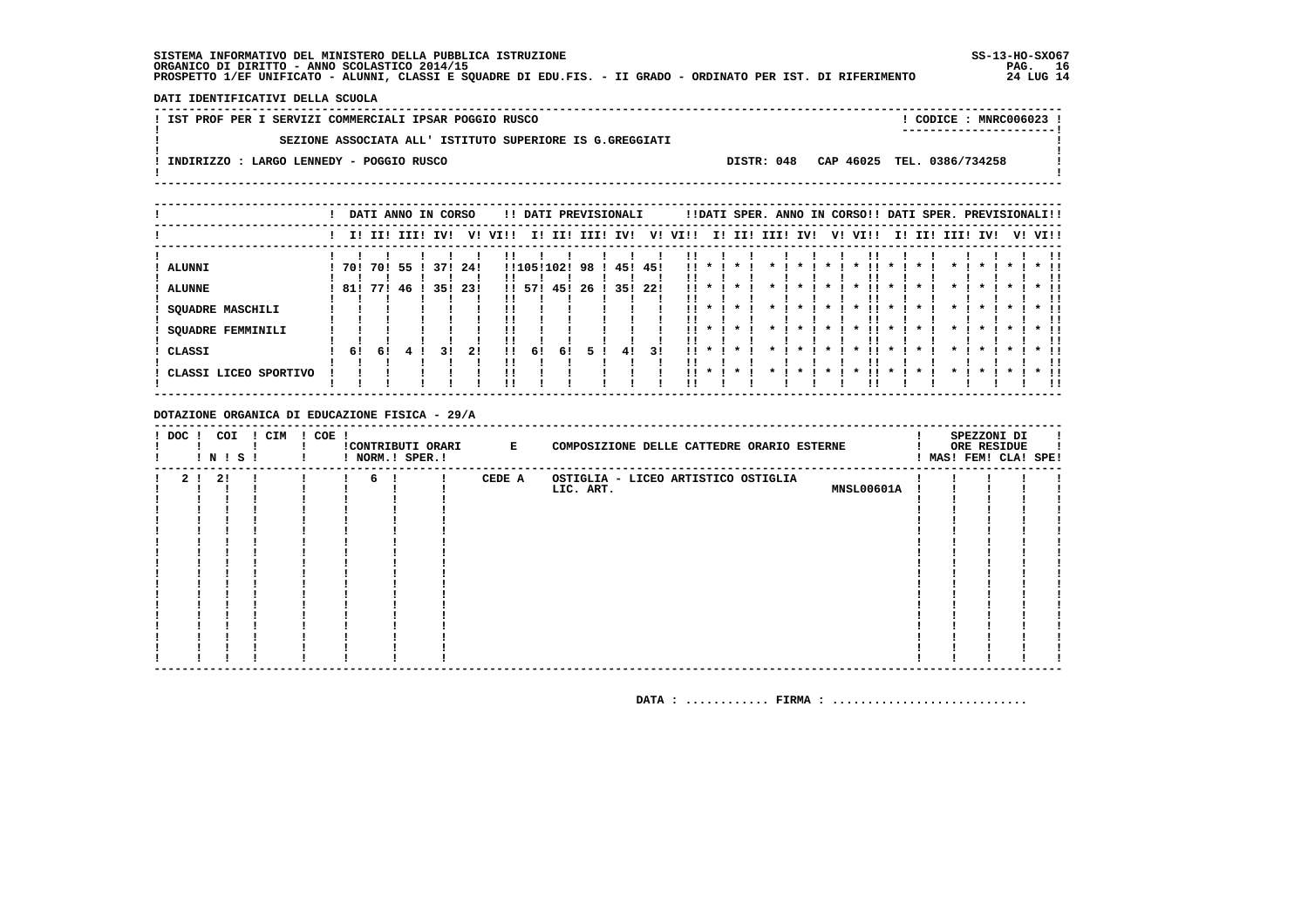SS-13-HO-SX067 PAG. 17<br>24 LUG 14

> - 1  $\mathbf{I}$

 $\mathbf{I}$ 

**Contract Contract** 

! CODICE : MNSL00601A ! 

DATI IDENTIFICATIVI DELLA SCUOLA 

 $\mathbf{I}$ 

! LICEO ARTISTICO LICEO ARTISTICO OSTIGLIA  $\mathbf{I}$ SEZIONE ASSOCIATA ALL' ISTITUTO SUPERIORE IS G.GREGGIATI  $\mathbf{I}$ -: INDIRIZZO : VIA ROMA 1 - OSTIGLIA

DISTR: 048 CAP 46035 TEL. 0386/802360

|                                                                                   |                         |              |                 | DATI ANNO IN CORSO |    |      |                        |            |            | !! DATI PREVISIONALI |                  |                      |  | !!DATI SPER. ANNO IN CORSO!! DATI SPER. PREVISIONALI!! |    |      |  |                 |         |
|-----------------------------------------------------------------------------------|-------------------------|--------------|-----------------|--------------------|----|------|------------------------|------------|------------|----------------------|------------------|----------------------|--|--------------------------------------------------------|----|------|--|-----------------|---------|
|                                                                                   |                         |              | I! II! III! IV! |                    | V! | VI!! |                        |            |            | I! II! III! IV!      | V!               | VI!!                 |  | I! II! III! IV!                                        | V! | VI!! |  | I! II! III! IV! | V! VI!! |
| <b>ALUNNI</b><br><b>ALUNNE</b><br>SQUADRE MASCHILI<br>SQUADRE FEMMINILI<br>CLASSI | 13!<br>22! 26! 16<br>21 | 14! 11<br>21 |                 | 12!<br>71          |    | . .  | !! 13!<br>!! 12!<br>1! | 15!<br>14! | 22 !<br>19 | 12!<br>14!           | 12!<br>61<br>י ר | !!<br>!!<br>!!<br>!! |  |                                                        |    |      |  |                 |         |
| CLASSI LICEO SPORTIVO                                                             |                         |              |                 |                    |    | !!   |                        |            |            |                      |                  | !!<br>!!             |  |                                                        |    |      |  |                 | . .     |

DOTAZIONE ORGANICA DI EDUCAZIONE FISICA - 29/A

| $!$ DOC | COI<br>! N ! S ! | ! CIM | ! COE ! |        | ! NORM.! SPER.! | !CONTRIBUTI ORARI E | COMPOSIZIONE DELLE CATTEDRE ORARIO ESTERNE     |  |            |  | SPEZZONI DI<br>ORE RESIDUE | MAS! FEM! CLA! SPE! |
|---------|------------------|-------|---------|--------|-----------------|---------------------|------------------------------------------------|--|------------|--|----------------------------|---------------------|
|         |                  |       |         | 1! 12! |                 |                     | COMPLETA CON POGGIO RUSCO - IPSAR POGGIO RUSCO |  |            |  |                            |                     |
|         |                  |       |         |        |                 |                     | IST.PROF.SERV.COM.                             |  | MNRC006023 |  |                            |                     |
|         |                  |       |         |        |                 |                     |                                                |  |            |  |                            |                     |
|         |                  |       |         |        |                 |                     |                                                |  |            |  |                            |                     |
|         |                  |       |         |        |                 |                     |                                                |  |            |  |                            |                     |
|         |                  |       |         |        |                 |                     |                                                |  |            |  |                            |                     |
|         |                  |       |         |        |                 |                     |                                                |  |            |  |                            |                     |
|         |                  |       |         |        |                 |                     |                                                |  |            |  |                            |                     |
|         |                  |       |         |        |                 |                     |                                                |  |            |  |                            |                     |
|         |                  |       |         |        |                 |                     |                                                |  |            |  |                            |                     |
|         |                  |       |         |        |                 |                     |                                                |  |            |  |                            |                     |
|         |                  |       |         |        |                 |                     |                                                |  |            |  |                            |                     |
|         |                  |       |         |        |                 |                     |                                                |  |            |  |                            |                     |
|         |                  |       |         |        |                 |                     |                                                |  |            |  |                            |                     |
|         |                  |       |         |        |                 |                     |                                                |  |            |  |                            |                     |
|         |                  |       |         |        |                 |                     |                                                |  |            |  |                            |                     |
|         |                  |       |         |        |                 |                     |                                                |  |            |  |                            |                     |
|         |                  |       |         |        |                 |                     |                                                |  |            |  |                            |                     |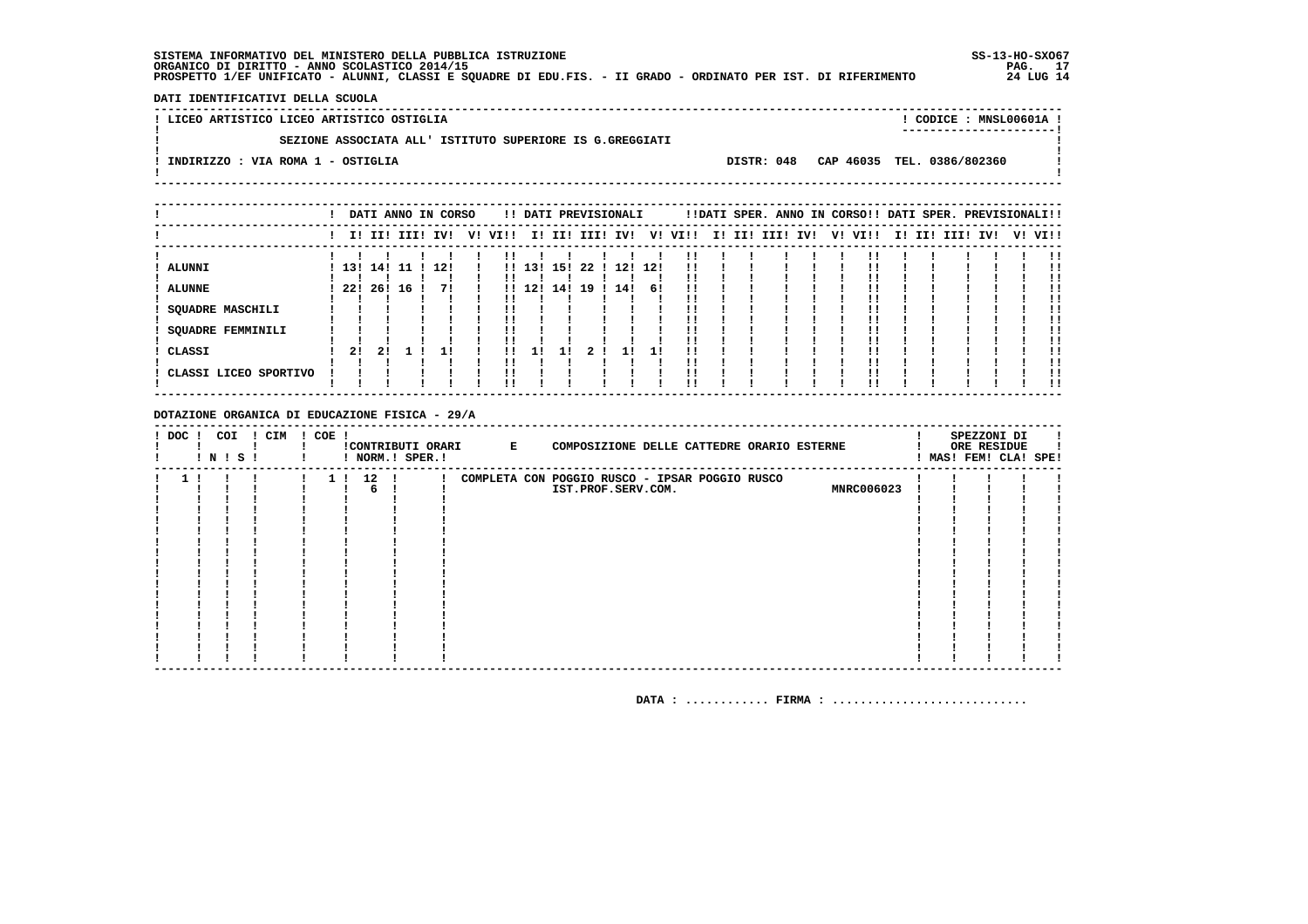$\overline{\phantom{a}}$  $\mathbf{I}$ 

 $\mathbf{I}$ 

**Contract Contract** 

DATI IDENTIFICATIVI DELLA SCUOLA 

! LICEO SCIENTIFICO LS E.SANFELICE

 $\mathbf{I}$ 

 $\mathbf{I}$ 

-

! CODICE : MNPS007019 ! 

SEZIONE ASSOCIATA ALL' ISTITUTO SUPERIORE IS E.SANFELICE

: INDIRIZZO : VIA VANONI 21 - VIADANA  $\mathbf{I}$ 

DISTR: 050 CAP 46019 TEL. 0375/781793

|                                                                                                                     |    |                             | DATI ANNO IN CORSO |                   |                    |         |    |                               |             | !! DATI PREVISIONALI |                          |                                     |                      | !!DATI SPER. ANNO IN CORSO!! DATI SPER. PREVISIONALI!!         |                                            |                                    |                    |            |                     |                 |                    |         |                         |  |
|---------------------------------------------------------------------------------------------------------------------|----|-----------------------------|--------------------|-------------------|--------------------|---------|----|-------------------------------|-------------|----------------------|--------------------------|-------------------------------------|----------------------|----------------------------------------------------------------|--------------------------------------------|------------------------------------|--------------------|------------|---------------------|-----------------|--------------------|---------|-------------------------|--|
|                                                                                                                     |    |                             | I! II! III! IV!    |                   |                    | V! VI!! |    |                               |             | I! II! III! IV!      |                          | V! VI!!                             |                      | I! II! III! IV!                                                |                                            |                                    |                    | V! VI!!    |                     | I! II! III! IV! |                    | V! VI!! |                         |  |
| ALUNNI<br><b>ALUNNE</b><br><b>SQUADRE MASCHILI</b><br><b>SQUADRE FEMMINILI</b><br>CLASSI<br>! CLASSI LICEO SPORTIVO | 31 | 28! 23! 23<br>54! 61!<br>41 | -68                | 371<br>50 !<br>4! | -251<br>-29!<br>31 | . .     | 4! | 1!26!24!<br>!! 55! 43!<br>3 I | 24 1<br>-59 | 41                   | 26! 32!<br>59! 44!<br>41 | $\cdots$<br>!!<br><br>11.<br>$11 *$ | $11 * 1$<br>$11 * 1$ | $\star$<br>$\star$<br>$\star$<br>$\star$<br>$\star$<br>$\cdot$ | $\boldsymbol{\ast}$<br>$\boldsymbol{\ast}$ | $\boldsymbol{\pi}$<br>$\mathbf{x}$ | $\cdot$<br>$\cdot$ | . .<br>. . | $\boldsymbol{\ast}$ |                 | $\boldsymbol{\pi}$ |         | $\star$ $\pm$<br>$*$ !! |  |
|                                                                                                                     |    |                             |                    |                   |                    |         |    |                               |             |                      |                          |                                     |                      |                                                                |                                            |                                    |                    |            |                     |                 |                    |         |                         |  |

DOTAZIONE ORGANICA DI EDUCAZIONE FISICA - 29/A

| $!$ DOC $!$ | COI     | <b>! N ! S !</b> | ! CIM | ! COE ! | ! NORM.! SPER.! | !CONTRIBUTI ORARI E | COMPOSIZIONE DELLE CATTEDRE ORARIO ESTERNE |  |  |  | SPEZZONI DI<br>ORE RESIDUE<br>! MAS! FEM! CLA! SPE! |  |
|-------------|---------|------------------|-------|---------|-----------------|---------------------|--------------------------------------------|--|--|--|-----------------------------------------------------|--|
|             | 2 ! 2 ! |                  | -1    |         |                 |                     |                                            |  |  |  |                                                     |  |
|             |         |                  |       |         |                 |                     |                                            |  |  |  |                                                     |  |
|             |         |                  |       |         |                 |                     |                                            |  |  |  |                                                     |  |
|             |         |                  |       |         |                 |                     |                                            |  |  |  |                                                     |  |
|             |         |                  |       |         |                 |                     |                                            |  |  |  |                                                     |  |
|             |         |                  |       |         |                 |                     |                                            |  |  |  |                                                     |  |
|             |         |                  |       |         |                 |                     |                                            |  |  |  |                                                     |  |
|             |         |                  |       |         |                 |                     |                                            |  |  |  |                                                     |  |
|             |         |                  |       |         |                 |                     |                                            |  |  |  |                                                     |  |
|             |         |                  |       |         |                 |                     |                                            |  |  |  |                                                     |  |
|             |         |                  |       |         |                 |                     |                                            |  |  |  |                                                     |  |
|             |         |                  |       |         |                 |                     |                                            |  |  |  |                                                     |  |
|             |         |                  |       |         |                 |                     |                                            |  |  |  |                                                     |  |
|             |         |                  |       |         |                 |                     |                                            |  |  |  |                                                     |  |
|             |         |                  |       |         |                 |                     |                                            |  |  |  |                                                     |  |
|             |         |                  |       |         |                 |                     |                                            |  |  |  |                                                     |  |
|             |         |                  |       |         |                 |                     |                                            |  |  |  |                                                     |  |
|             |         |                  |       |         |                 |                     |                                            |  |  |  |                                                     |  |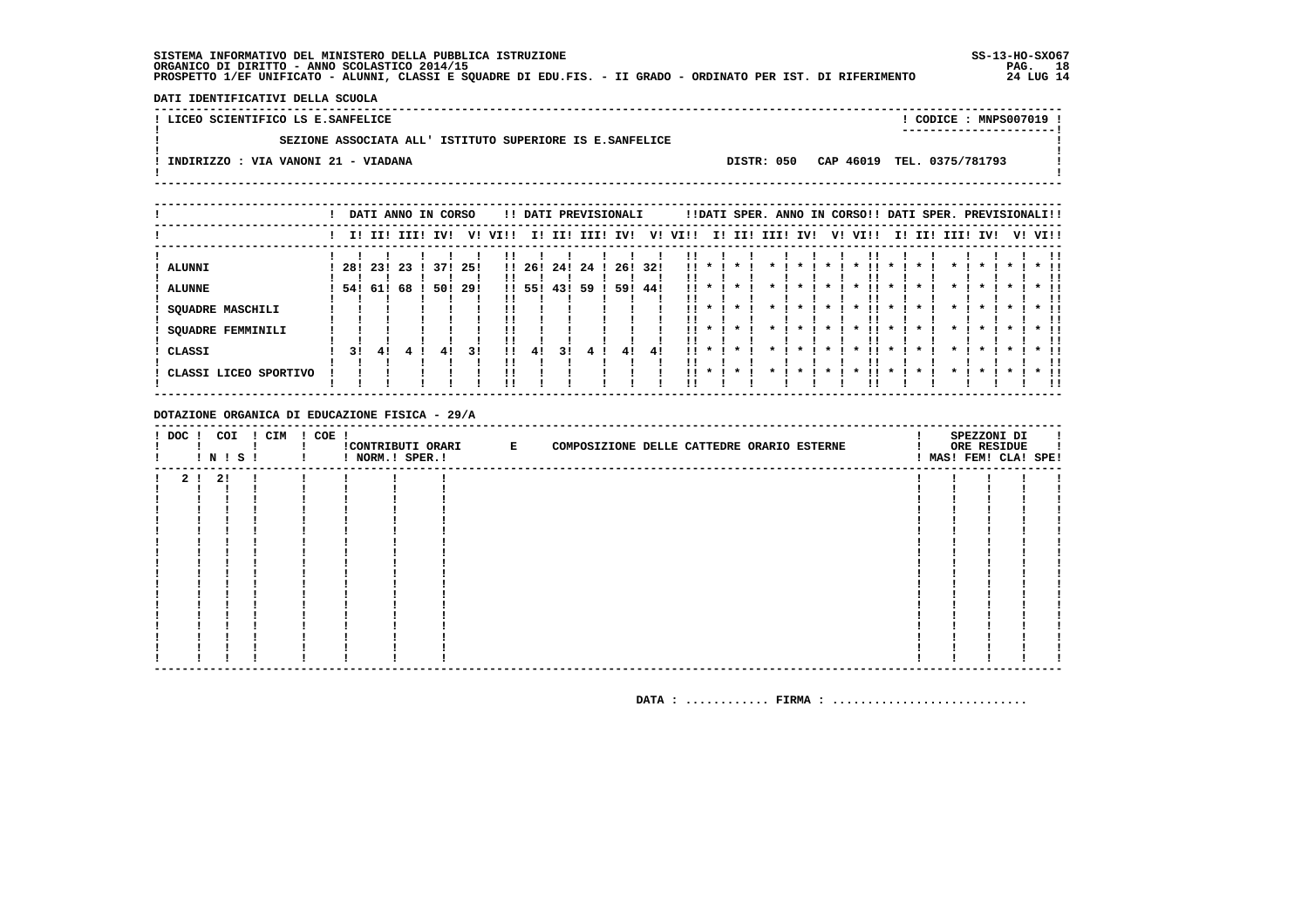SS-13-HO-SX067 PAG. 19 24 LUG 14

DATI IDENTIFICATIVI DELLA SCUOLA

! ISTITUTO TECNICO COMMERCIALE ITC E. SANFELICE ! CODICE : MNTD007015 !  $\mathbf{I}$ SEZIONE ASSOCIATA ALL' ISTITUTO SUPERIORE IS E.SANFELICE  $\mathbf{I}$  $\overline{\phantom{a}}$  $\mathbf{I}$ -: INDIRIZZO : VIA SANFELICE 8 - VIADANA DISTR: 050 CAP 46019 TEL. 0375/781792 **Contract Contract**  $\mathbf{I}$  $\mathbf{I}$ 

|                       |     |             |     | DATI ANNO IN CORSO |     |          |        |     | !! DATI PREVISIONALI |     |      |      |              |                    |      |                     |    | !!DATI SPER. ANNO IN CORSO!! DATI SPER. PREVISIONALI!! |                    |     |      |                    |     |              |
|-----------------------|-----|-------------|-----|--------------------|-----|----------|--------|-----|----------------------|-----|------|------|--------------|--------------------|------|---------------------|----|--------------------------------------------------------|--------------------|-----|------|--------------------|-----|--------------|
|                       |     | I! II! III! |     | IV!                | V!  | VIII     | ΙI     | II! | III!                 | IV! | V!   | VI!! | I!           | II!                | III! | IV!                 | V! | VI!!                                                   | II.                | II! | III! |                    | IV! | V! VI!!      |
| <b>ALUNNI</b>         | 44! | 29!         | -36 | 26!                | 46! |          | !! 44! | 35! | -28                  | 35! | -25! | !!   |              |                    |      |                     |    |                                                        |                    |     |      |                    |     |              |
| <b>ALUNNE</b>         | 40! | 41!         | -27 | 45!                | 50! |          | !! 40! | 371 | 41                   | 25! | 46!  | . .  |              |                    |      |                     |    |                                                        |                    |     |      |                    |     |              |
| SQUADRE MASCHILI      |     |             |     |                    |     |          |        |     |                      |     |      |      |              |                    |      |                     |    |                                                        |                    |     |      |                    |     |              |
| SQUADRE FEMMINILI     |     |             |     |                    |     | !!<br>!! |        |     |                      |     |      |      | $\mathbf{x}$ | $\boldsymbol{\pi}$ |      | $\boldsymbol{\ast}$ |    | $\boldsymbol{\ast}$                                    | $\boldsymbol{\pi}$ |     |      | $\boldsymbol{\pi}$ |     | $*$ !!<br>!! |
| CLASSI                | 31  | 31          |     | ו ר                | 51  | !!       | 31     | 31  |                      | 31  | 31   | . .  |              | $\cdot$            |      |                     |    |                                                        |                    |     |      |                    |     | $*$ !!<br>!! |
| CLASSI LICEO SPORTIVO |     |             |     |                    |     | !!       |        |     |                      |     |      | . .  | $\cdot$      | $\cdot$            |      |                     |    |                                                        |                    |     |      |                    |     | $*$ 11<br>!! |

DOTAZIONE ORGANICA DI EDUCAZIONE FISICA - 29/A

| $!$ DOC $!$    | COI<br>! N ! S ! | ! CIM | ! COE ! |          | ! NORM.! SPER.! | !CONTRIBUTI ORARI E | COMPOSIZIONE DELLE CATTEDRE ORARIO ESTERNE     |            |  | SPEZZONI DI<br>ORE RESIDUE<br>! MAS! FEM! CLA! SPE! |  |
|----------------|------------------|-------|---------|----------|-----------------|---------------------|------------------------------------------------|------------|--|-----------------------------------------------------|--|
| 2 <sub>1</sub> | 11               |       |         | 1 ! 12 ! |                 |                     | COMPLETA CON VIADANA - IPSIA S.G.BOSCO VIADANA |            |  |                                                     |  |
|                |                  |       |         |          |                 |                     | I.P.IND. E ART.                                | MNRI004013 |  |                                                     |  |
|                |                  |       |         |          |                 |                     |                                                |            |  |                                                     |  |
|                |                  |       |         |          |                 |                     |                                                |            |  |                                                     |  |
|                |                  |       |         |          |                 |                     |                                                |            |  |                                                     |  |
|                |                  |       |         |          |                 |                     |                                                |            |  |                                                     |  |
|                |                  |       |         |          |                 |                     |                                                |            |  |                                                     |  |
|                |                  |       |         |          |                 |                     |                                                |            |  |                                                     |  |
|                |                  |       |         |          |                 |                     |                                                |            |  |                                                     |  |
|                |                  |       |         |          |                 |                     |                                                |            |  |                                                     |  |
|                |                  |       |         |          |                 |                     |                                                |            |  |                                                     |  |
|                |                  |       |         |          |                 |                     |                                                |            |  |                                                     |  |
|                |                  |       |         |          |                 |                     |                                                |            |  |                                                     |  |
|                |                  |       |         |          |                 |                     |                                                |            |  |                                                     |  |
|                |                  |       |         |          |                 |                     |                                                |            |  |                                                     |  |
|                |                  |       |         |          |                 |                     |                                                |            |  |                                                     |  |
|                |                  |       |         |          |                 |                     |                                                |            |  |                                                     |  |
|                |                  |       |         |          |                 |                     |                                                |            |  |                                                     |  |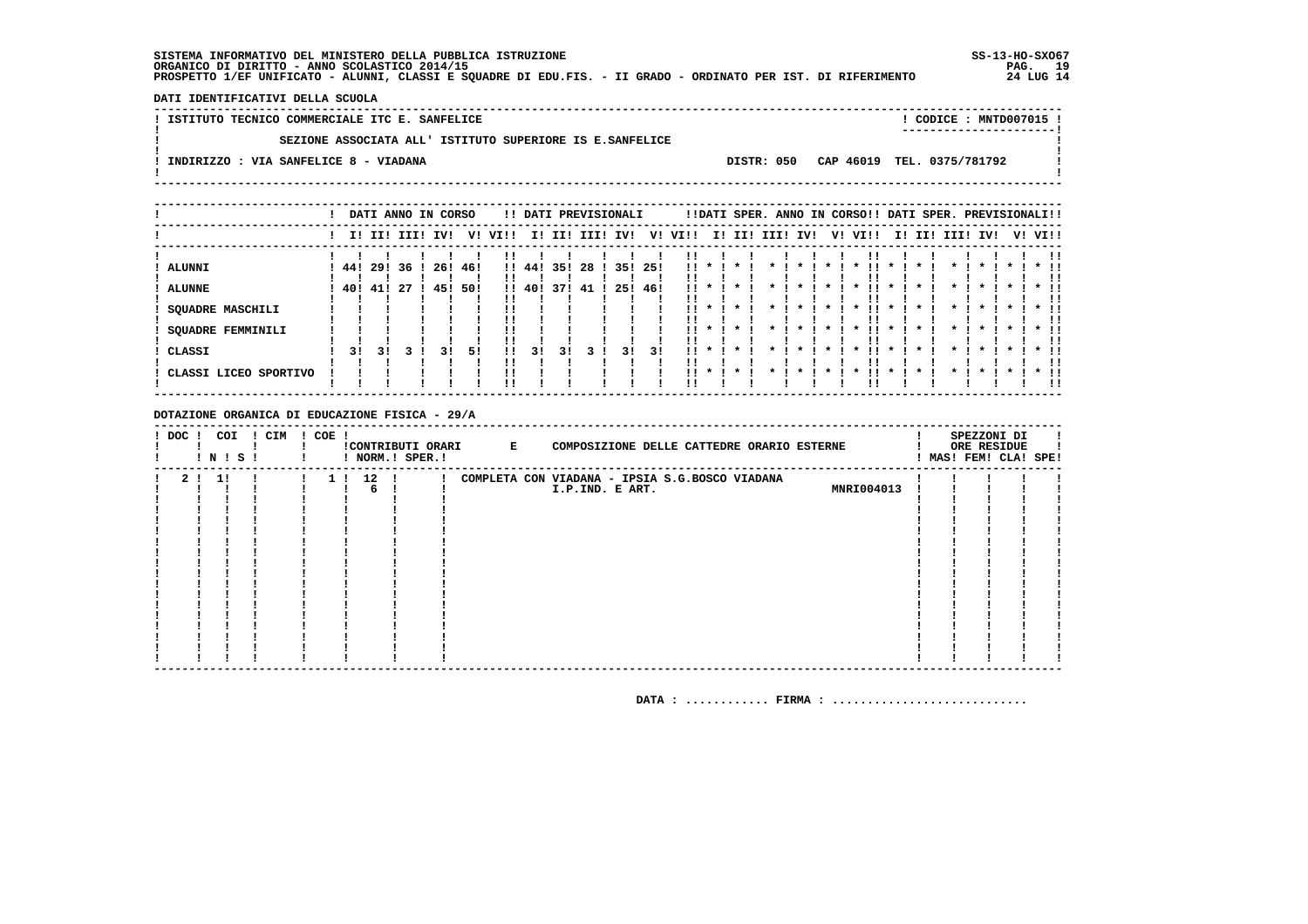DATI IDENTIFICATIVI DELLA SCUOLA

|                                          | ! ISTITUTO TECNICO COMMERCIALE ITC SERALE VIADANA |                                                                  |  | CODICE: MNTD00750D !                  |
|------------------------------------------|---------------------------------------------------|------------------------------------------------------------------|--|---------------------------------------|
|                                          |                                                   | CORSO SERALE DELL' ISTITUTO TECNICO COMMERCIALE ITC E. SANFELICE |  |                                       |
| ! INDIRIZZO : VIA SANFELICE, 8 - VIADANA |                                                   |                                                                  |  | DISTR: 050 CAP 46019 TEL. 0375/781792 |
|                                          |                                                   |                                                                  |  |                                       |

|                                                                                         |  | DATI ANNO IN CORSO |     |         |        | !! DATI PREVISIONALI |     |    |                        |                              |                               |                         |                     |              | !!DATI SPER. ANNO IN CORSO!! DATI SPER. PREVISIONALI!!                 |                                                                |         |                    |              |                    |         |                         |
|-----------------------------------------------------------------------------------------|--|--------------------|-----|---------|--------|----------------------|-----|----|------------------------|------------------------------|-------------------------------|-------------------------|---------------------|--------------|------------------------------------------------------------------------|----------------------------------------------------------------|---------|--------------------|--------------|--------------------|---------|-------------------------|
|                                                                                         |  | I! II! III!        | IV! | V! VI!! | I! II! | III!                 | IV! | V! | VI!!                   |                              | I! II!                        |                         | III! IV!            |              | V! VI!!                                                                | II.                                                            |         | II! III!           | IV!          |                    | V! VI!! |                         |
| ! ALUNNI<br>! ALUNNE<br><b>SQUADRE MASCHILI</b><br><b>SQUADRE FEMMINILI</b><br>! CLASSI |  |                    |     |         |        |                      |     |    | !!<br>!!<br>11.<br>. . | $\mathbf{x}$<br>$\mathbf{x}$ | $\boldsymbol{\pi}$<br>$\cdot$ |                         | $\boldsymbol{\ast}$ |              | !!<br>$\cdot$<br>!!<br>$\boldsymbol{\pi}$<br>. .<br>$\boldsymbol{\pi}$ | $\boldsymbol{\pi}$<br>$\boldsymbol{\pi}$<br>$\boldsymbol{\pi}$ |         | $\star$<br>$\star$ | $\mathbf{x}$ | $\boldsymbol{\pi}$ |         | $*$ !!<br>-11<br>$*$ 11 |
| ! CLASSI LICEO SPORTIVO                                                                 |  |                    |     |         |        |                      |     |    |                        | $11 * 1$                     | $\star$                       | $\star$ $\cdot$ $\cdot$ | $\cdot$             | $\mathbf{x}$ | . .<br>$\boldsymbol{\ast}$                                             | $\mathbf{x}$                                                   | $\cdot$ | $\cdot$ $\cdot$    | $\star$      | $\star$            |         | <br>$*$ 11<br>!!        |

DOTAZIONE ORGANICA DI EDUCAZIONE FISICA - 29/A

| $!$ DOC $!$ | COI<br>! N ! S ! | ! CIM | $! COE$ ! | ! NORM.! SPER.! | !CONTRIBUTI ORARI E | COMPOSIZIONE DELLE CATTEDRE ORARIO ESTERNE |  |  |  | SPEZZONI DI<br>ORE RESIDUE<br>! MAS! FEM! CLA! SPE! |  |
|-------------|------------------|-------|-----------|-----------------|---------------------|--------------------------------------------|--|--|--|-----------------------------------------------------|--|
|             |                  |       |           |                 |                     |                                            |  |  |  |                                                     |  |
|             |                  |       |           |                 |                     |                                            |  |  |  |                                                     |  |
|             |                  |       |           |                 |                     |                                            |  |  |  |                                                     |  |
|             |                  |       |           |                 |                     |                                            |  |  |  |                                                     |  |
|             |                  |       |           |                 |                     |                                            |  |  |  |                                                     |  |
|             |                  |       |           |                 |                     |                                            |  |  |  |                                                     |  |
|             |                  |       |           |                 |                     |                                            |  |  |  |                                                     |  |
|             |                  |       |           |                 |                     |                                            |  |  |  |                                                     |  |
|             |                  |       |           |                 |                     |                                            |  |  |  |                                                     |  |
|             |                  |       |           |                 |                     |                                            |  |  |  |                                                     |  |
|             |                  |       |           |                 |                     |                                            |  |  |  |                                                     |  |
|             |                  |       |           |                 |                     |                                            |  |  |  |                                                     |  |
|             |                  |       |           |                 |                     |                                            |  |  |  |                                                     |  |
|             |                  |       |           |                 |                     |                                            |  |  |  |                                                     |  |
|             |                  |       |           |                 |                     |                                            |  |  |  |                                                     |  |
|             |                  |       |           |                 |                     |                                            |  |  |  |                                                     |  |
|             |                  |       |           |                 |                     |                                            |  |  |  |                                                     |  |
|             |                  |       |           |                 |                     |                                            |  |  |  |                                                     |  |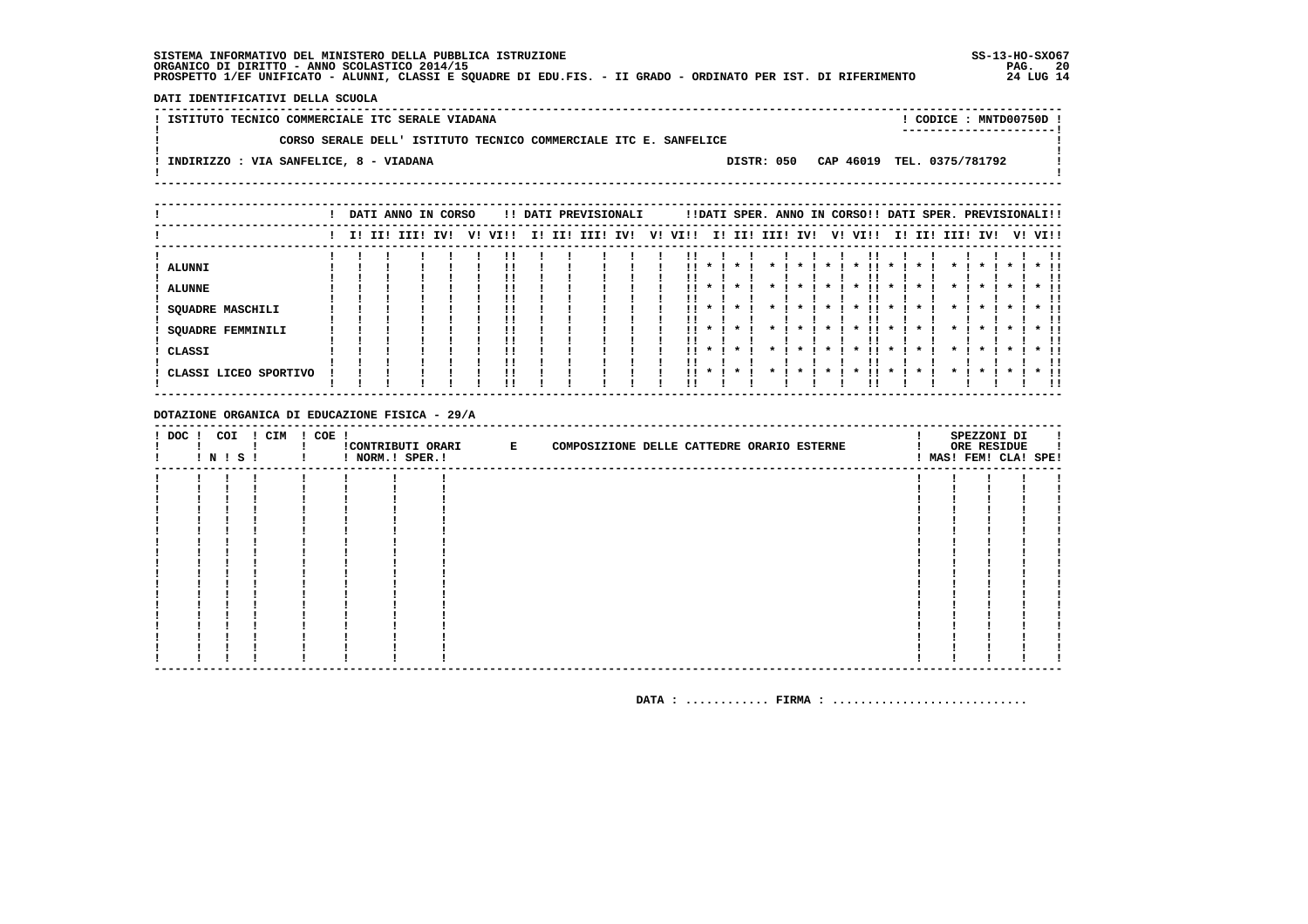- 1

 $\mathbf{I}$  $\mathbf{I}$ 

DATI IDENTIFICATIVI DELLA SCUOLA

 $\blacksquare$ 

! LICEO SCIENTIFICO LIC.SCIENT. ASOLA

! CODICE : MNPS008015 ! \_\_\_\_\_\_\_\_\_\_\_\_\_\_\_\_\_\_\_\_\_\_\_\_

SEZIONE ASSOCIATA ALL' ISTITUTO SUPERIORE GIOVANNI FALCONE ! INDIRIZZO : VIA SACCOLE PIGNOLE 3 - ASOLA

DISTR: 045 CAP 46041 TEL. 0376/710423

! DATI ANNO IN CORSO | !! DATI PREVISIONALI !!DATI SPER. ANNO IN CORSO!! DATI SPER. PREVISIONALI!!  $\mathbf{I}$  $\mathbf{I}$ ! ALUNNI ! ALUNNE <u>man isisisi ilmaisi sisisisiisisisisisi</u> SOUADRE MASCHILI  $\begin{array}{cccccccccccccc} & 1 & 1 & 1 & 1 & 1 & 1 & 1 & \end{array}$  $\mathbf{L}$  $\blacksquare$  $\mathbf{L}$  $\mathbf{L}$  $\mathbf{L}$  $\mathbf{I}$  $\mathbf{H}$  $\mathbf{L}$  $\mathbf{I}$  $\mathbf{I}$  $\mathbf{H}$  $\mathbf{I}$  $11 \quad 1 \quad 1$ **Contract Contract**  $\sim 10^{-1}$ **Contract Contract**  $\mathbf{H}$ . . . . . . . . SOUADRE FEMMINILI  $\frac{1}{2}$   $\frac{1}{2}$   $\frac{1}{2}$   $\frac{1}{2}$   $\frac{1}{2}$   $\frac{1}{2}$   $\frac{1}{2}$   $\frac{1}{2}$   $\frac{1}{2}$   $\frac{1}{2}$   $\frac{1}{2}$   $\frac{1}{2}$   $\frac{1}{2}$   $\frac{1}{2}$   $\frac{1}{2}$   $\frac{1}{2}$   $\frac{1}{2}$   $\frac{1}{2}$   $\frac{1}{2}$   $\frac{1}{2}$   $\frac{1}{2}$   $\frac{1}{2}$  ! CLASSI  $\mathbf{I}$  $\mathbf{1}$   $\mathbf{1}$  $\frac{1}{2}$   $\frac{1}{2}$   $\frac{1}{2}$  $\mathbf{11}$  $\sim 1$ 11 1 1 1 1 1 1 1 1 1 1 1 1 1 1 1 J. -------------------

DOTAZIONE ORGANICA DI EDUCAZIONE FISICA - 29/A

| ! DOC ! COI    | ! N ! S ! | ! CIM | $! COE$ ! | ! NORM.! SPER.! | !CONTRIBUTI ORARI E | COMPOSIZIONE DELLE CATTEDRE ORARIO ESTERNE |  |  | SPEZZONI DI<br>ORE RESIDUE<br>! MAS! FEM! CLA! SPE! |  |
|----------------|-----------|-------|-----------|-----------------|---------------------|--------------------------------------------|--|--|-----------------------------------------------------|--|
| 2 <sub>1</sub> | -21       |       |           |                 |                     |                                            |  |  |                                                     |  |
|                |           |       |           |                 |                     |                                            |  |  |                                                     |  |
|                |           |       |           |                 |                     |                                            |  |  |                                                     |  |
|                |           |       |           |                 |                     |                                            |  |  |                                                     |  |
|                |           |       |           |                 |                     |                                            |  |  |                                                     |  |
|                |           |       |           |                 |                     |                                            |  |  |                                                     |  |
|                |           |       |           |                 |                     |                                            |  |  |                                                     |  |
|                |           |       |           |                 |                     |                                            |  |  |                                                     |  |
|                |           |       |           |                 |                     |                                            |  |  |                                                     |  |
|                |           |       |           |                 |                     |                                            |  |  |                                                     |  |
|                |           |       |           |                 |                     |                                            |  |  |                                                     |  |
|                |           |       |           |                 |                     |                                            |  |  |                                                     |  |
|                |           |       |           |                 |                     |                                            |  |  |                                                     |  |
|                |           |       |           |                 |                     |                                            |  |  |                                                     |  |
|                |           |       |           |                 |                     |                                            |  |  |                                                     |  |
|                |           |       |           |                 |                     |                                            |  |  |                                                     |  |
|                |           |       |           |                 |                     |                                            |  |  |                                                     |  |
|                |           |       |           |                 |                     |                                            |  |  |                                                     |  |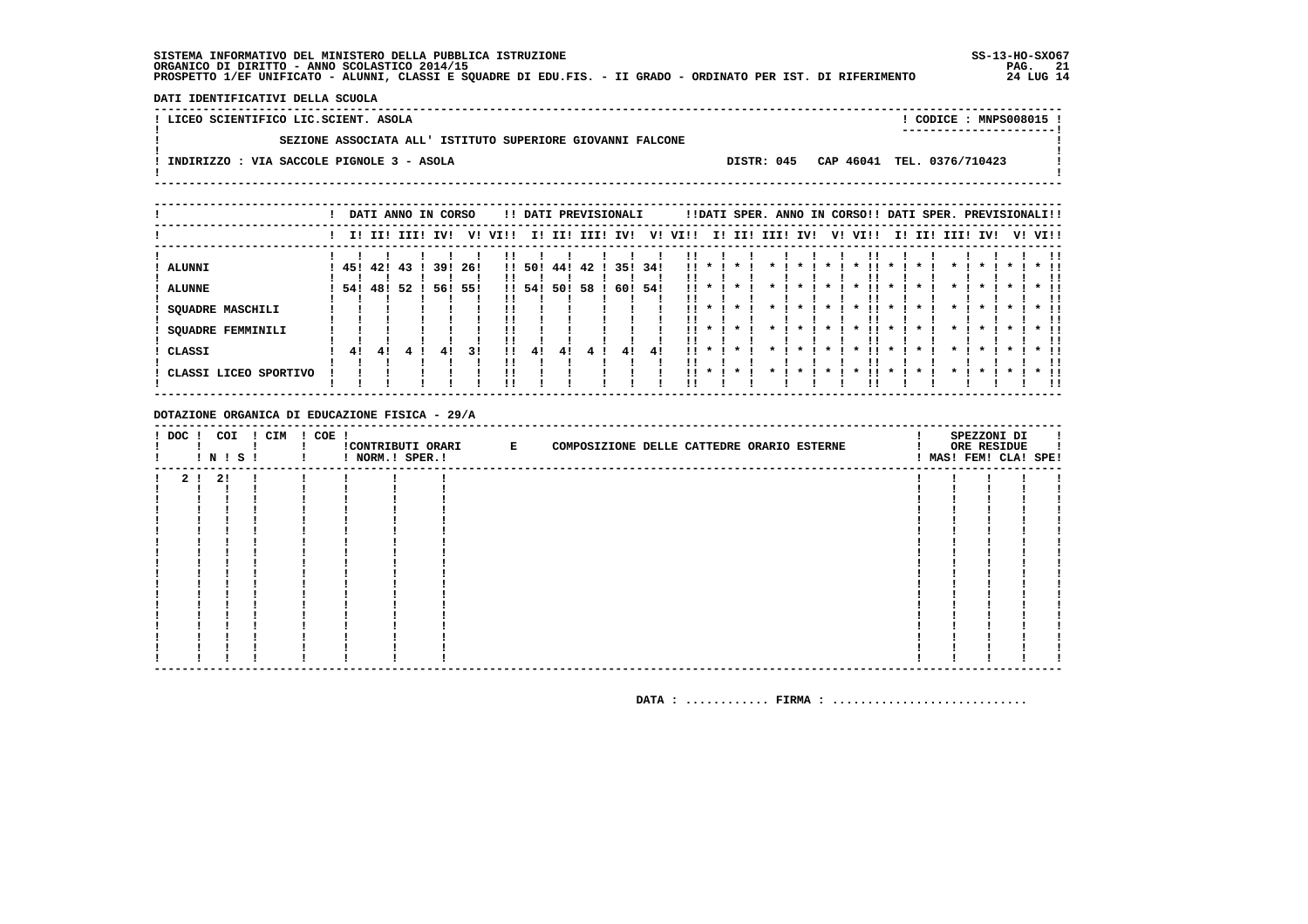SS-13-HO-SX067 PAG. 22  $24$  LUG  $14$ 

> $\overline{\phantom{a}}$  $\mathbf{I}$

 $\mathbf{I}$ 

DATI IDENTIFICATIVI DELLA SCUOLA

! ISTITUTO TECNICO COMMERCIALE ITC ASOLA ! CODICE : MNTD008011 !  $\mathbf{I}$ SEZIONE ASSOCIATA ALL' ISTITUTO SUPERIORE GIOVANNI FALCONE  $\mathbf{I}$ -: INDIRIZZO : VIA SACCOLE PIGNOLE 3 - ASOLA DISTR: 045 CAP 46041 TEL. 0376/710423 **Contract Contract**  $\mathbf{I}$ 

|                                |    |                         |      | DATI ANNO IN CORSO |    |                    |               |     | !! DATI PREVISIONALI   |    |         |                                                                    |          |                    |             |             |                         | !!DATI SPER. ANNO IN CORSO!! DATI SPER. PREVISIONALI!! |                         |                         |              |           |                         |                          |                         |
|--------------------------------|----|-------------------------|------|--------------------|----|--------------------|---------------|-----|------------------------|----|---------|--------------------------------------------------------------------|----------|--------------------|-------------|-------------|-------------------------|--------------------------------------------------------|-------------------------|-------------------------|--------------|-----------|-------------------------|--------------------------|-------------------------|
|                                |    | I! II! III! IV!         |      |                    |    | V! VI!!            |               |     | I! II! III! IV!        |    |         | V! VI!!                                                            |          |                    | I! II! III! | IVI         |                         | V! VI!!                                                | II.                     |                         | II! III! IV! |           |                         |                          | V! VI!!                 |
| <b>ALUNNI</b><br><b>ALUNNE</b> |    | 46! 32! 32 !<br>41! 46! | 35 I | 30! 22!<br>35! 24! |    | !!<br>$\mathbf{H}$ | 36!<br>!! 40! | 451 | 40! 36 ! 37! 28!<br>40 |    | 30! 35! | !!<br>$\mathbf{1}$ $\mathbf{1}$ $\mathbf{2}$<br>!!<br>$\mathbf{H}$ |          | $\cdot$<br>$\star$ |             | $\mathbf x$ | $\mathbf{x}$<br>$\star$ | . .<br>$\mathbf{x}$<br>. .<br>$\star$                  | $\mathbf{x}$<br>$\cdot$ | $\mathbf{x}$<br>$\star$ |              | $\star$ I | $\mathbf{x}$<br>$\star$ | $\mathbf x$ .<br>$\cdot$ | . .<br>$*$ 11<br>$*$ 11 |
| SQUADRE MASCHILI               |    |                         |      |                    |    |                    |               |     |                        |    |         | !!<br>. .                                                          | $11 * 1$ | $\cdot$            |             | $\cdot$     | $\star$ $\cdot$         | .<br>$\cdot$                                           | $\star$ 1               | $\mathbf{\ast}$ .       |              | $\star$ 1 | $\cdot$                 | $\cdot$ $\cdot$          | $*$ 11                  |
| SQUADRE FEMMINILI<br>CLASSI    | 31 | 31                      |      | 31                 | 21 | !!                 | 31            | 31  |                        | 31 | 31      | . .<br>!!<br>. .                                                   |          | $\cdot$            |             |             | $\star$                 | .<br>$\cdot$<br>.                                      | $\star$<br>$\star$      | $\star$<br>$\star$      |              |           | $\cdot$<br>$\star$      | $\cdot$<br>$\star$       | $*$ 11<br>$*$ 11        |
| CLASSI LICEO SPORTIVO          |    |                         |      |                    |    |                    |               |     |                        |    |         | . .                                                                |          | $\star$            |             | $\star$     | $\star$                 | . .                                                    | $\star$                 | $\star$                 |              |           | $\star$                 | $\star$                  | $*$ 11                  |

DOTAZIONE ORGANICA DI EDUCAZIONE FISICA - 29/A

| $!$ DOC $!$ | COI   | <b>! N ! S !</b> | ! CIM | ! COE ! | ! NORM.! SPER.! | !CONTRIBUTI ORARI E | COMPOSIZIONE DELLE CATTEDRE ORARIO ESTERNE |  |  |  | SPEZZONI DI<br>ORE RESIDUE<br>! MAS! FEM! CLA! SPE! |  |
|-------------|-------|------------------|-------|---------|-----------------|---------------------|--------------------------------------------|--|--|--|-----------------------------------------------------|--|
|             | 1! 1! |                  | -1    |         |                 |                     |                                            |  |  |  | 1121                                                |  |
|             |       |                  |       |         |                 |                     |                                            |  |  |  |                                                     |  |
|             |       |                  |       |         |                 |                     |                                            |  |  |  |                                                     |  |
|             |       |                  |       |         |                 |                     |                                            |  |  |  |                                                     |  |
|             |       |                  |       |         |                 |                     |                                            |  |  |  |                                                     |  |
|             |       |                  |       |         |                 |                     |                                            |  |  |  |                                                     |  |
|             |       |                  |       |         |                 |                     |                                            |  |  |  |                                                     |  |
|             |       |                  |       |         |                 |                     |                                            |  |  |  |                                                     |  |
|             |       |                  |       |         |                 |                     |                                            |  |  |  |                                                     |  |
|             |       |                  |       |         |                 |                     |                                            |  |  |  |                                                     |  |
|             |       |                  |       |         |                 |                     |                                            |  |  |  |                                                     |  |
|             |       |                  |       |         |                 |                     |                                            |  |  |  |                                                     |  |
|             |       |                  |       |         |                 |                     |                                            |  |  |  |                                                     |  |
|             |       |                  |       |         |                 |                     |                                            |  |  |  |                                                     |  |
|             |       |                  |       |         |                 |                     |                                            |  |  |  |                                                     |  |
|             |       |                  |       |         |                 |                     |                                            |  |  |  |                                                     |  |
|             |       |                  |       |         |                 |                     |                                            |  |  |  |                                                     |  |
|             |       |                  |       |         |                 |                     |                                            |  |  |  |                                                     |  |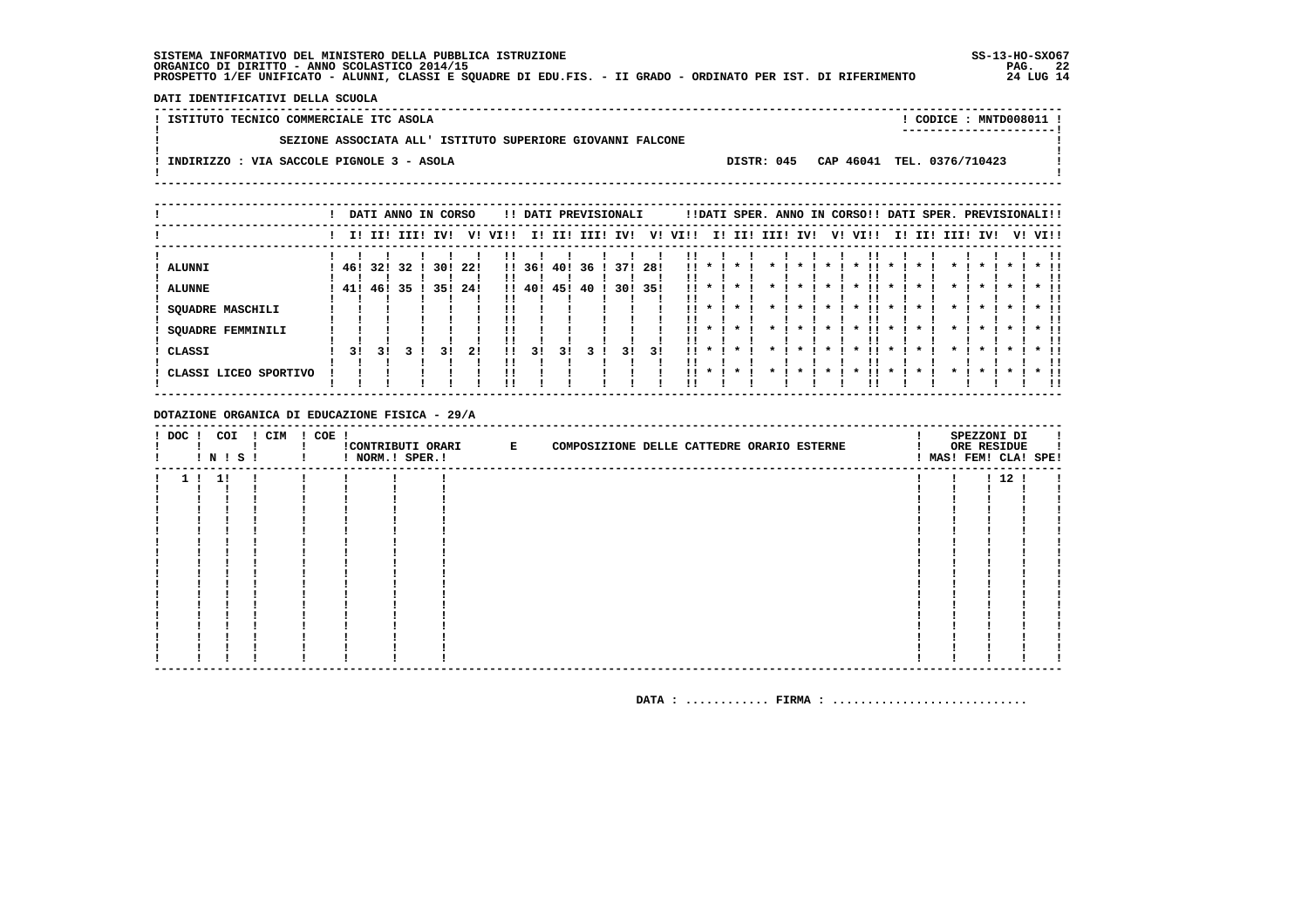DATI IDENTIFICATIVI DELLA SCUOLA

| ! ISTITUTO TECNICO COMMERCIALE ITC SERALE "FALCONE"       |                | $\overline{CODICE}: MNTD008509$ ! |  |
|-----------------------------------------------------------|----------------|-----------------------------------|--|
| CORSO SERALE DELL' ISTITUTO TECNICO COMMERCIALE ITC ASOLA |                | ----------------------            |  |
|                                                           |                |                                   |  |
| INDIRIZZO : ASOLA                                         | DISTR: 045 CAP | TEL.                              |  |
|                                                           |                |                                   |  |

|                                                                      |  | DATI ANNO IN CORSO |     |         |        | !! DATI PREVISIONALI |     |    |                      |                              |                    |  |                                           |                    | !!DATI SPER. ANNO IN CORSO!! DATI SPER. PREVISIONALI!! |                     |        |      |                     |    |                        |
|----------------------------------------------------------------------|--|--------------------|-----|---------|--------|----------------------|-----|----|----------------------|------------------------------|--------------------|--|-------------------------------------------|--------------------|--------------------------------------------------------|---------------------|--------|------|---------------------|----|------------------------|
|                                                                      |  | I! II! III!        | IV! | V! VI!! | I! II! | III!                 | IV! | V! | VI!!                 |                              | I! II! III!        |  | IV!                                       | V!                 | VI!!                                                   |                     | I! II! | III! | IV!                 | V! | VI!!                   |
| ! ALUNNI<br>! ALUNNE<br><b>SQUADRE MASCHILI</b><br>SQUADRE FEMMINILI |  |                    |     | !!      |        |                      |     |    | !!<br>11.<br>11.<br> | $\star$<br>$\star$ 1         | $\star$<br>$\star$ |  | $\mathbf{x}$                              | $\mathbf x$        | -11<br>.,<br>$\boldsymbol{\ast}$                       | $\boldsymbol{\ast}$ | ѫ      |      | $\boldsymbol{\ast}$ |    | $*$ !!<br>. .          |
| ! CLASSI<br>! CLASSI LICEO SPORTIVO                                  |  |                    |     | !!      |        |                      |     |    | <br>                 | $\star$ 1<br>$\star$ $\cdot$ | $\star$<br>$\star$ |  | $\boldsymbol{\pi}$<br>$\boldsymbol{\ast}$ | $\boldsymbol{\pi}$ | $\cdot$<br>. .<br>. .                                  | $\boldsymbol{\ast}$ |        |      | $\boldsymbol{\ast}$ |    | $*$ !!<br>.,<br>$*$ 11 |

DOTAZIONE ORGANICA DI EDUCAZIONE FISICA - 29/A

| $!$ DOC $!$ | COI<br>! N ! S ! | ! CIM | $! COE$ ! | ! NORM.! SPER.! | !CONTRIBUTI ORARI E | COMPOSIZIONE DELLE CATTEDRE ORARIO ESTERNE |  |  |  | SPEZZONI DI<br>ORE RESIDUE<br>! MAS! FEM! CLA! SPE! |  |
|-------------|------------------|-------|-----------|-----------------|---------------------|--------------------------------------------|--|--|--|-----------------------------------------------------|--|
|             |                  |       |           |                 |                     |                                            |  |  |  |                                                     |  |
|             |                  |       |           |                 |                     |                                            |  |  |  |                                                     |  |
|             |                  |       |           |                 |                     |                                            |  |  |  |                                                     |  |
|             |                  |       |           |                 |                     |                                            |  |  |  |                                                     |  |
|             |                  |       |           |                 |                     |                                            |  |  |  |                                                     |  |
|             |                  |       |           |                 |                     |                                            |  |  |  |                                                     |  |
|             |                  |       |           |                 |                     |                                            |  |  |  |                                                     |  |
|             |                  |       |           |                 |                     |                                            |  |  |  |                                                     |  |
|             |                  |       |           |                 |                     |                                            |  |  |  |                                                     |  |
|             |                  |       |           |                 |                     |                                            |  |  |  |                                                     |  |
|             |                  |       |           |                 |                     |                                            |  |  |  |                                                     |  |
|             |                  |       |           |                 |                     |                                            |  |  |  |                                                     |  |
|             |                  |       |           |                 |                     |                                            |  |  |  |                                                     |  |
|             |                  |       |           |                 |                     |                                            |  |  |  |                                                     |  |
|             |                  |       |           |                 |                     |                                            |  |  |  |                                                     |  |
|             |                  |       |           |                 |                     |                                            |  |  |  |                                                     |  |
|             |                  |       |           |                 |                     |                                            |  |  |  |                                                     |  |
|             |                  |       |           |                 |                     |                                            |  |  |  |                                                     |  |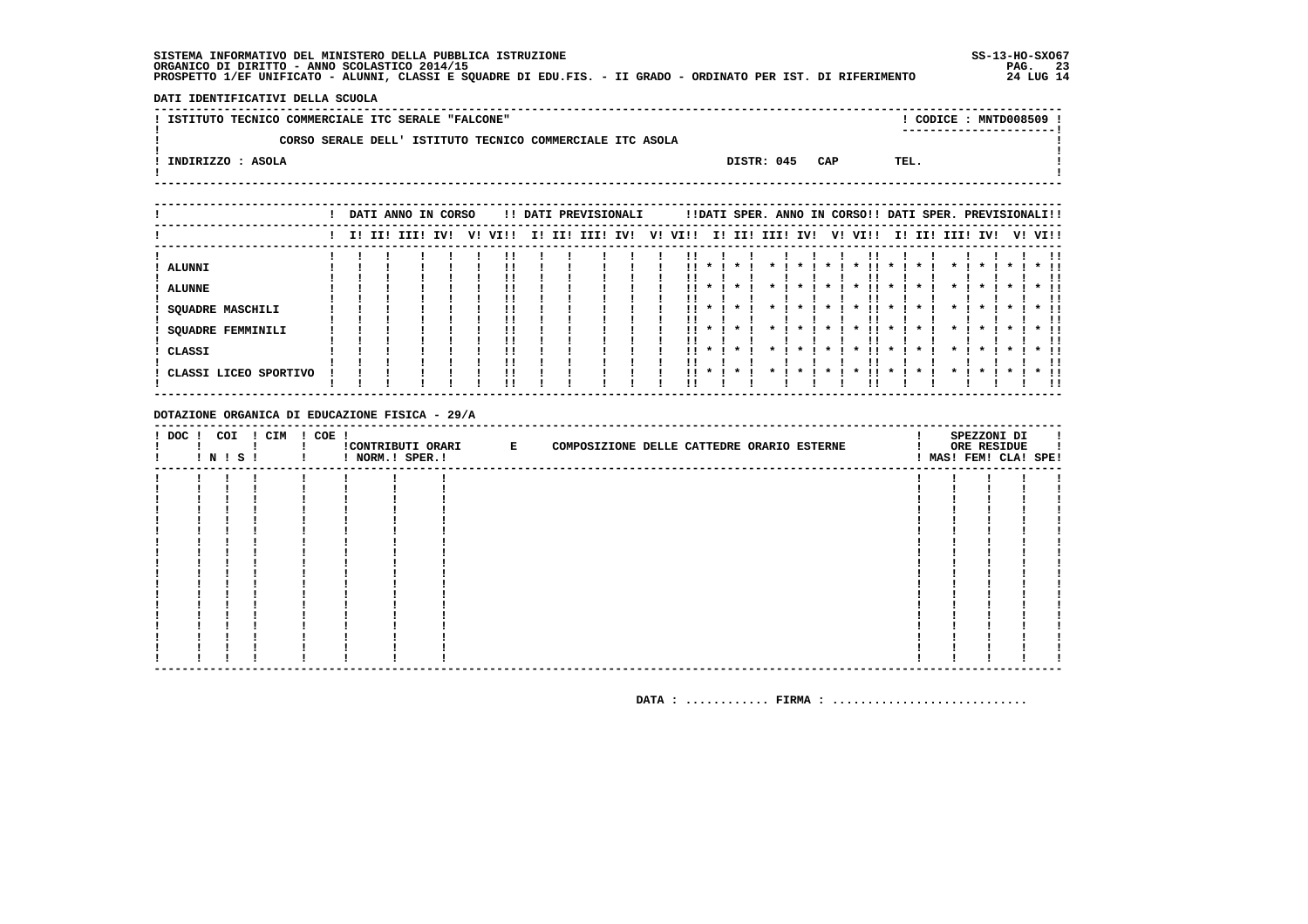SS-13-HO-SX067  $PAG. 24$ <br>24 LUG 14

DATI IDENTIFICATIVI DELLA SCUOLA

| ! ISTITUTO MAGISTRALE LICEO SC. UMANE - MUSICALE I.D ESTE |  | ! CODICE : MNPM009012 !<br>----------------------- |  |
|-----------------------------------------------------------|--|----------------------------------------------------|--|
| SEZIONE ASSOCIATA ALL' ISTITUTO SUPERIORE ITG E MAG.LE    |  |                                                    |  |
| INDIRIZZO : VIA GIUSEPPINA RIPPA 1 - MANTOVA              |  | DISTR: 047 CAP 46100 TEL. 0376/323746              |  |
|                                                           |  |                                                    |  |

|                                                                  |                     |    | DATI ANNO IN CORSO |        |     |            |          |               |    |          | !! DATI PREVISIONALI |    |                              |                               |                    |      |     |                         | !!DATI SPER. ANNO IN CORSO!! DATI SPER. PREVISIONALI!!  |    |     |      |     |  |              |
|------------------------------------------------------------------|---------------------|----|--------------------|--------|-----|------------|----------|---------------|----|----------|----------------------|----|------------------------------|-------------------------------|--------------------|------|-----|-------------------------|---------------------------------------------------------|----|-----|------|-----|--|--------------|
|                                                                  |                     |    | I! II! III! IV!    |        |     | V!         | VI!!     | II.           |    | II! III! | IV!                  | V! | VI!!                         | II.                           | II!                | III! | IV! | V!                      | VI!!                                                    | ΙI | II! | III! | IV! |  | V! VI!!      |
| ALUNNI<br><b>ALUNNE</b><br>SQUADRE MASCHILI<br>SQUADRE FEMMINILI | !128!120!121<br>98! |    | 98!110             | ! 117! | 98! | 92!<br>83! | !!<br>!! | !!153!136!122 |    |          | !115!108!            |    | !!<br>!!<br>. .<br>11.<br>!! | $\mathbf x$                   | $\star$            |      |     | *<br>$\boldsymbol{\pi}$ | !!<br>$\boldsymbol{\ast}$<br>$\boldsymbol{\ast}$<br>. . |    |     |      |     |  | $*$ 11<br>., |
| CLASSI<br>CLASSI LICEO SPORTIVO                                  | 61                  | 51 |                    |        | 51  | 41         | 11<br>!! | -61           | 61 | 61       | 51                   | 51 | 11.<br>!!<br>11.             | $\boldsymbol{\pi}$<br>$\cdot$ | $\star$<br>$\star$ |      |     |                         |                                                         |    |     |      |     |  | $*$ 11<br>!! |

DOTAZIONE ORGANICA DI EDUCAZIONE FISICA - 29/A

| $!$ DOC $!$    |    | COI<br>! N ! S ! | ! CIM | $! COE$ ! | ! NORM.! SPER.! | !CONTRIBUTI ORARI E | COMPOSIZIONE DELLE CATTEDRE ORARIO ESTERNE |  |  |  | SPEZZONI DI<br>ORE RESIDUE<br>! MAS! FEM! CLA! SPE! |  |
|----------------|----|------------------|-------|-----------|-----------------|---------------------|--------------------------------------------|--|--|--|-----------------------------------------------------|--|
| 3 <sub>1</sub> | 31 |                  |       |           |                 |                     |                                            |  |  |  |                                                     |  |
|                |    |                  |       |           |                 |                     |                                            |  |  |  |                                                     |  |
|                |    |                  |       |           |                 |                     |                                            |  |  |  |                                                     |  |
|                |    |                  |       |           |                 |                     |                                            |  |  |  |                                                     |  |
|                |    |                  |       |           |                 |                     |                                            |  |  |  |                                                     |  |
|                |    |                  |       |           |                 |                     |                                            |  |  |  |                                                     |  |
|                |    |                  |       |           |                 |                     |                                            |  |  |  |                                                     |  |
|                |    |                  |       |           |                 |                     |                                            |  |  |  |                                                     |  |
|                |    |                  |       |           |                 |                     |                                            |  |  |  |                                                     |  |
|                |    |                  |       |           |                 |                     |                                            |  |  |  |                                                     |  |
|                |    |                  |       |           |                 |                     |                                            |  |  |  |                                                     |  |
|                |    |                  |       |           |                 |                     |                                            |  |  |  |                                                     |  |
|                |    |                  |       |           |                 |                     |                                            |  |  |  |                                                     |  |
|                |    |                  |       |           |                 |                     |                                            |  |  |  |                                                     |  |
|                |    |                  |       |           |                 |                     |                                            |  |  |  |                                                     |  |
|                |    |                  |       |           |                 |                     |                                            |  |  |  |                                                     |  |
|                |    |                  |       |           |                 |                     |                                            |  |  |  |                                                     |  |
|                |    |                  |       |           |                 |                     |                                            |  |  |  |                                                     |  |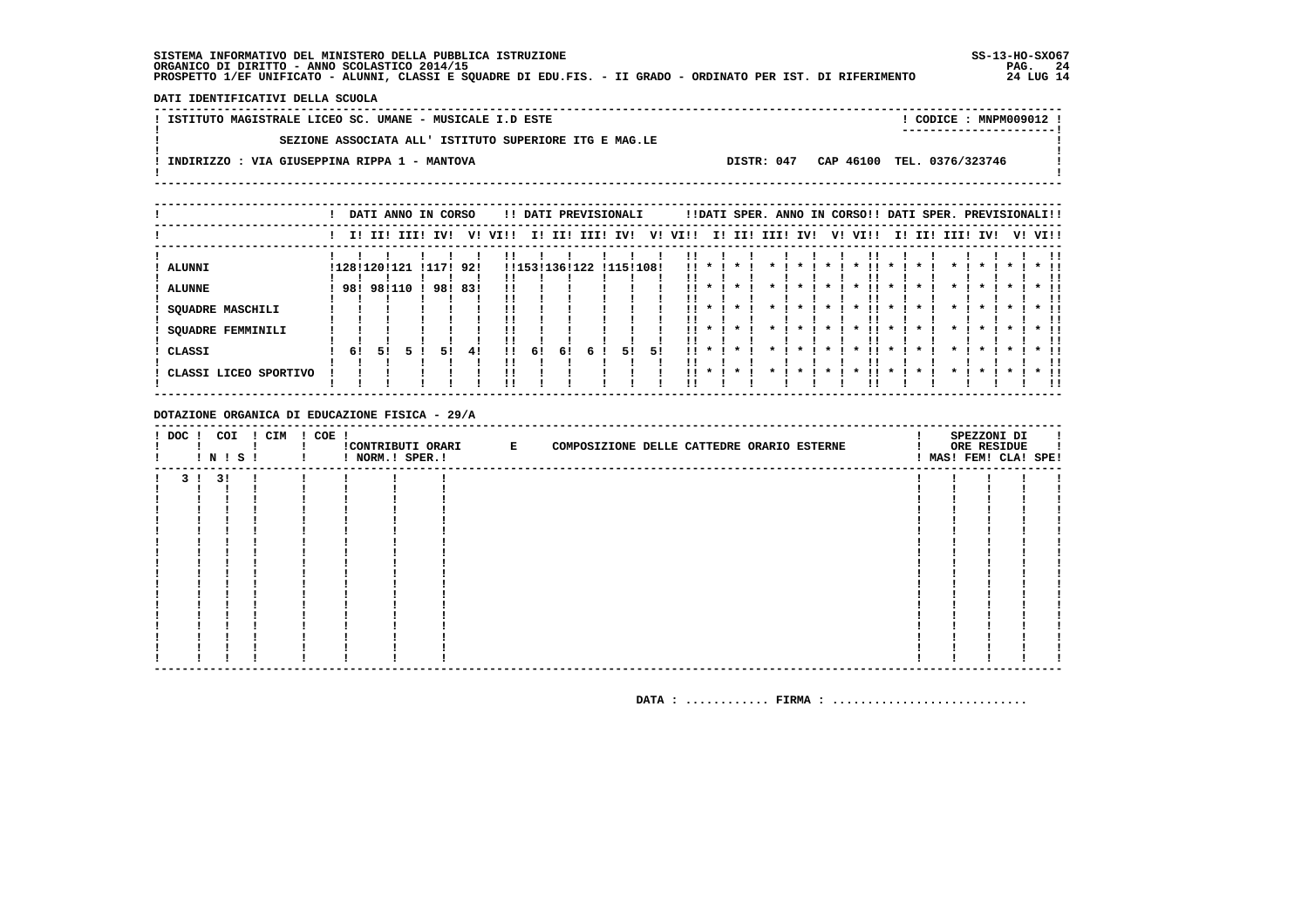SS-13-HO-SX067 PAG. 25 24 LUG 14

DATI IDENTIFICATIVI DELLA SCUOLA

! ISTITUTO TECNICO PER GEOMETRI ITT CARLO D ARCO MN ! CODICE : MNTL009017 !  $\mathbf{I}$ SEZIONE ASSOCIATA ALL' ISTITUTO SUPERIORE ITG E MAG.LE  $\mathbf{I}$ - 1  $\mathbf{I}$ -: INDIRIZZO : VIA TASSO 1 - MANTOVA DISTR: 047 CAP 46100 TEL. 0376/360377  $\sim$  1  $\mathbf{I}$  $\mathbf{I}$ 

|                       |     |           |             | DATI ANNO IN CORSO |      |          |           |     |      | !! DATI PREVISIONALI |     |      |             |         |      |     |    | !!DATI SPER. ANNO IN CORSO!! DATI SPER. PREVISIONALI!! |                    |     |      |                    |         |              |
|-----------------------|-----|-----------|-------------|--------------------|------|----------|-----------|-----|------|----------------------|-----|------|-------------|---------|------|-----|----|--------------------------------------------------------|--------------------|-----|------|--------------------|---------|--------------|
|                       |     |           | I! II! III! | IV!                | V!   | VIII     | ΙI        | II! | III! | IV!                  | V!  | VI!! | I!          | II!     | III! | IV! | V! | VI!!                                                   | II.                | II! | III! | IV!                | V! VI!! |              |
| <b>ALUNNI</b>         |     | !124!120! | 85          | 82!                | 80!  |          | !!104!117 |     | L13  | 80!                  | 751 | !!   |             |         |      |     |    |                                                        |                    |     |      |                    |         |              |
| <b>ALUNNE</b>         | 37! | 30!       | 31          | 21!                | -25! |          | !! 30!    | 32! | -29  | 19!                  | 18! | !!   |             |         |      |     |    |                                                        |                    |     |      |                    |         |              |
| SQUADRE MASCHILI      |     |           |             |                    |      |          |           |     |      |                      |     |      |             |         |      |     |    | $\star$                                                | $\boldsymbol{\pi}$ |     |      | $\cdot$            |         |              |
| SQUADRE FEMMINILI     |     |           |             |                    |      | !!<br>!! |           |     |      |                      |     | . .  | $\cdot$     | $\cdot$ |      |     |    | $\boldsymbol{\ast}$                                    | $\mathbf x$        |     |      | $\boldsymbol{\pi}$ |         | $*$ !!<br>!! |
| CLASSI                | 51  | 51        |             | 4!                 | 41   | !!       | 41        | 51  |      | 41                   | 41  | . .  | $\mathbf x$ | $\cdot$ |      |     |    | $\boldsymbol{\pi}$                                     | $\boldsymbol{\pi}$ |     |      | $\boldsymbol{\pi}$ |         | $*$ 11<br>ΙI |
| CLASSI LICEO SPORTIVO |     |           |             |                    |      | !!       |           |     |      |                      |     | . .  | $\cdot$     | $\cdot$ |      | *   |    | $\boldsymbol{\ast}$                                    | $\boldsymbol{\pi}$ |     | *    | $\cdot$            |         | $*$ !!<br>!! |

### DOTAZIONE ORGANICA DI EDUCAZIONE FISICA - 29/A

| $!$ DOC $!$ |     | COI<br>! N ! S ! | ! CIM | $! COE$ ! |                   | !CONTRIBUTI ORARI E<br>! NORM.! SPER.! |        | COMPOSIZIONE DELLE CATTEDRE ORARIO ESTERNE               |            |  | SPEZZONI DI<br>ORE RESIDUE<br>MAS! FEM! CLA! SPE! |  |
|-------------|-----|------------------|-------|-----------|-------------------|----------------------------------------|--------|----------------------------------------------------------|------------|--|---------------------------------------------------|--|
| 21          | -21 |                  |       |           | 8<br>$\mathbf{I}$ |                                        | CEDE A | MANTOVA - I.T.E.S. "ALBERTO PITENTINO"<br>IST.TECN.COMM. | MNTD01000X |  |                                                   |  |
|             |     |                  |       |           |                   |                                        |        |                                                          |            |  |                                                   |  |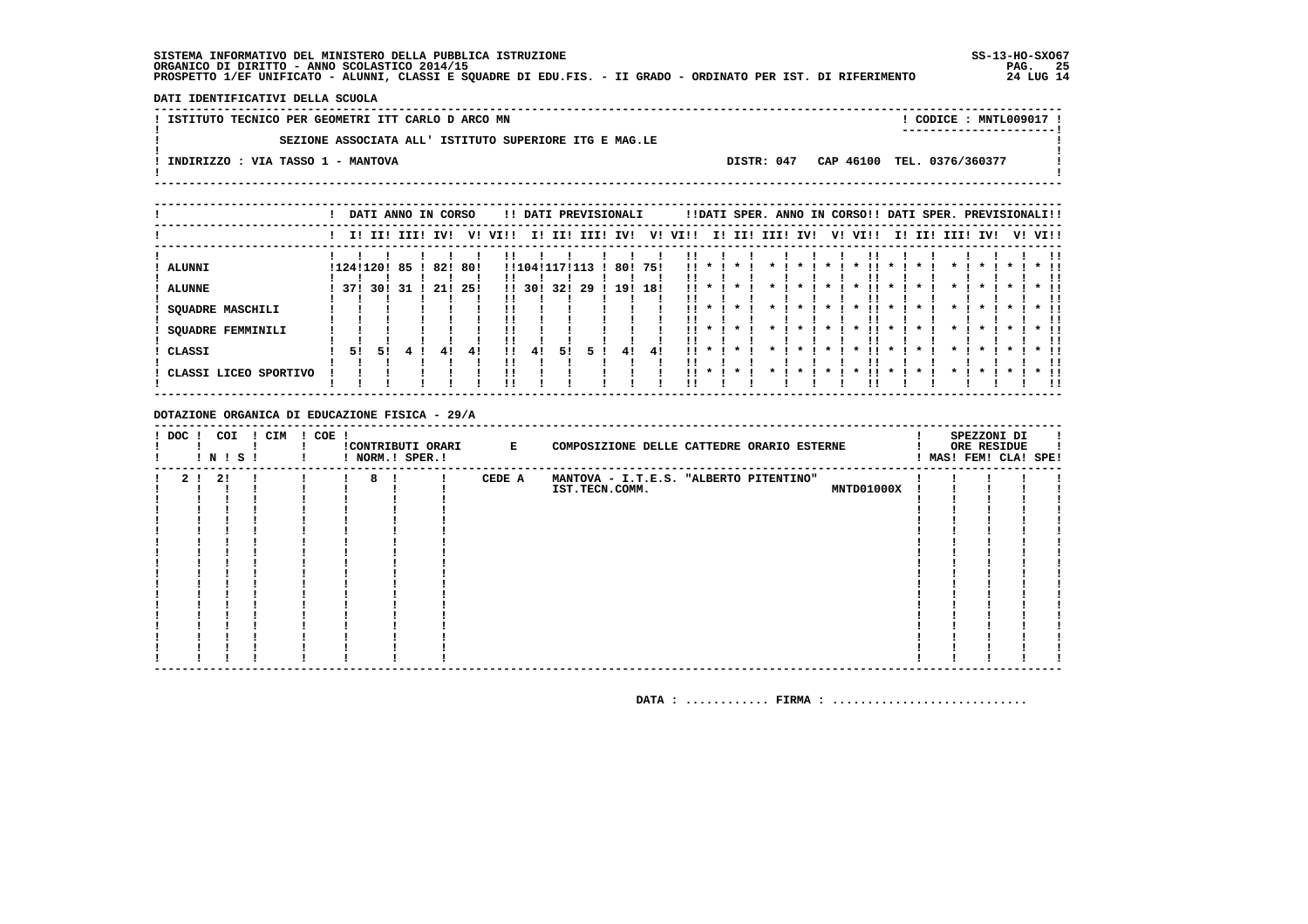DATI IDENTIFICATIVI DELLA SCUOLA

| ! LICEO SCIENTIFICO LIC.SCIENT. DELLE SCIENZE APPL. "FERMI" |                           | ! CODICE : MNPS011011 ! |  |
|-------------------------------------------------------------|---------------------------|-------------------------|--|
| SEZIONE ASSOCIATA ALL' ISTITUTO SUPERIORE I.S. FERMI MN     |                           | ----------------------  |  |
|                                                             |                           |                         |  |
| STRADA SPOLVERINA 5 - MANTOVA<br>INDIRIZZO :                | DISTR: 047 CAP 46100 TEL. |                         |  |
|                                                             |                           |                         |  |
|                                                             |                           |                         |  |

|                          |     |              |   | DATI ANNO IN CORSO |         |               |      |             | !! DATI PREVISIONALI |     |           |                    |              |      |     |              | !!DATI SPER. ANNO IN CORSO!! DATI SPER. PREVISIONALI!! |    |     |      |     |  |               |
|--------------------------|-----|--------------|---|--------------------|---------|---------------|------|-------------|----------------------|-----|-----------|--------------------|--------------|------|-----|--------------|--------------------------------------------------------|----|-----|------|-----|--|---------------|
|                          |     |              |   | I! II! III! IV!    | V! VI!! |               |      | I! II! III! | IV!                  | V!  | VI!!      |                    | I! II!       | III! | IV! | V!           | VI!!                                                   | I! | II! | III! | IV! |  | V! VI!!       |
| ! ALUNNI                 |     | !107! 92! 67 |   | 68!                |         | !! 82!124!112 |      |             | !105!                | 97! | !!        |                    |              |      |     |              |                                                        |    |     |      |     |  |               |
| ! ALUNNE                 | 701 | 51! 51       |   | 48!                |         | 48!           | -251 | 13          | 24!                  | 16! | . .       |                    |              |      |     |              |                                                        |    |     |      |     |  |               |
| <b>SQUADRE MASCHILI</b>  |     |              |   |                    |         |               |      |             |                      |     | !!        |                    |              |      |     |              |                                                        |    |     |      |     |  |               |
| <b>SQUADRE FEMMINILI</b> |     |              |   |                    |         |               |      |             |                      |     | 11.<br>!! | $\mathbf{x}$       | $\mathbf{x}$ |      |     | $\mathbf{x}$ | $\boldsymbol{\pi}$                                     |    |     |      |     |  | !!            |
| ! CLASSI                 | 61  | 61           | 6 | 51                 |         | 51            | 61   |             | 61                   | 51  | 11.<br>!! | $\boldsymbol{\pi}$ | $\star$      |      |     |              |                                                        |    |     |      |     |  | $*$ !!<br>!!  |
| ! CLASSI LICEO SPORTIVO  |     |              |   |                    |         |               |      |             |                      |     | 11.       | $\star$            | $\star$      |      |     |              |                                                        |    |     |      |     |  | $*$ 11<br>. . |

DOTAZIONE ORGANICA DI EDUCAZIONE FISICA - 29/A

| ! DOC ! COI | ! N ! S ! | ! CIM | ! COE ! | ! NORM.! SPER.! | !CONTRIBUTI ORARI E | COMPOSIZIONE DELLE CATTEDRE ORARIO ESTERNE |  |  |  | SPEZZONI DI<br>ORE RESIDUE<br>! MAS! FEM! CLA! SPE! |  |
|-------------|-----------|-------|---------|-----------------|---------------------|--------------------------------------------|--|--|--|-----------------------------------------------------|--|
|             | 3 ! 3 !   |       |         |                 |                     |                                            |  |  |  |                                                     |  |
|             |           |       |         |                 |                     |                                            |  |  |  |                                                     |  |
|             |           |       |         |                 |                     |                                            |  |  |  |                                                     |  |
|             |           |       |         |                 |                     |                                            |  |  |  |                                                     |  |
|             |           |       |         |                 |                     |                                            |  |  |  |                                                     |  |
|             |           |       |         |                 |                     |                                            |  |  |  |                                                     |  |
|             |           |       |         |                 |                     |                                            |  |  |  |                                                     |  |
|             |           |       |         |                 |                     |                                            |  |  |  |                                                     |  |
|             |           |       |         |                 |                     |                                            |  |  |  |                                                     |  |
|             |           |       |         |                 |                     |                                            |  |  |  |                                                     |  |
|             |           |       |         |                 |                     |                                            |  |  |  |                                                     |  |
|             |           |       |         |                 |                     |                                            |  |  |  |                                                     |  |
|             |           |       |         |                 |                     |                                            |  |  |  |                                                     |  |
|             |           |       |         |                 |                     |                                            |  |  |  |                                                     |  |
|             |           |       |         |                 |                     |                                            |  |  |  |                                                     |  |
|             |           |       |         |                 |                     |                                            |  |  |  |                                                     |  |
|             |           |       |         |                 |                     |                                            |  |  |  |                                                     |  |
|             |           |       |         |                 |                     |                                            |  |  |  |                                                     |  |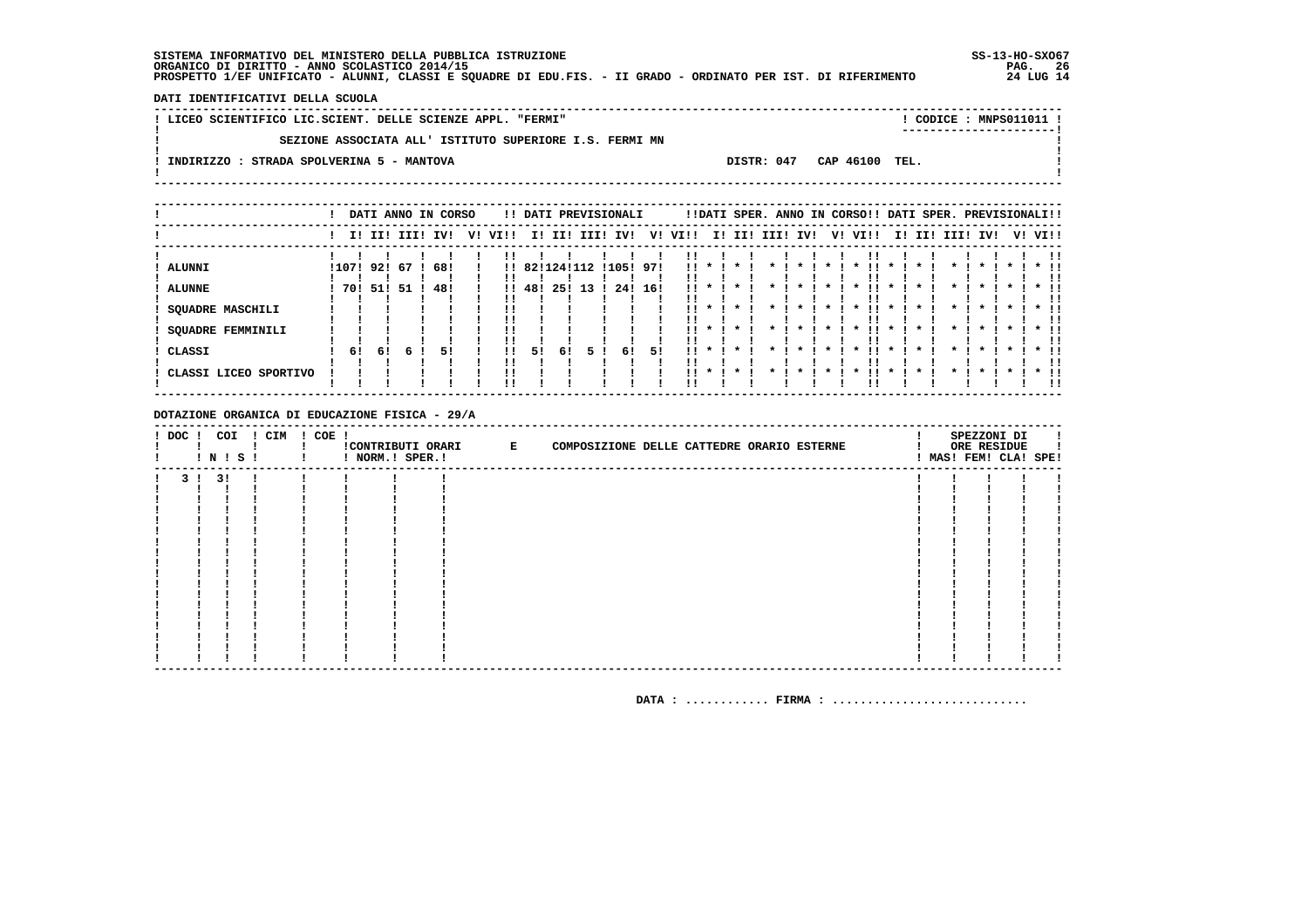SS-13-HO-SX067 PAG. 27 24 LUG 14

DATI IDENTIFICATIVI DELLA SCUOLA

! ISTITUTO TECNICO INDUSTRIALE ITI FERMI MN ! CODICE : MNTF011013 !  $\mathbf{I}$ SEZIONE ASSOCIATA ALL' ISTITUTO SUPERIORE I.S. FERMI MN  $\mathbf{I}$  $\overline{\phantom{a}}$  $\mathbf{I}$ -.<br>! INDIRIZZO : STRADA SPOLVERINA N. 5 - MANTOVA DISTR: 047 CAP 46100 TEL. 0376/262675 **Contract Contract**  $\mathbf{I}$  $\mathbf{I}$ 

|                                                                  |     |                          |    | DATI ANNO IN CORSO |     |              |        |     |        | !! DATI PREVISIONALI    |         |                                       |                                              |         |                 |                    | !!DATI SPER. ANNO IN CORSO!! DATI SPER. PREVISIONALI!! |                                  |                    |                 |         |                                   |
|------------------------------------------------------------------|-----|--------------------------|----|--------------------|-----|--------------|--------|-----|--------|-------------------------|---------|---------------------------------------|----------------------------------------------|---------|-----------------|--------------------|--------------------------------------------------------|----------------------------------|--------------------|-----------------|---------|-----------------------------------|
|                                                                  |     | I! II! III! IV!          |    |                    |     | V! VI!!      |        |     |        | I! II! III! IV!         |         | V! VI!!                               |                                              |         | I! II! III! IV! |                    | V! VI!!                                                |                                  |                    | I! II! III! IV! |         | V! VI!!                           |
| ALUNNI<br><b>ALUNNE</b><br>SQUADRE MASCHILI<br>SQUADRE FEMMINILI | 31! | ! 296 ! 220 ! 183<br>201 | 27 | !171!182!<br>16!   | 48! | !!           | !! 20! |     | 24! 13 | !!291!222!166 !162!143! | 24! 16! | !!<br>!!<br>11.<br>!!<br>!!<br>!!<br> | $11 \star$<br>$\boldsymbol{\ast}$<br>$\cdot$ | $\star$ |                 | $\mathbf{r}$       | $\star$                                                | . .<br>. .<br>$\boldsymbol{\pi}$ | $\boldsymbol{\pi}$ |                 |         | . .<br>$*$ 11<br>$*$ 11<br>$*$ 11 |
| CLASSI<br>CLASSI LICEO SPORTIVO                                  | 11! | 10!                      |    | 81                 | 10! | $\mathbf{H}$ | 11!    | 10! | 8      | 81                      | 81      | !!<br>. .<br>!!<br>11.                | $\boldsymbol{\ast}$                          | $\star$ |                 | $\boldsymbol{\pi}$ | $\star$                                                | $\mathbf{x}$                     | $\mathbf{x}$       |                 | $\star$ | $*$ 11<br>$*$ 11                  |

DOTAZIONE ORGANICA DI EDUCAZIONE FISICA - 29/A

| $!$ DOC $!$ | COI     | <b>! N ! S !</b> | ! CIM | ! COE ! | ! NORM.! SPER.! | CONTRIBUTI ORARI E | COMPOSIZIONE DELLE CATTEDRE ORARIO ESTERNE |  |  |  | SPEZZONI DI<br>ORE RESIDUE<br>! MAS! FEM! CLA! SPE! |  |
|-------------|---------|------------------|-------|---------|-----------------|--------------------|--------------------------------------------|--|--|--|-----------------------------------------------------|--|
|             | 5 1 5 1 |                  | -1    |         |                 |                    |                                            |  |  |  |                                                     |  |
|             |         |                  |       |         |                 |                    |                                            |  |  |  |                                                     |  |
|             |         |                  |       |         |                 |                    |                                            |  |  |  |                                                     |  |
|             |         |                  |       |         |                 |                    |                                            |  |  |  |                                                     |  |
|             |         |                  |       |         |                 |                    |                                            |  |  |  |                                                     |  |
|             |         |                  |       |         |                 |                    |                                            |  |  |  |                                                     |  |
|             |         |                  |       |         |                 |                    |                                            |  |  |  |                                                     |  |
|             |         |                  |       |         |                 |                    |                                            |  |  |  |                                                     |  |
|             |         |                  |       |         |                 |                    |                                            |  |  |  |                                                     |  |
|             |         |                  |       |         |                 |                    |                                            |  |  |  |                                                     |  |
|             |         |                  |       |         |                 |                    |                                            |  |  |  |                                                     |  |
|             |         |                  |       |         |                 |                    |                                            |  |  |  |                                                     |  |
|             |         |                  |       |         |                 |                    |                                            |  |  |  |                                                     |  |
|             |         |                  |       |         |                 |                    |                                            |  |  |  |                                                     |  |
|             |         |                  |       |         |                 |                    |                                            |  |  |  |                                                     |  |
|             |         |                  |       |         |                 |                    |                                            |  |  |  |                                                     |  |
|             |         |                  |       |         |                 |                    |                                            |  |  |  |                                                     |  |
|             |         |                  |       |         |                 |                    |                                            |  |  |  |                                                     |  |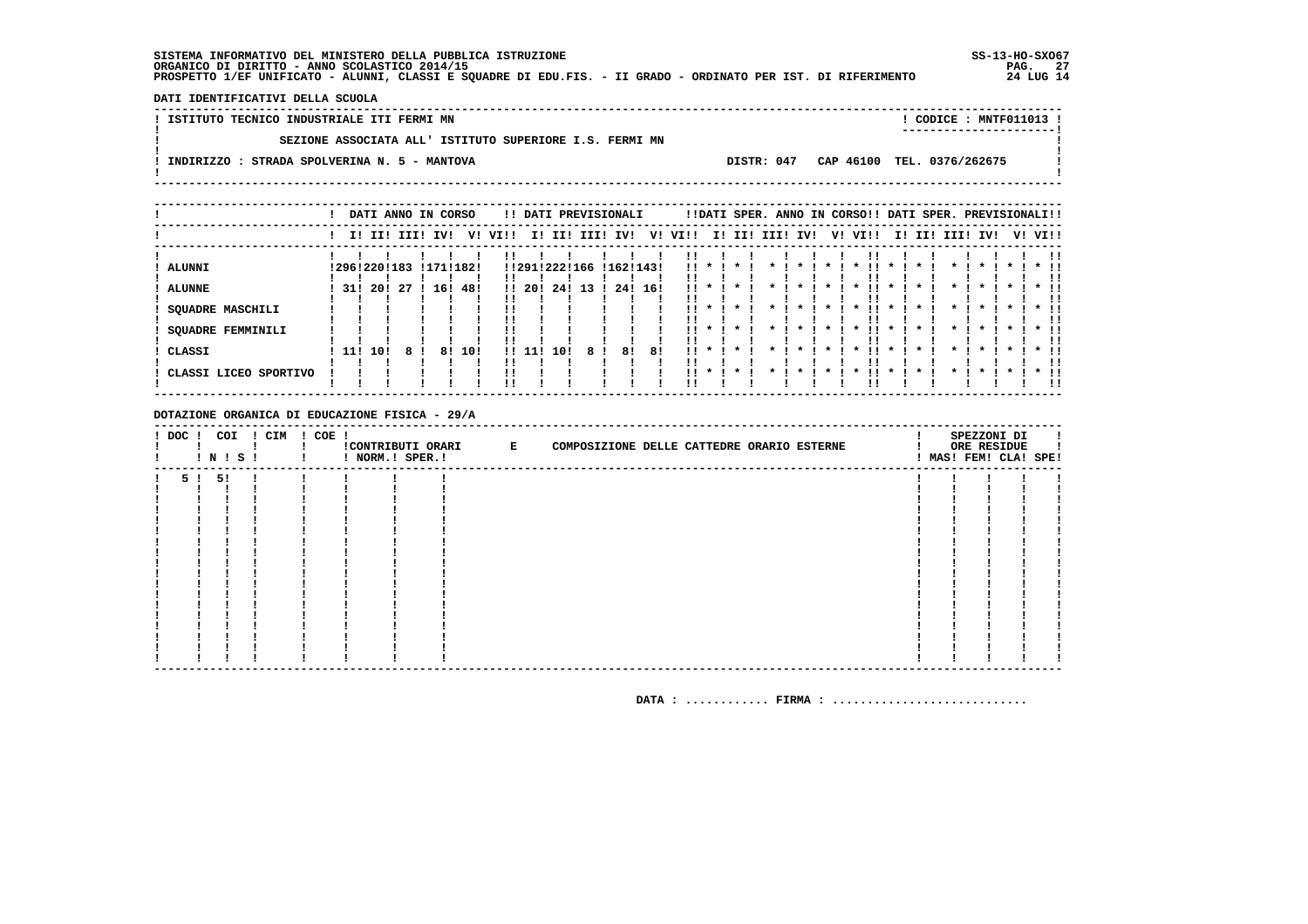DATI IDENTIFICATIVI DELLA SCUOLA

| ! IST PROF PER L'AGRICOLTURA E L'AMBIENTE IPA S.BENEDETTO PO      |                                       | CODICE: MNRA013016! |
|-------------------------------------------------------------------|---------------------------------------|---------------------|
| SEZIONE ASSOCIATA ALL' ISTITUTO SUPERIORE I.S. "STROZZI" PALIDANO |                                       |                     |
| : INDIRIZZO : STRADA VILLA GARIBALDI, 137 - SAN BENEDETTO PO      | DISTR: 049 CAP 46027 TEL. 0376/615311 |                     |
|                                                                   |                                       |                     |

|                       |     | DATI ANNO IN CORSO |  |     |     |      |       |        |     | !! DATI PREVISIONALI |      |                 |                    | !!DATI SPER. ANNO IN CORSO!! DATI SPER. PREVISIONALI!! |  |    |                     |                    |  |                 |                     |                     |         |              |
|-----------------------|-----|--------------------|--|-----|-----|------|-------|--------|-----|----------------------|------|-----------------|--------------------|--------------------------------------------------------|--|----|---------------------|--------------------|--|-----------------|---------------------|---------------------|---------|--------------|
|                       |     | I! II! III!        |  | IV! | V!  | VIII |       | I! II! |     | III! IV!             | V!   | VI!!            |                    | I! II! III! IV!                                        |  | V! | VI!!                |                    |  | I! II! III! IV! |                     |                     | V! VI!! |              |
| <b>ALUNNI</b>         | 21! | 201 13             |  | 28! | 171 |      | 11211 | 241    | -15 | 131                  | -221 | $\mathbf{11}$ * |                    | $\star$                                                |  |    | $\boldsymbol{\ast}$ |                    |  |                 | $\boldsymbol{\pi}$  | $\boldsymbol{\ast}$ |         |              |
| <b>ALUNNE</b>         |     | 21                 |  |     | 11  | !!   | 31    | 21     |     | 41                   | 21   |                 |                    |                                                        |  |    |                     |                    |  |                 |                     |                     |         | $*$ !!       |
| SQUADRE MASCHILI      |     |                    |  |     |     |      |       |        |     |                      |      | !!              | $\boldsymbol{\pi}$ | $\boldsymbol{\pi}$                                     |  |    | $\boldsymbol{\pi}$  |                    |  |                 | $\boldsymbol{\pi}$  |                     |         | $*$ !!       |
| SQUADRE FEMMINILI     |     |                    |  |     |     | !!   |       |        |     |                      |      | . .             | $\mathbf x$        | $\cdot$                                                |  |    | $\boldsymbol{\ast}$ | $\mathbf{x}$       |  |                 |                     |                     |         | $*$ !!       |
| CLASSI                | 1!  |                    |  |     |     | !!   |       |        |     |                      |      | . .             | $\mathbf{x}$       | $\cdot$                                                |  |    | $\mathbf x$         | $\boldsymbol{\pi}$ |  |                 | $\mathbf x$         |                     |         | $*$ !!       |
| CLASSI LICEO SPORTIVO |     |                    |  |     |     |      |       |        |     |                      |      | . .             | $\mathbf{x}$       |                                                        |  |    |                     |                    |  |                 | $\boldsymbol{\ast}$ |                     |         | $*$ 11<br>!! |

DOTAZIONE ORGANICA DI EDUCAZIONE FISICA - 29/A

| $!$ DOC $!$ | COI<br>$!$ N $!$ S $!$ | ! CIM | ! COE ! | ! NORM.! SPER.! | CONTRIBUTI ORARI E | COMPOSIZIONE DELLE CATTEDRE ORARIO ESTERNE |  |  |  | SPEZZONI DI<br>ORE RESIDUE<br>! MAS! FEM! CLA! SPE! |  |
|-------------|------------------------|-------|---------|-----------------|--------------------|--------------------------------------------|--|--|--|-----------------------------------------------------|--|
|             |                        |       |         |                 |                    |                                            |  |  |  | 1101                                                |  |
|             |                        |       |         |                 |                    |                                            |  |  |  |                                                     |  |
|             |                        |       |         |                 |                    |                                            |  |  |  |                                                     |  |
|             |                        |       |         |                 |                    |                                            |  |  |  |                                                     |  |
|             |                        |       |         |                 |                    |                                            |  |  |  |                                                     |  |
|             |                        |       |         |                 |                    |                                            |  |  |  |                                                     |  |
|             |                        |       |         |                 |                    |                                            |  |  |  |                                                     |  |
|             |                        |       |         |                 |                    |                                            |  |  |  |                                                     |  |
|             |                        |       |         |                 |                    |                                            |  |  |  |                                                     |  |
|             |                        |       |         |                 |                    |                                            |  |  |  |                                                     |  |
|             |                        |       |         |                 |                    |                                            |  |  |  |                                                     |  |
|             |                        |       |         |                 |                    |                                            |  |  |  |                                                     |  |
|             |                        |       |         |                 |                    |                                            |  |  |  |                                                     |  |
|             |                        |       |         |                 |                    |                                            |  |  |  |                                                     |  |
|             |                        |       |         |                 |                    |                                            |  |  |  |                                                     |  |
|             |                        |       |         |                 |                    |                                            |  |  |  |                                                     |  |
|             |                        |       |         |                 |                    |                                            |  |  |  |                                                     |  |
|             |                        |       |         |                 |                    |                                            |  |  |  |                                                     |  |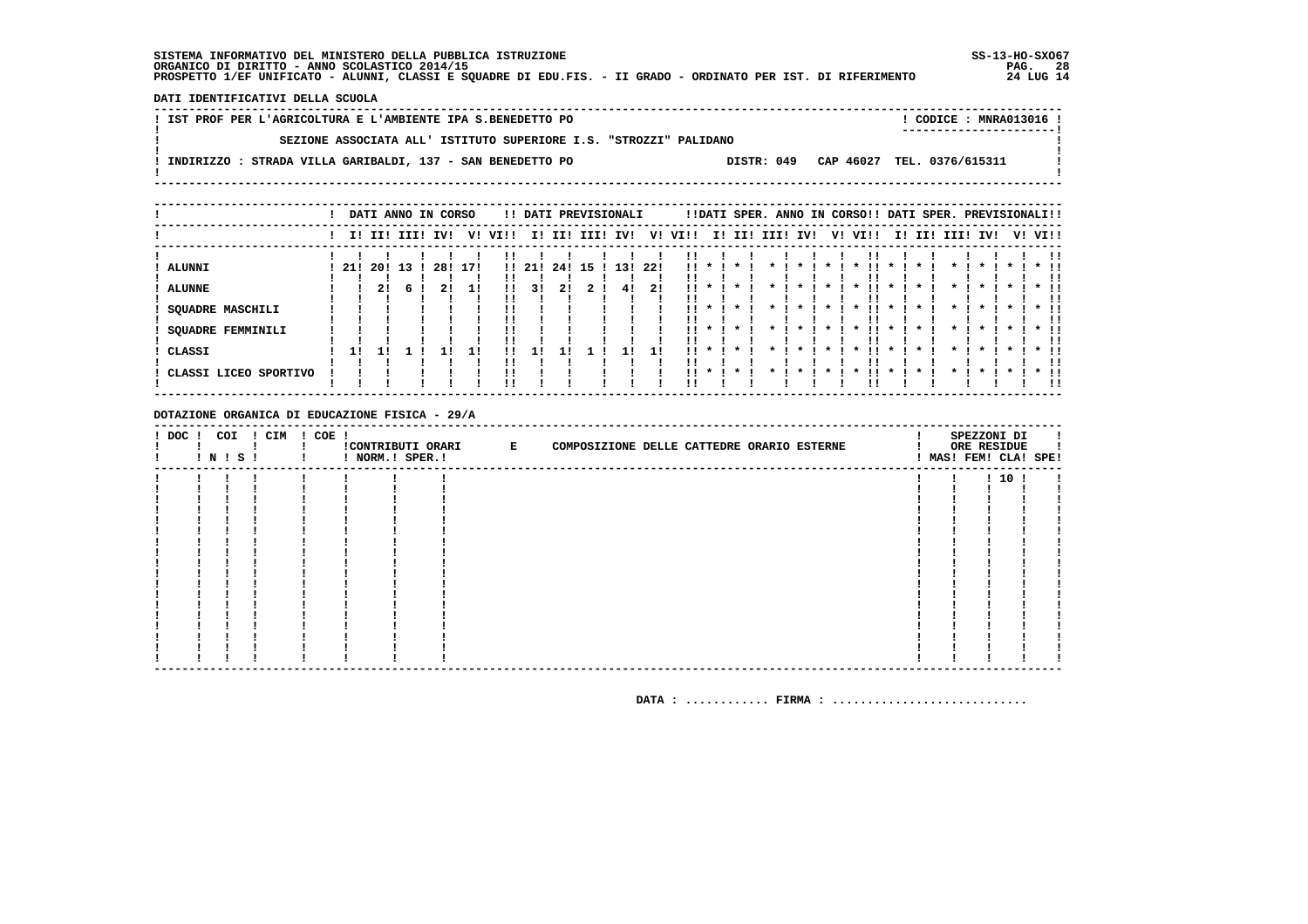DATI IDENTIFICATIVI DELLA SCUOLA

! ISTITUTO TECNICO AGRARIO ITA STROZZI PALIDANO ! CODICE : MNTA013012 !  $\mathbf{I}$ SEZIONE ASSOCIATA ALL' ISTITUTO SUPERIORE I.S. "STROZZI" PALIDANO  $\mathbf{I}$ - 1  $\mathbf{I}$ -: INDIRIZZO : VILLA BEGOZZO, 9 - GONZAGA DISTR: 049 CAP 46023 TEL. 0376/536341 **Contract Contract**  $\mathbf{I}$  $\mathbf{I}$ 

|                       |      |             |    | DATI ANNO IN CORSO |      |      |        |     | !! DATI PREVISIONALI |     |      |      |              |                    |      |                    | !!DATI SPER. ANNO IN CORSO!! DATI SPER. PREVISIONALI!! |              |     |              |         |         |         |               |
|-----------------------|------|-------------|----|--------------------|------|------|--------|-----|----------------------|-----|------|------|--------------|--------------------|------|--------------------|--------------------------------------------------------|--------------|-----|--------------|---------|---------|---------|---------------|
|                       |      | I! II! III! |    | IV!                | V!   | VI!! | II.    | II! | III!                 | IV! | V!   | VIII |              | I! II!             | III! | IV!                | V! VI!!                                                | II.          | II! | III!         | IV!     |         | V! VI!! |               |
| <b>ALUNNI</b>         | 61!  | 70!         | 55 | 371                | -29! |      | !! 81! | 67! | 59                   | 54! | 34!  | !!   |              |                    |      |                    |                                                        |              |     |              |         |         |         |               |
| <b>ALUNNE</b>         | -21! | 24!         | 16 | 10!                | 9!   |      | !! 21! | 22! | 25                   | 171 | -11! | !!   |              |                    |      |                    |                                                        |              |     |              |         |         |         |               |
| SQUADRE MASCHILI      |      |             |    |                    |      |      |        |     |                      |     |      |      |              |                    |      |                    |                                                        |              |     |              |         |         |         |               |
| SQUADRE FEMMINILI     |      |             |    |                    |      |      |        |     |                      |     |      |      | $11 * 1$     | $\boldsymbol{\pi}$ |      | $\boldsymbol{\pi}$ | !!<br>$\boldsymbol{\ast}$                              | $\mathbf{x}$ |     | $\mathbf{r}$ | $\star$ | $\cdot$ |         | $*$ !!        |
| CLASSI                | 41   | 41          |    |                    | 21   | -11  | 41     | 4!  |                      |     | 21   | . .  | $\mathbf{x}$ |                    |      |                    |                                                        |              |     |              |         |         |         | $*$ !!<br>-11 |
| CLASSI LICEO SPORTIVO |      |             |    |                    |      |      |        |     |                      |     |      | 11.  | $\cdot$      |                    |      |                    |                                                        |              |     |              |         |         |         | $*$ 11<br>-11 |

### DOTAZIONE ORGANICA DI EDUCAZIONE FISICA - 29/A

| ! DOC ! |    | COI<br>! N ! S ! | ! CIM | $! COE$ ! |          | ! NORM.! SPER.! | !CONTRIBUTI ORARI E | COMPOSIZIONE DELLE CATTEDRE ORARIO ESTERNE                  |                   |  | SPEZZONI DI<br>ORE RESIDUE<br>! MAS! FEM! CLA! SPE! |  |
|---------|----|------------------|-------|-----------|----------|-----------------|---------------------|-------------------------------------------------------------|-------------------|--|-----------------------------------------------------|--|
| 11      | 11 |                  |       |           | 1 ! 16 ! |                 |                     | COMPLETA CON MANTOVA - ITA STROZZI MANTOVA<br>IST.TECN.AGR. | <b>MNTA013023</b> |  |                                                     |  |
|         |    |                  |       |           |          |                 |                     |                                                             |                   |  |                                                     |  |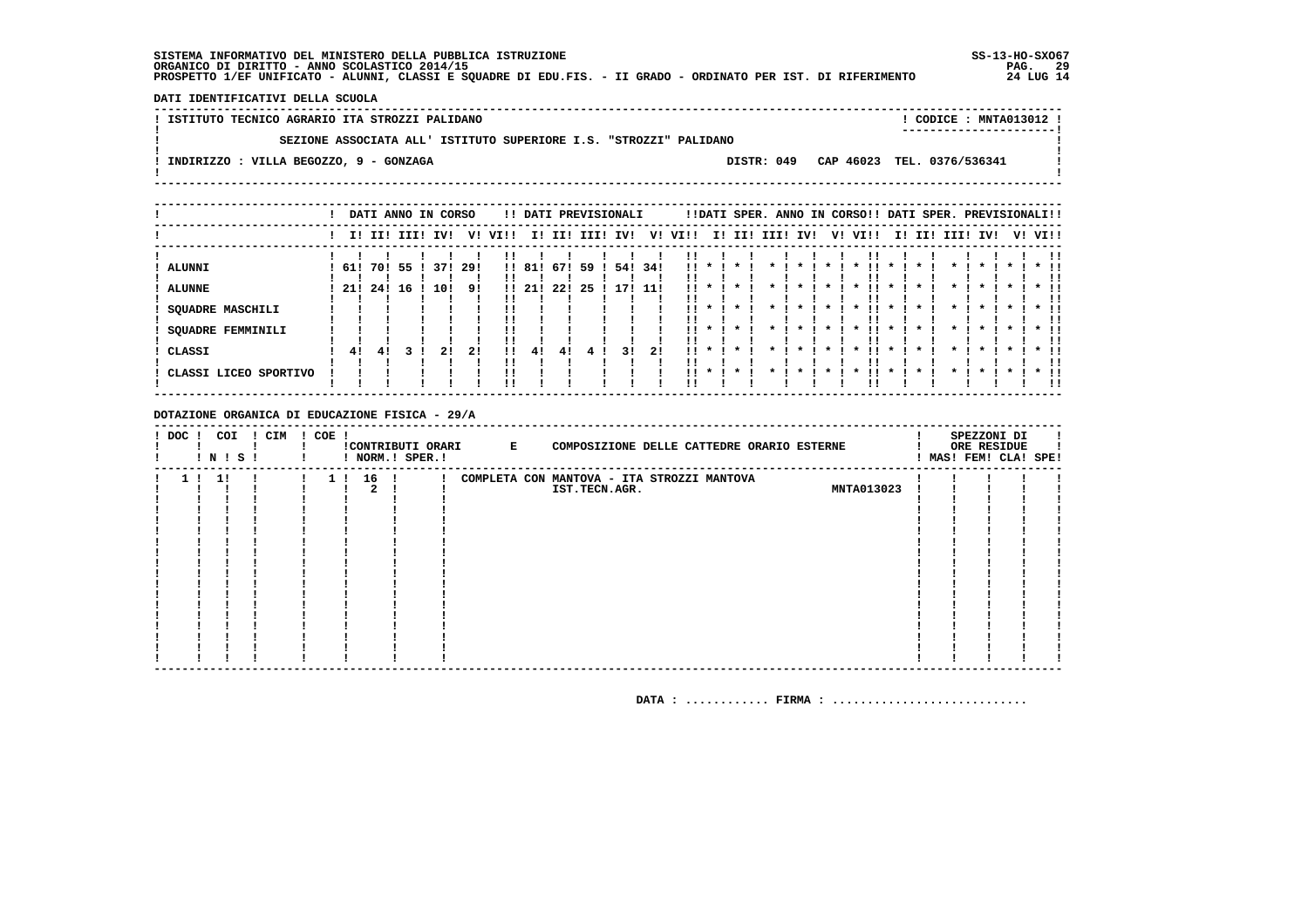DATI IDENTIFICATIVI DELLA SCUOLA

! ISTITUTO TECNICO AGRARIO ITA STROZZI MANTOVA ! CODICE : MNTA013023 !  $\mathbf{I}$ SEZIONE ASSOCIATA ALL' ISTITUTO SUPERIORE I.S. "STROZZI" PALIDANO  $\mathbf{I}$ - 1  $\mathbf{I}$ -: INDIRIZZO : VIA DEI TOSCANI 3 - MANTOVA DISTR: 047 CAP 46100 TEL. 0376/384929 **Contract Contract**  $\mathbf{I}$  $\mathbf{I}$  $- - - - - -$ 

|                       |     |             |    | DATI ANNO IN CORSO |     |              |     |     | !! DATI PREVISIONALI |     |      |      |              |         |      |                    |    | !!DATI SPER. ANNO IN CORSO!! DATI SPER. PREVISIONALI!! |              |     |      |              |         |              |
|-----------------------|-----|-------------|----|--------------------|-----|--------------|-----|-----|----------------------|-----|------|------|--------------|---------|------|--------------------|----|--------------------------------------------------------|--------------|-----|------|--------------|---------|--------------|
|                       |     | I! II! III! |    | IV!                | V!  | VI!!         | ΙI  | II! | III!                 | IV! | V!   | VI!! | II.          | III     | III! | IV!                | V! | VI!!                                                   | II.          | II! | III! | IV!          | V! VI!! |              |
| <b>ALUNNI</b>         | 60! | 40!         | 33 | 33!                | 33! | $\mathbf{1}$ | 59! | 60! | -28                  | 29! | -32! |      |              |         |      |                    |    |                                                        |              |     |      |              |         |              |
| <b>ALUNNE</b>         | 41  | 91          |    |                    | 51  | !!           | 51  | 41  | 8                    | 81  | 51   |      |              |         |      |                    |    |                                                        |              |     |      |              |         |              |
| SQUADRE MASCHILI      |     |             |    |                    |     |              |     |     |                      |     |      |      |              |         |      |                    |    |                                                        |              |     |      |              |         |              |
| SQUADRE FEMMINILI     |     |             |    |                    |     |              |     |     |                      |     |      |      | $\mathbf{r}$ | $\cdot$ |      | $\boldsymbol{\pi}$ |    | !!<br>$\mathbf{x}$                                     | $\mathbf{x}$ |     |      | $\mathbf{x}$ |         | $*$ !!<br>!! |
| CLASSI                | 31  | 21          |    | 21                 | 21  | !!           | 31  | 31  |                      | 2!  | 21   | . .  |              |         |      |                    |    |                                                        |              |     |      |              |         | $*$ !!<br>!! |
| CLASSI LICEO SPORTIVO |     |             |    |                    |     | !!           |     |     |                      |     |      | . .  | $\cdot$      | $\cdot$ |      |                    |    |                                                        |              |     |      |              |         | $*$ 11<br>!! |

DOTAZIONE ORGANICA DI EDUCAZIONE FISICA - 29/A

| $!$ DOC $!$ | COI<br>! N ! S ! | ! CIM | $! COE$ ! |              | ! NORM.! SPER.! | !CONTRIBUTI ORARI E | COMPOSIZIONE DELLE CATTEDRE ORARIO ESTERNE                           |  | SPEZZONI DI<br>ORE RESIDUE<br>MAS! FEM! CLA! SPE! |  |
|-------------|------------------|-------|-----------|--------------|-----------------|---------------------|----------------------------------------------------------------------|--|---------------------------------------------------|--|
|             | 1!               |       |           | $\mathbf{2}$ |                 | CEDE A              | GONZAGA - ITA STROZZI PALIDANO<br><b>MNTA013012</b><br>IST.TECN.AGR. |  |                                                   |  |
|             |                  |       |           |              |                 |                     |                                                                      |  |                                                   |  |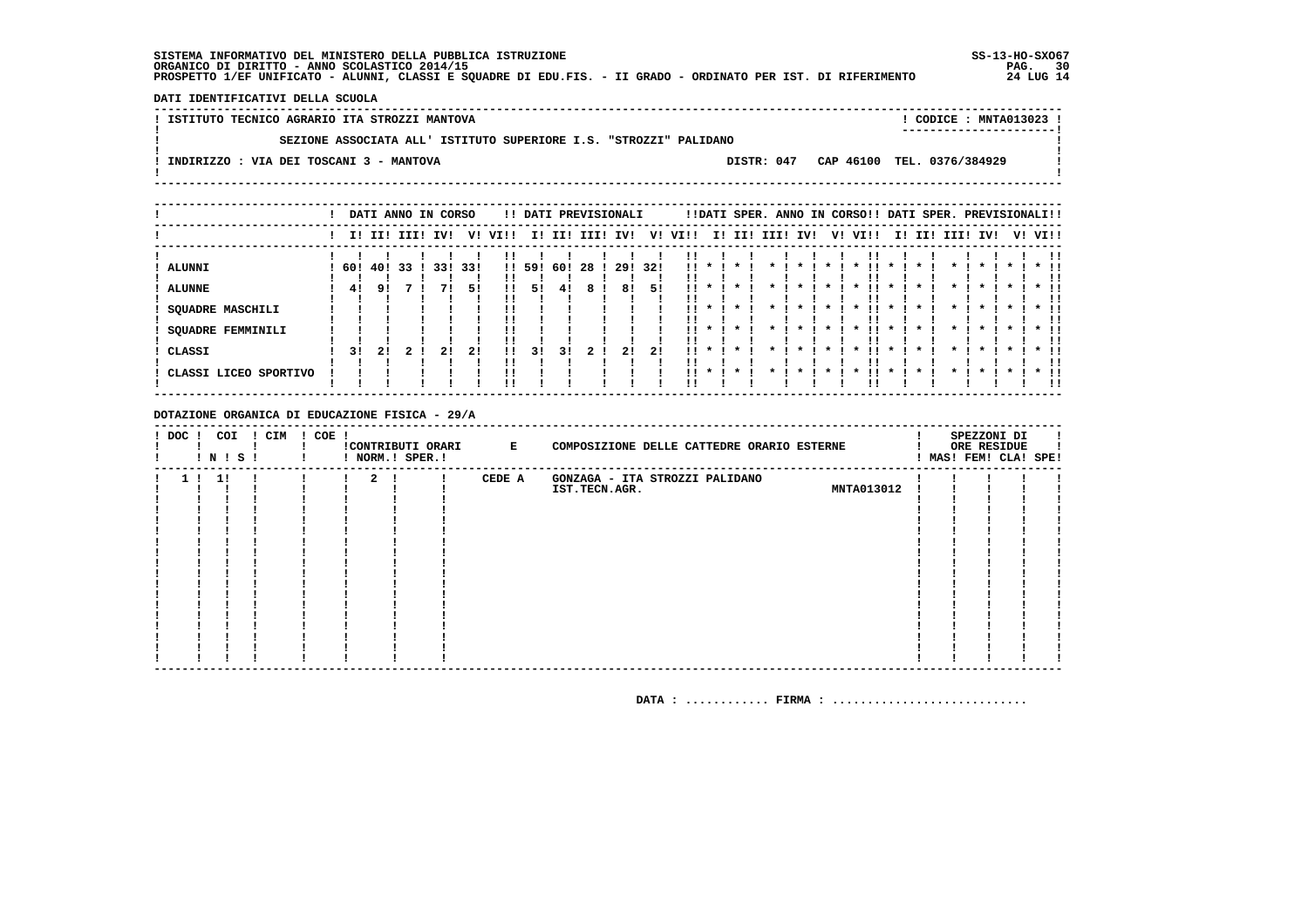SS-13-HO-SX067 PAG. 31<br>24 LUG 14

DATI IDENTIFICATIVI DELLA SCUOLA

|                                          |            | CODICE: MNPC02000G!        |  |
|------------------------------------------|------------|----------------------------|--|
| LICEO CLASSICO LC LIC.CLASS. VIRGILIO MN |            |                            |  |
| INDIRIZZO : VIA ARDIGO 13 - MANTOVA      | DISTR: 047 | CAP 46100 TEL. 0376/320366 |  |
|                                          |            |                            |  |

|                                                                                  |              |    | DATI ANNO IN CORSO |                  |     |                    |                         |     |    | !! DATI PREVISIONALI |     |          |  | !!DATI SPER. ANNO IN CORSO!! DATI SPER. PREVISIONALI!! |  |         |  |             |     |         |
|----------------------------------------------------------------------------------|--------------|----|--------------------|------------------|-----|--------------------|-------------------------|-----|----|----------------------|-----|----------|--|--------------------------------------------------------|--|---------|--|-------------|-----|---------|
|                                                                                  |              |    | I! II! III! IV!    |                  |     | V! VI!!            |                         |     |    | I! II! III! IV!      | V!  | VIII     |  | I! II! III! IV!                                        |  | V! VI!! |  | I! II! III! | IV! | V! VI!! |
| ! ALUNNI<br><b>ALUNNE</b><br><b>SQUADRE MASCHILI</b><br><b>SQUADRE FEMMINILI</b> | !149!136!127 |    | 43! 55! 37 !       | 36! 19!<br>!112! | 85! |                    | !! 40!<br>!!162!148!139 | 44! | 54 | 35!<br>!120!108!     | 34! | !!<br>!! |  |                                                        |  |         |  |             |     |         |
| ! CLASSI<br>! CLASSI LICEO SPORTIVO                                              | 81           | 8! | 6!                 | 71               | 6!  | $\mathbf{H}$<br>!! | 71                      | 8!  | 8  | 6!                   | 71  |          |  |                                                        |  |         |  |             |     |         |

DOTAZIONE ORGANICA DI EDUCAZIONE FISICA - 29/A

| $!$ DOC $!$ | COI   | <b>! N ! S !</b> | ! CIM | ! COE ! | ! NORM.! SPER.! | CONTRIBUTI ORARI E | COMPOSIZIONE DELLE CATTEDRE ORARIO ESTERNE |  |  |  | SPEZZONI DI<br>ORE RESIDUE<br>! MAS! FEM! CLA! SPE! |  |
|-------------|-------|------------------|-------|---------|-----------------|--------------------|--------------------------------------------|--|--|--|-----------------------------------------------------|--|
|             | 4! 4! |                  | -1    |         |                 |                    |                                            |  |  |  |                                                     |  |
|             |       |                  |       |         |                 |                    |                                            |  |  |  |                                                     |  |
|             |       |                  |       |         |                 |                    |                                            |  |  |  |                                                     |  |
|             |       |                  |       |         |                 |                    |                                            |  |  |  |                                                     |  |
|             |       |                  |       |         |                 |                    |                                            |  |  |  |                                                     |  |
|             |       |                  |       |         |                 |                    |                                            |  |  |  |                                                     |  |
|             |       |                  |       |         |                 |                    |                                            |  |  |  |                                                     |  |
|             |       |                  |       |         |                 |                    |                                            |  |  |  |                                                     |  |
|             |       |                  |       |         |                 |                    |                                            |  |  |  |                                                     |  |
|             |       |                  |       |         |                 |                    |                                            |  |  |  |                                                     |  |
|             |       |                  |       |         |                 |                    |                                            |  |  |  |                                                     |  |
|             |       |                  |       |         |                 |                    |                                            |  |  |  |                                                     |  |
|             |       |                  |       |         |                 |                    |                                            |  |  |  |                                                     |  |
|             |       |                  |       |         |                 |                    |                                            |  |  |  |                                                     |  |
|             |       |                  |       |         |                 |                    |                                            |  |  |  |                                                     |  |
|             |       |                  |       |         |                 |                    |                                            |  |  |  |                                                     |  |
|             |       |                  |       |         |                 |                    |                                            |  |  |  |                                                     |  |
|             |       |                  |       |         |                 |                    |                                            |  |  |  |                                                     |  |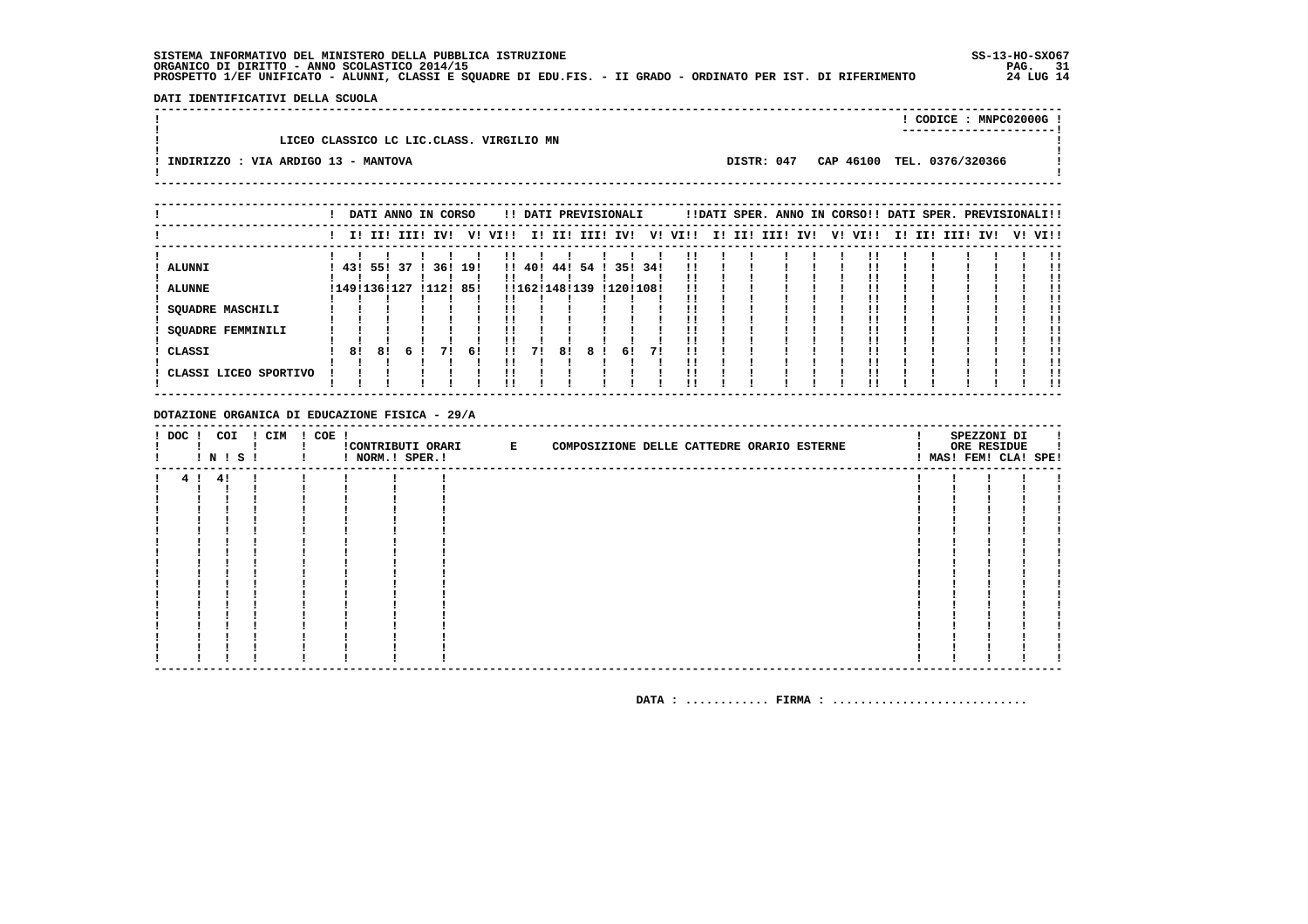SS-13-HO-SX067 PAG. 32<br>24 LUG 14

DATI IDENTIFICATIVI DELLA SCUOLA

|                                   |                                           |  |            |  |                            | CODICE: MNPS010004! |  |
|-----------------------------------|-------------------------------------------|--|------------|--|----------------------------|---------------------|--|
|                                   |                                           |  |            |  |                            |                     |  |
|                                   | LICEO SCIENTIFICO LIC.SCIENT. BELFIORE MN |  |            |  |                            |                     |  |
|                                   |                                           |  |            |  |                            |                     |  |
| INDIRIZZO : VIA TIONE 2 - MANTOVA |                                           |  | DISTR: 047 |  | CAP 46100 TEL. 0376/320759 |                     |  |
|                                   |                                           |  |            |  |                            |                     |  |
|                                   |                                           |  |            |  |                            |                     |  |

|                                                                                       |     |                |          | DATI ANNO IN CORSO |                |              |                           |     | !! DATI PREVISIONALI |                 |     |                |  | !!DATI SPER. ANNO IN CORSO!! DATI SPER. PREVISIONALI!! |  |         |  |                         |  |     |
|---------------------------------------------------------------------------------------|-----|----------------|----------|--------------------|----------------|--------------|---------------------------|-----|----------------------|-----------------|-----|----------------|--|--------------------------------------------------------|--|---------|--|-------------------------|--|-----|
|                                                                                       |     |                |          | I! II! III! IV!    |                | V! VI!!      |                           |     | I! II! III! IV!      |                 |     | V! VI!!        |  | I! II! III! IV!                                        |  | V! VI!! |  | I! II! III! IV! V! VI!! |  |     |
| <b>ALUNNI</b><br><b>ALUNNE</b><br><b>SQUADRE MASCHILI</b><br><b>SQUADRE FEMMINILI</b> | 88! | 85! 72!<br>51! | 87<br>74 | 68!                | 71! 49!<br>76! |              | !!104! 83!<br>$11 \t 721$ | 84! | 68<br>53             | 59! 53!<br>94 ! | 791 | !!<br>!!<br>!! |  |                                                        |  |         |  |                         |  | -11 |
| ! CLASSI                                                                              | 71  | 51             | 61       | 61                 | 6!             | $\mathbf{H}$ | 6!                        | 71  | 51                   | 61              | 6!  | !!             |  |                                                        |  |         |  |                         |  |     |
| ! CLASSI LICEO SPORTIVO                                                               |     |                |          |                    |                |              |                           |     |                      |                 |     |                |  |                                                        |  |         |  |                         |  |     |

DOTAZIONE ORGANICA DI EDUCAZIONE FISICA - 29/A

| $!$ DOC $ $ | COI<br>! N ! S ! | ! CIM | $! COE$ ! |   | ! NORM.! SPER.! | !CONTRIBUTI ORARI E |        | COMPOSIZIONE DELLE CATTEDRE ORARIO ESTERNE |  | SPEZZONI DI<br>ORE RESIDUE | ! MAS! FEM! CLA! SPE! |
|-------------|------------------|-------|-----------|---|-----------------|---------------------|--------|--------------------------------------------|--|----------------------------|-----------------------|
|             | 2!               |       |           | 6 |                 |                     | CEDE A | SUZZARA - LICEO SCIENZE UMANE MANZONI      |  |                            |                       |
|             |                  |       |           |   |                 |                     |        | <b>MNPM00101B</b><br>IST. MAG.             |  |                            |                       |
|             |                  |       |           |   |                 |                     |        |                                            |  |                            |                       |
|             |                  |       |           |   |                 |                     |        |                                            |  |                            |                       |
|             |                  |       |           |   |                 |                     |        |                                            |  |                            |                       |
|             |                  |       |           |   |                 |                     |        |                                            |  |                            |                       |
|             |                  |       |           |   |                 |                     |        |                                            |  |                            |                       |
|             |                  |       |           |   |                 |                     |        |                                            |  |                            |                       |
|             |                  |       |           |   |                 |                     |        |                                            |  |                            |                       |
|             |                  |       |           |   |                 |                     |        |                                            |  |                            |                       |
|             |                  |       |           |   |                 |                     |        |                                            |  |                            |                       |
|             |                  |       |           |   |                 |                     |        |                                            |  |                            |                       |
|             |                  |       |           |   |                 |                     |        |                                            |  |                            |                       |
|             |                  |       |           |   |                 |                     |        |                                            |  |                            |                       |
|             |                  |       |           |   |                 |                     |        |                                            |  |                            |                       |
|             |                  |       |           |   |                 |                     |        |                                            |  |                            |                       |
|             |                  |       |           |   |                 |                     |        |                                            |  |                            |                       |
|             |                  |       |           |   |                 |                     |        |                                            |  |                            |                       |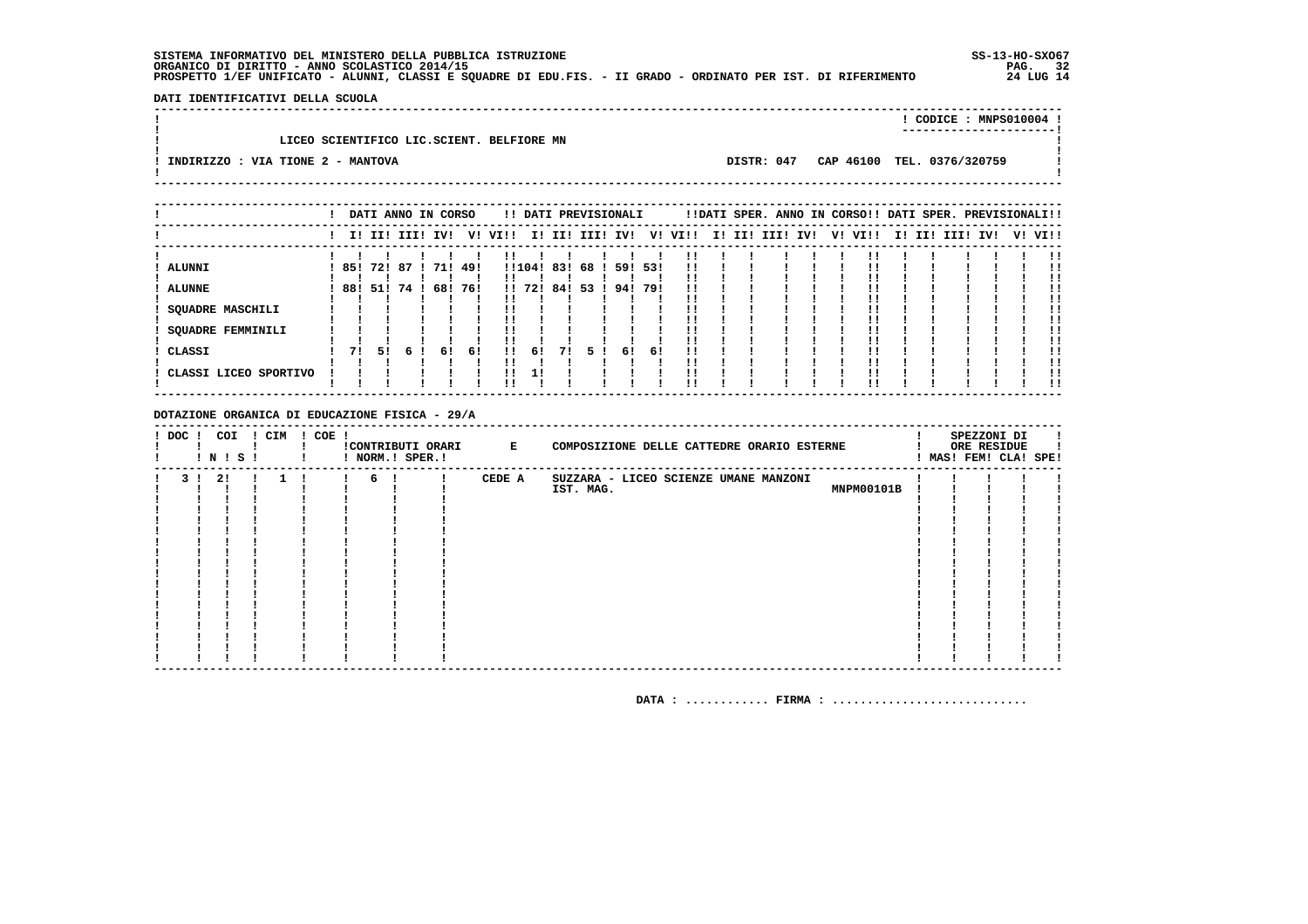DATI IDENTIFICATIVI DELLA SCUOLA

|                                                                        |            | ! CODICE : MNRC01000L !    |  |
|------------------------------------------------------------------------|------------|----------------------------|--|
| IST PROF PER I SERVIZI COMMERCIALI ISTITUTO SUPERIORE BONOMI-MAZZOLARI |            |                            |  |
|                                                                        |            |                            |  |
| ! INDIRIZZO : VIA AMADEI 35 - MANTOVA                                  | DISTR: 047 | CAP 46100 TEL. 0376/323498 |  |
|                                                                        |            |                            |  |
|                                                                        |            |                            |  |

|                                      |     |    | DATI ANNO IN CORSO         |           |         |    |              |        |                      | !! DATI PREVISIONALI |            |            |          |  | !!DATI SPER. ANNO IN CORSO!! DATI SPER. PREVISIONALI!! |  |         |  |             |     |         |
|--------------------------------------|-----|----|----------------------------|-----------|---------|----|--------------|--------|----------------------|----------------------|------------|------------|----------|--|--------------------------------------------------------|--|---------|--|-------------|-----|---------|
|                                      |     |    | I! II! III! IV!            |           |         |    | V! VI!!      |        |                      | I! II! III! IV!      |            |            | V! VI!!  |  | I! II! III! IV!                                        |  | V! VI!! |  | I! II! III! | IV! | V! VI!! |
| ALUNNI<br>! ALUNNE                   |     |    | 89! 63! 38<br>!152!114!106 | !102! 86! | 43! 35! |    |              | !! 84! | 73!<br>!!110!138!107 | 55 !                 | 39!<br>85! | 42!<br>87! | !!<br>!! |  |                                                        |  |         |  |             |     |         |
| <b>SQUADRE MASCHILI</b>              |     |    |                            |           |         |    |              |        |                      |                      |            |            |          |  |                                                        |  |         |  |             |     |         |
| <b>SQUADRE FEMMINILI</b><br>! CLASSI | 10! | 81 |                            |           | 81      | 51 | $\mathbf{H}$ | 81     | 10!                  | 81                   | 71         | 81         |          |  |                                                        |  |         |  |             |     |         |
| ! CLASSI LICEO SPORTIVO              |     |    |                            |           |         |    | !!<br>''     |        |                      |                      |            |            | ''       |  |                                                        |  |         |  |             |     | !!      |

DOTAZIONE ORGANICA DI EDUCAZIONE FISICA - 29/A

| ! DOC ! COI | $!$ N $!$ S $!$ | ! CIM | ! COE ! | ! NORM.! SPER.! | !CONTRIBUTI ORARI E | COMPOSIZIONE DELLE CATTEDRE ORARIO ESTERNE |  | SPEZZONI DI<br>ORE RESIDUE | ! MAS! FEM! CLA! SPE! |
|-------------|-----------------|-------|---------|-----------------|---------------------|--------------------------------------------|--|----------------------------|-----------------------|
|             | 4! 4!           |       |         |                 |                     |                                            |  | 1101                       |                       |
|             |                 |       |         |                 |                     |                                            |  |                            |                       |
|             |                 |       |         |                 |                     |                                            |  |                            |                       |
|             |                 |       |         |                 |                     |                                            |  |                            |                       |
|             |                 |       |         |                 |                     |                                            |  |                            |                       |
|             |                 |       |         |                 |                     |                                            |  |                            |                       |
|             |                 |       |         |                 |                     |                                            |  |                            |                       |
|             |                 |       |         |                 |                     |                                            |  |                            |                       |
|             |                 |       |         |                 |                     |                                            |  |                            |                       |
|             |                 |       |         |                 |                     |                                            |  |                            |                       |
|             |                 |       |         |                 |                     |                                            |  |                            |                       |
|             |                 |       |         |                 |                     |                                            |  |                            |                       |
|             |                 |       |         |                 |                     |                                            |  |                            |                       |
|             |                 |       |         |                 |                     |                                            |  |                            |                       |
|             |                 |       |         |                 |                     |                                            |  |                            |                       |
|             |                 |       |         |                 |                     |                                            |  |                            |                       |
|             |                 |       |         |                 |                     |                                            |  |                            |                       |
|             |                 |       |         |                 |                     |                                            |  |                            |                       |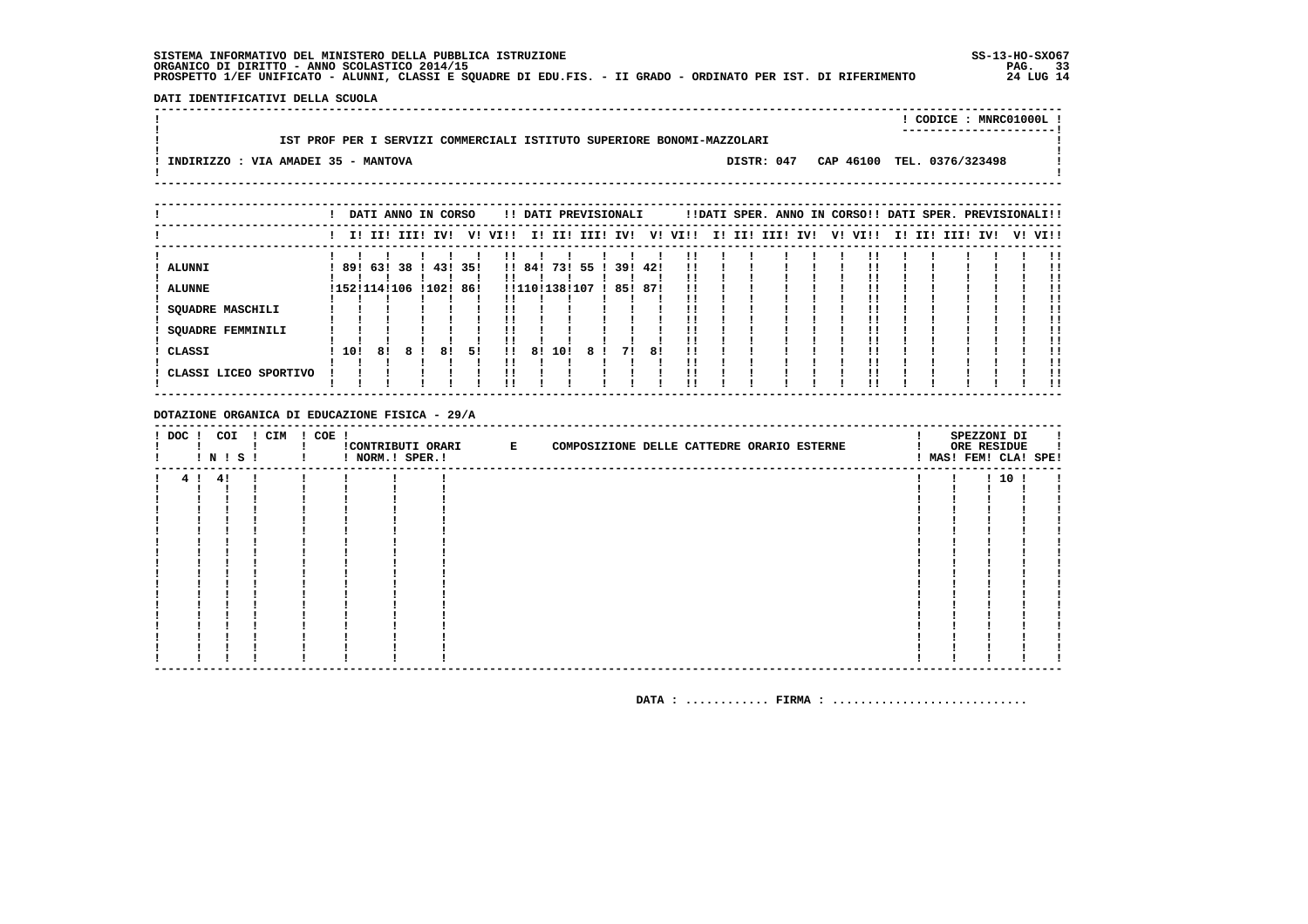SS-13-HO-SX067  $PAG.$  34<br>24 LUG 14

DATI IDENTIFICATIVI DELLA SCUOLA

|                                                     |  | ! CODICE : MNSL010001 !               |  |
|-----------------------------------------------------|--|---------------------------------------|--|
| LICEO ARTISTICO LICEO ARTISTICO "G. ROMANO" MANTOVA |  |                                       |  |
| ! INDIRIZZO : VIA TRIESTE, 48 - MANTOVA             |  | DISTR: 047 CAP 46100 TEL. 0376/323389 |  |
|                                                     |  |                                       |  |
|                                                     |  |                                       |  |

|                          |  | DATI ANNO IN CORSO |  |         |       |     | !! DATI PREVISIONALI |         |    |                         |  | !!DATI SPER. ANNO IN CORSO!! DATI SPER. PREVISIONALI!! |  |         |  |                 |         |    |
|--------------------------|--|--------------------|--|---------|-------|-----|----------------------|---------|----|-------------------------|--|--------------------------------------------------------|--|---------|--|-----------------|---------|----|
|                          |  | I! II! III! IV!    |  | V! VI!! |       |     |                      |         |    | I! II! III! IV! V! VI!! |  | I! II! III! IV!                                        |  | V! VI!! |  | I! II! III! IV! | V! VI!! |    |
|                          |  |                    |  |         |       |     |                      |         |    |                         |  |                                                        |  |         |  |                 |         | !! |
| <b>ALUNNI</b>            |  |                    |  |         | 11271 | 35! | 20 1 35 1 20 1       |         |    | 11                      |  |                                                        |  |         |  |                 |         |    |
| <b>ALUNNE</b>            |  |                    |  | . .     | 54!   | 60! | 66                   | 67! 57! |    | 11                      |  |                                                        |  |         |  |                 |         |    |
| <b>SQUADRE MASCHILI</b>  |  |                    |  |         |       |     |                      |         |    |                         |  |                                                        |  |         |  |                 |         |    |
| <b>SQUADRE FEMMINILI</b> |  |                    |  |         |       |     |                      |         |    |                         |  |                                                        |  |         |  |                 |         |    |
|                          |  |                    |  |         |       |     |                      |         |    |                         |  |                                                        |  |         |  |                 |         |    |
| CLASSI                   |  |                    |  | !!      | 31    | 41  | -4                   | 51      | 51 |                         |  |                                                        |  |         |  |                 |         |    |
| CLASSI LICEO SPORTIVO    |  |                    |  |         |       |     |                      |         |    |                         |  |                                                        |  |         |  |                 |         |    |
|                          |  |                    |  |         |       |     |                      |         |    |                         |  |                                                        |  |         |  |                 |         |    |

DOTAZIONE ORGANICA DI EDUCAZIONE FISICA - 29/A

| $!$ DOC $!$ | COI     | 1 N 1 S 1 | ! CIM | ! COE ! | ! NORM.! SPER.! | CONTRIBUTI ORARI E | COMPOSIZIONE DELLE CATTEDRE ORARIO ESTERNE |  |  |  | SPEZZONI DI<br>ORE RESIDUE<br>! MAS! FEM! CLA! SPE! |  |
|-------------|---------|-----------|-------|---------|-----------------|--------------------|--------------------------------------------|--|--|--|-----------------------------------------------------|--|
|             | 2 ! 2 ! |           | -1    |         |                 |                    |                                            |  |  |  |                                                     |  |
|             |         |           |       |         |                 |                    |                                            |  |  |  |                                                     |  |
|             |         |           |       |         |                 |                    |                                            |  |  |  |                                                     |  |
|             |         |           |       |         |                 |                    |                                            |  |  |  |                                                     |  |
|             |         |           |       |         |                 |                    |                                            |  |  |  |                                                     |  |
|             |         |           |       |         |                 |                    |                                            |  |  |  |                                                     |  |
|             |         |           |       |         |                 |                    |                                            |  |  |  |                                                     |  |
|             |         |           |       |         |                 |                    |                                            |  |  |  |                                                     |  |
|             |         |           |       |         |                 |                    |                                            |  |  |  |                                                     |  |
|             |         |           |       |         |                 |                    |                                            |  |  |  |                                                     |  |
|             |         |           |       |         |                 |                    |                                            |  |  |  |                                                     |  |
|             |         |           |       |         |                 |                    |                                            |  |  |  |                                                     |  |
|             |         |           |       |         |                 |                    |                                            |  |  |  |                                                     |  |
|             |         |           |       |         |                 |                    |                                            |  |  |  |                                                     |  |
|             |         |           |       |         |                 |                    |                                            |  |  |  |                                                     |  |
|             |         |           |       |         |                 |                    |                                            |  |  |  |                                                     |  |
|             |         |           |       |         |                 |                    |                                            |  |  |  |                                                     |  |
|             |         |           |       |         |                 |                    |                                            |  |  |  |                                                     |  |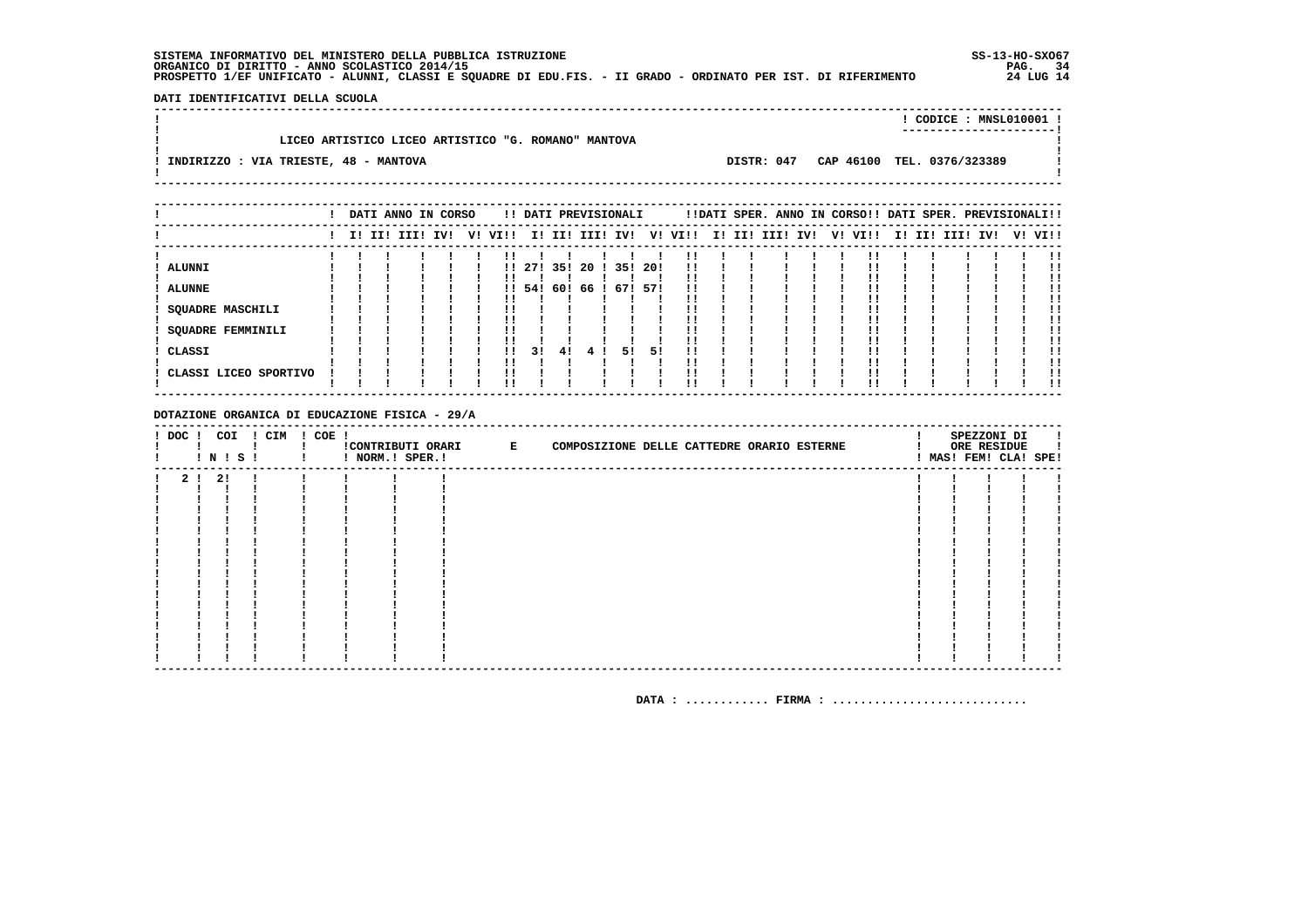DATI IDENTIFICATIVI DELLA SCUOLA

| ! LICEO ARTISTICO LICEO ARTISTICO "A. DAL PRATO"                         |  | CODICE: MNSL010012 !                  |
|--------------------------------------------------------------------------|--|---------------------------------------|
| SEZIONE ASSOCIATA AL LICEO ARTISTICO LICEO ARTISTICO "G. ROMANO" MANTOVA |  |                                       |
| ! INDIRIZZO : VIA ROMA, 2 - GUIDIZZOLO                                   |  | DISTR: 046 CAP 46040 TEL. 0376/819023 |
|                                                                          |  |                                       |

|                             |  | DATI ANNO IN CORSO |     |              |       |     | !! DATI PREVISIONALI |     |     |         |  |                 |  | !!DATI SPER. ANNO IN CORSO!! DATI SPER. PREVISIONALI!! |  |                 |  |         |
|-----------------------------|--|--------------------|-----|--------------|-------|-----|----------------------|-----|-----|---------|--|-----------------|--|--------------------------------------------------------|--|-----------------|--|---------|
|                             |  | I! II! III!        | IV! | V! VI!!      |       |     | I! II! III! IV!      |     |     | V! VI!! |  | I! II! III! IV! |  | V! VI!!                                                |  | I! II! III! IV! |  | V! VI!! |
| ALUNNI                      |  |                    |     |              | 1!45! | 64! | 67 !                 | 571 | 48! |         |  |                 |  |                                                        |  |                 |  |         |
| <b>ALUNNE</b>               |  |                    |     | $\mathbf{H}$ | 30!   | 46! | 50                   | 43! | 37! | !!      |  |                 |  |                                                        |  |                 |  |         |
| SQUADRE MASCHILI            |  |                    |     |              |       |     |                      |     |     |         |  |                 |  |                                                        |  |                 |  |         |
| SQUADRE FEMMINILI<br>CLASSI |  |                    |     | $\mathbf{H}$ | 21    | 31  | 31                   | 31  | 31  |         |  |                 |  |                                                        |  |                 |  |         |
| CLASSI LICEO SPORTIVO       |  |                    |     |              |       |     |                      |     |     |         |  |                 |  |                                                        |  |                 |  |         |
|                             |  |                    |     | ' '          |       |     |                      |     |     |         |  |                 |  |                                                        |  |                 |  | !!      |

DOTAZIONE ORGANICA DI EDUCAZIONE FISICA - 29/A

| ! DOC ! COI | <b>!N!S!</b> | ! CIM | $! COE$ ! | ! NORM.! SPER.! | !CONTRIBUTI ORARI E | COMPOSIZIONE DELLE CATTEDRE ORARIO ESTERNE |  |  |  | SPEZZONI DI<br>ORE RESIDUE<br>! MAS! FEM! CLA! SPE! |  |
|-------------|--------------|-------|-----------|-----------------|---------------------|--------------------------------------------|--|--|--|-----------------------------------------------------|--|
|             | 1!1!         |       |           |                 |                     |                                            |  |  |  | 1101                                                |  |
|             |              |       |           |                 |                     |                                            |  |  |  |                                                     |  |
|             |              |       |           |                 |                     |                                            |  |  |  |                                                     |  |
|             |              |       |           |                 |                     |                                            |  |  |  |                                                     |  |
|             |              |       |           |                 |                     |                                            |  |  |  |                                                     |  |
|             |              |       |           |                 |                     |                                            |  |  |  |                                                     |  |
|             |              |       |           |                 |                     |                                            |  |  |  |                                                     |  |
|             |              |       |           |                 |                     |                                            |  |  |  |                                                     |  |
|             |              |       |           |                 |                     |                                            |  |  |  |                                                     |  |
|             |              |       |           |                 |                     |                                            |  |  |  |                                                     |  |
|             |              |       |           |                 |                     |                                            |  |  |  |                                                     |  |
|             |              |       |           |                 |                     |                                            |  |  |  |                                                     |  |
|             |              |       |           |                 |                     |                                            |  |  |  |                                                     |  |
|             |              |       |           |                 |                     |                                            |  |  |  |                                                     |  |
|             |              |       |           |                 |                     |                                            |  |  |  |                                                     |  |
|             |              |       |           |                 |                     |                                            |  |  |  |                                                     |  |
|             |              |       |           |                 |                     |                                            |  |  |  |                                                     |  |
|             |              |       |           |                 |                     |                                            |  |  |  |                                                     |  |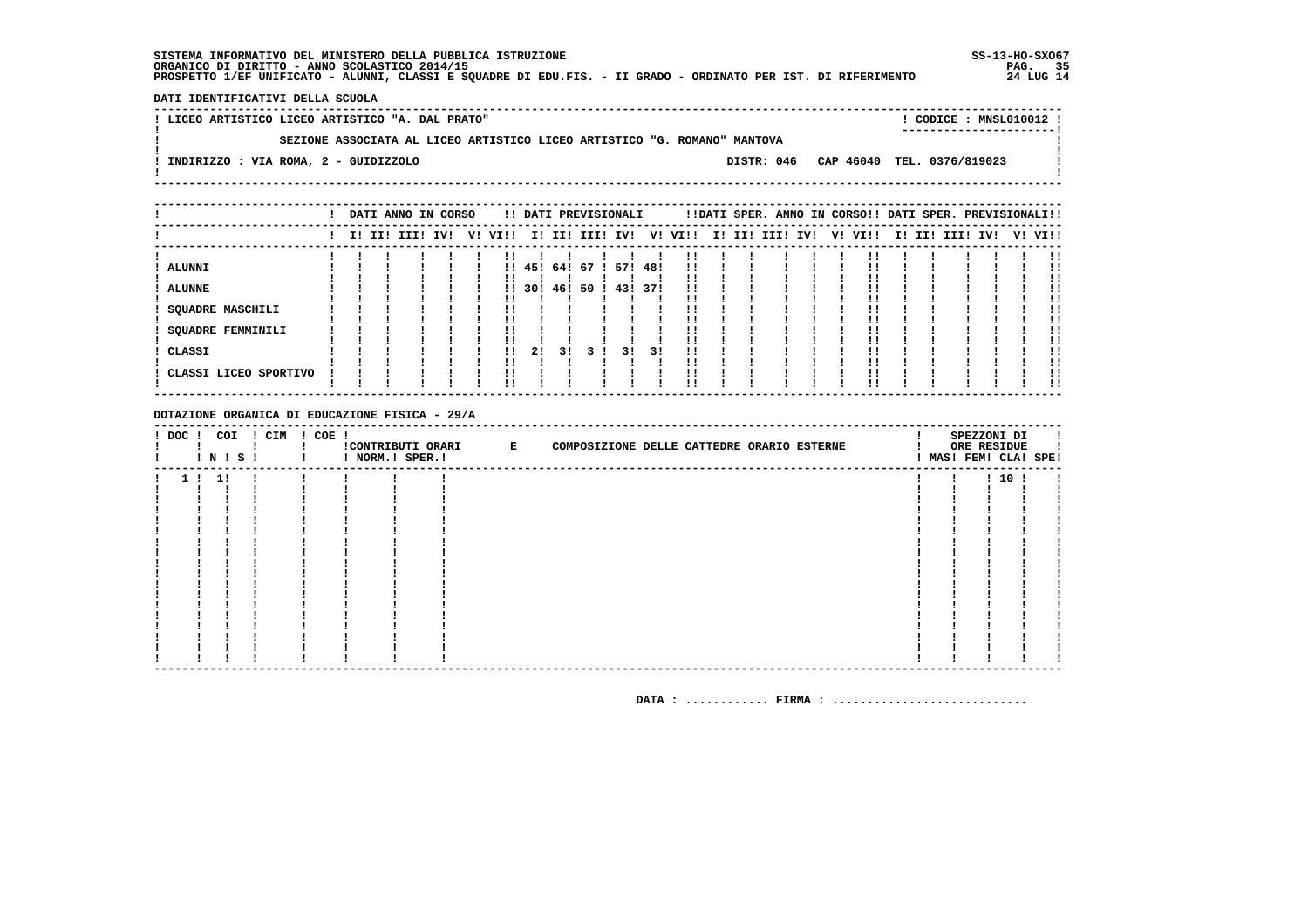SS-13-HO-SX067 PAG. 36<br>24 LUG 14

DATI IDENTIFICATIVI DELLA SCUOLA

|                                                    |            | CODICE: MNST01000A!        |  |
|----------------------------------------------------|------------|----------------------------|--|
|                                                    |            |                            |  |
| CONSERVATORIO DI MUSICA CONSERV. CAMPIANI' MANTOVA |            |                            |  |
|                                                    |            |                            |  |
| ! INDIRIZZO : PIAZZA DANTE 1 - MANTOVA             | DISTR: 047 | CAP 46100 TEL. 0376/324636 |  |
|                                                    |            |                            |  |
|                                                    |            |                            |  |
|                                                    |            |                            |  |

|                                      |  | DATI ANNO IN CORSO |     |    |          |     |     | !! DATI PREVISIONALI |     |    |            |                 |         |              |   | !!DATI SPER. ANNO IN CORSO!! DATI SPER. PREVISIONALI!! |              |                     |                                    |              |                                   |         |                             |
|--------------------------------------|--|--------------------|-----|----|----------|-----|-----|----------------------|-----|----|------------|-----------------|---------|--------------|---|--------------------------------------------------------|--------------|---------------------|------------------------------------|--------------|-----------------------------------|---------|-----------------------------|
|                                      |  | I! II! III!        | IVI | V! | VIII     | II. | III | III!                 | IV! | V! | VIII       |                 | I! II!  | III! IV!     |   | V! VI!!                                                |              | I! II!              | III!                               | IV!          |                                   | V! VI!! |                             |
| ALUNNI                               |  |                    |     |    | !!       |     |     |                      |     |    |            |                 |         |              |   |                                                        |              |                     |                                    |              |                                   |         |                             |
| <b>ALUNNE</b>                        |  |                    |     |    | !!       |     |     |                      |     |    |            |                 |         |              |   |                                                        |              |                     |                                    |              |                                   |         |                             |
| <b>SQUADRE MASCHILI</b>              |  |                    |     |    |          |     |     |                      |     |    |            | $\cdot$ $\cdot$ | $\star$ |              | * | $\cdot$                                                |              |                     |                                    | $\star$      |                                   |         |                             |
| <b>SQUADRE FEMMINILI</b><br>! CLASSI |  |                    |     |    | !!       |     |     |                      |     |    | 11.<br>. . | $\mathbf{x}$    |         | $\mathbf{x}$ |   | !!<br>,,                                               | $\mathbf{x}$ | $\boldsymbol{\ast}$ | $\mathbf{x}$<br>$\boldsymbol{\pi}$ | $\mathbf{r}$ | $\mathbf{\ast}$ .<br>$\mathbf{x}$ |         | $\star$ 11                  |
| ! CLASSI LICEO SPORTIVO              |  |                    |     |    | !!<br>!! |     |     |                      |     |    | 11.        | $\cdot$         |         |              |   |                                                        |              |                     |                                    |              |                                   |         | $\star$ 11<br>. .<br>$*$ 11 |
|                                      |  |                    |     |    |          |     |     |                      |     |    |            |                 |         |              |   |                                                        |              |                     |                                    |              |                                   |         | -11                         |

DOTAZIONE ORGANICA DI EDUCAZIONE FISICA - 29/A

| $!$ DOC $!$ | COI<br><b>!N!S!</b> | ! CIM | ! COE ! | ! NORM.! SPER.! | !CONTRIBUTI ORARI E | COMPOSIZIONE DELLE CATTEDRE ORARIO ESTERNE |  |  |  | SPEZZONI DI<br>ORE RESIDUE<br>! MAS! FEM! CLA! SPE! |  |
|-------------|---------------------|-------|---------|-----------------|---------------------|--------------------------------------------|--|--|--|-----------------------------------------------------|--|
|             |                     |       |         |                 |                     |                                            |  |  |  |                                                     |  |
|             |                     |       |         |                 |                     |                                            |  |  |  |                                                     |  |
|             |                     |       |         |                 |                     |                                            |  |  |  |                                                     |  |
|             |                     |       |         |                 |                     |                                            |  |  |  |                                                     |  |
|             |                     |       |         |                 |                     |                                            |  |  |  |                                                     |  |
|             |                     |       |         |                 |                     |                                            |  |  |  |                                                     |  |
|             |                     |       |         |                 |                     |                                            |  |  |  |                                                     |  |
|             |                     |       |         |                 |                     |                                            |  |  |  |                                                     |  |
|             |                     |       |         |                 |                     |                                            |  |  |  |                                                     |  |
|             |                     |       |         |                 |                     |                                            |  |  |  |                                                     |  |
|             |                     |       |         |                 |                     |                                            |  |  |  |                                                     |  |
|             |                     |       |         |                 |                     |                                            |  |  |  |                                                     |  |
|             |                     |       |         |                 |                     |                                            |  |  |  |                                                     |  |
|             |                     |       |         |                 |                     |                                            |  |  |  |                                                     |  |
|             |                     |       |         |                 |                     |                                            |  |  |  |                                                     |  |
|             |                     |       |         |                 |                     |                                            |  |  |  |                                                     |  |
|             |                     |       |         |                 |                     |                                            |  |  |  |                                                     |  |
|             |                     |       |         |                 |                     |                                            |  |  |  |                                                     |  |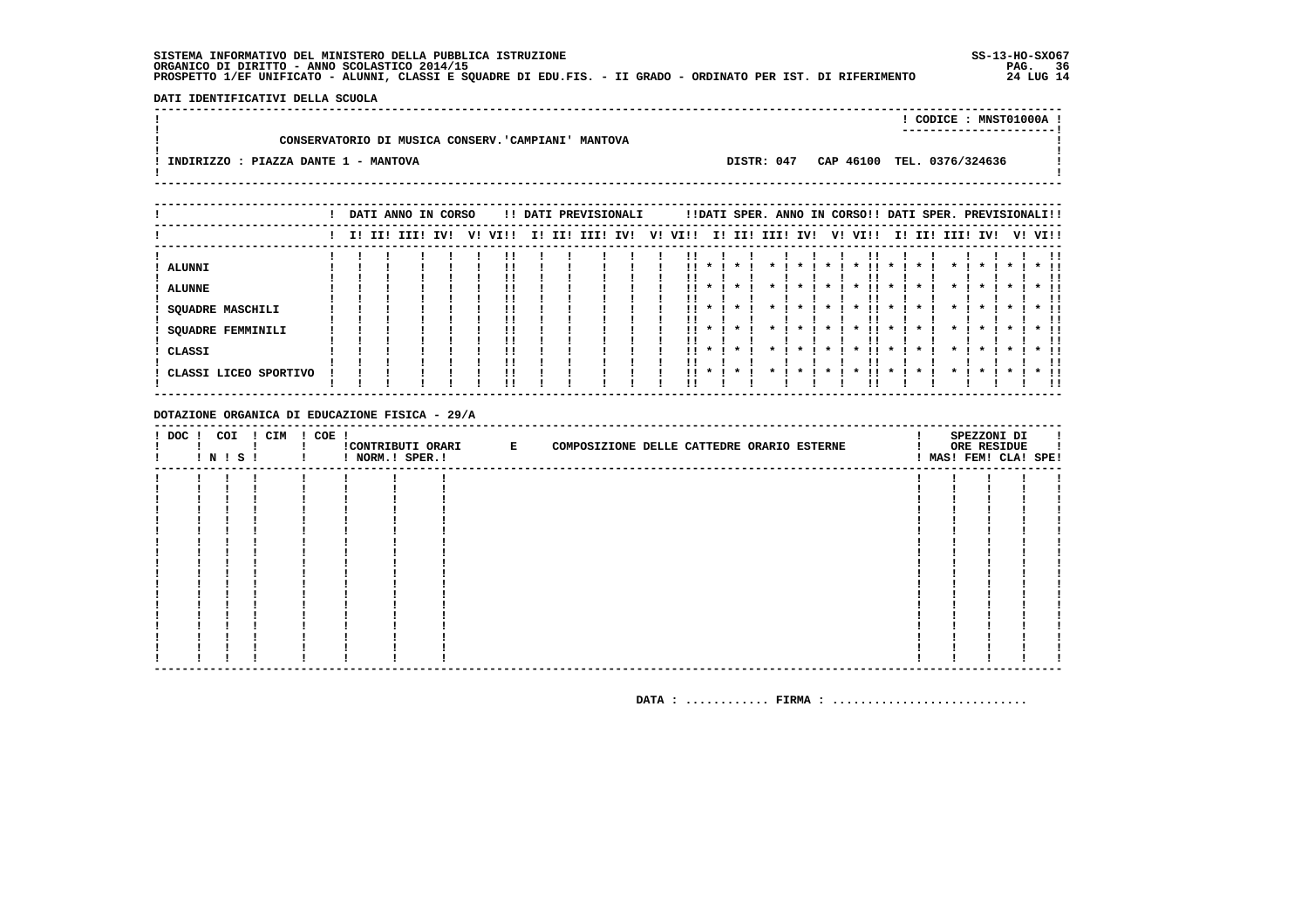SS-13-HO-SX067  $PAG.$  37<br>24 LUG 14

DATI IDENTIFICATIVI DELLA SCUOLA

|                                                           |  | $!$ CODICE : MNTD01000X $!$<br>---------------------- |  |
|-----------------------------------------------------------|--|-------------------------------------------------------|--|
| ISTITUTO TECNICO COMMERCIALE I.T.E.S. "ALBERTO PITENTINO" |  |                                                       |  |
| ! INDIRIZZO : VIA TASSO 5 - MANTOVA                       |  | DISTR: 047 CAP 46100 TEL. 0376/321569                 |  |
|                                                           |  |                                                       |  |

|                          |     |     | DATI ANNO IN CORSO |     |      |      |        |     | !! DATI PREVISIONALI |     |     |      |                    |              |              |           | !!DATI SPER. ANNO IN CORSO!! DATI SPER. PREVISIONALI!! |              |        |             |              |         |         |              |
|--------------------------|-----|-----|--------------------|-----|------|------|--------|-----|----------------------|-----|-----|------|--------------------|--------------|--------------|-----------|--------------------------------------------------------|--------------|--------|-------------|--------------|---------|---------|--------------|
|                          |     |     | I! II! III! IV!    |     | V!   | VI!! |        |     | I! II! III! IV!      |     | V!  | VI!! |                    | I! II!       | III! IV!     |           | V! VI!!                                                |              | I! II! | IIII        | IV!          |         | V! VI!! |              |
| ! ALUNNI                 | 42! | 571 | -41                | 32! | 39!  |      | 1!64!  | 42! | 55                   | 371 | 31! | . .  | $\boldsymbol{\pi}$ | $\cdot$      |              |           |                                                        |              |        |             |              |         |         |              |
| <b>ALUNNE</b>            | 62! | 78! | 66                 | 62! | -531 |      | !! 71! | 571 | -67                  | 60! | 59! | !!   |                    |              |              |           |                                                        |              |        |             |              |         |         |              |
| <b>SQUADRE MASCHILI</b>  |     |     |                    |     |      |      |        |     |                      |     |     |      |                    |              |              |           |                                                        |              |        |             |              |         |         |              |
| <b>SQUADRE FEMMINILI</b> |     |     |                    |     |      |      |        |     |                      |     |     |      | $\mathbf{x}$       | $\cdot$      | $\mathbf{x}$ | $\star$ I | <br>$\cdot$                                            | $\mathbf{x}$ |        | $\mathbf x$ | $\mathbf{x}$ | $\cdot$ |         | $*$ !!       |
| ! CLASSI                 | 41  | 51  |                    | 51  | 51   | 11   | 51     | 41  |                      | 4!  | 51  | . .  | $\boldsymbol{\pi}$ | $\mathbf{x}$ |              |           | $\boldsymbol{\ast}$                                    |              |        |             | $\mathbf{x}$ |         |         | $*$ !!<br>   |
| ! CLASSI LICEO SPORTIVO  |     |     |                    |     |      |      |        |     |                      |     |     | . .  | $\star$            | $\star$      |              |           |                                                        |              |        |             |              |         |         | $*$ 11<br>11 |

DOTAZIONE ORGANICA DI EDUCAZIONE FISICA - 29/A

| $!$ DOC | ! N ! S ! | COI | ! CIM | ! COE ! |     |      | ! NORM.! SPER.! | !CONTRIBUTI ORARI E | COMPOSIZIONE DELLE CATTEDRE ORARIO ESTERNE |                   |  | SPEZZONI DI<br>ORE RESIDUE<br>! MAS! FEM! CLA! SPE! |  |
|---------|-----------|-----|-------|---------|-----|------|-----------------|---------------------|--------------------------------------------|-------------------|--|-----------------------------------------------------|--|
| 3       | 2!        |     |       |         | 1 ! | 10 ! |                 |                     | COMPLETA CON MANTOVA - ITT CARLO D ARCO MN |                   |  |                                                     |  |
|         |           |     |       |         |     |      |                 |                     | IST.TEC.GEOMETRI                           | <b>MNTL009017</b> |  |                                                     |  |
|         |           |     |       |         |     |      |                 |                     |                                            |                   |  |                                                     |  |
|         |           |     |       |         |     |      |                 |                     |                                            |                   |  |                                                     |  |
|         |           |     |       |         |     |      |                 |                     |                                            |                   |  |                                                     |  |
|         |           |     |       |         |     |      |                 |                     |                                            |                   |  |                                                     |  |
|         |           |     |       |         |     |      |                 |                     |                                            |                   |  |                                                     |  |
|         |           |     |       |         |     |      |                 |                     |                                            |                   |  |                                                     |  |
|         |           |     |       |         |     |      |                 |                     |                                            |                   |  |                                                     |  |
|         |           |     |       |         |     |      |                 |                     |                                            |                   |  |                                                     |  |
|         |           |     |       |         |     |      |                 |                     |                                            |                   |  |                                                     |  |
|         |           |     |       |         |     |      |                 |                     |                                            |                   |  |                                                     |  |
|         |           |     |       |         |     |      |                 |                     |                                            |                   |  |                                                     |  |
|         |           |     |       |         |     |      |                 |                     |                                            |                   |  |                                                     |  |
|         |           |     |       |         |     |      |                 |                     |                                            |                   |  |                                                     |  |
|         |           |     |       |         |     |      |                 |                     |                                            |                   |  |                                                     |  |
|         |           |     |       |         |     |      |                 |                     |                                            |                   |  |                                                     |  |
|         |           |     |       |         |     |      |                 |                     |                                            |                   |  |                                                     |  |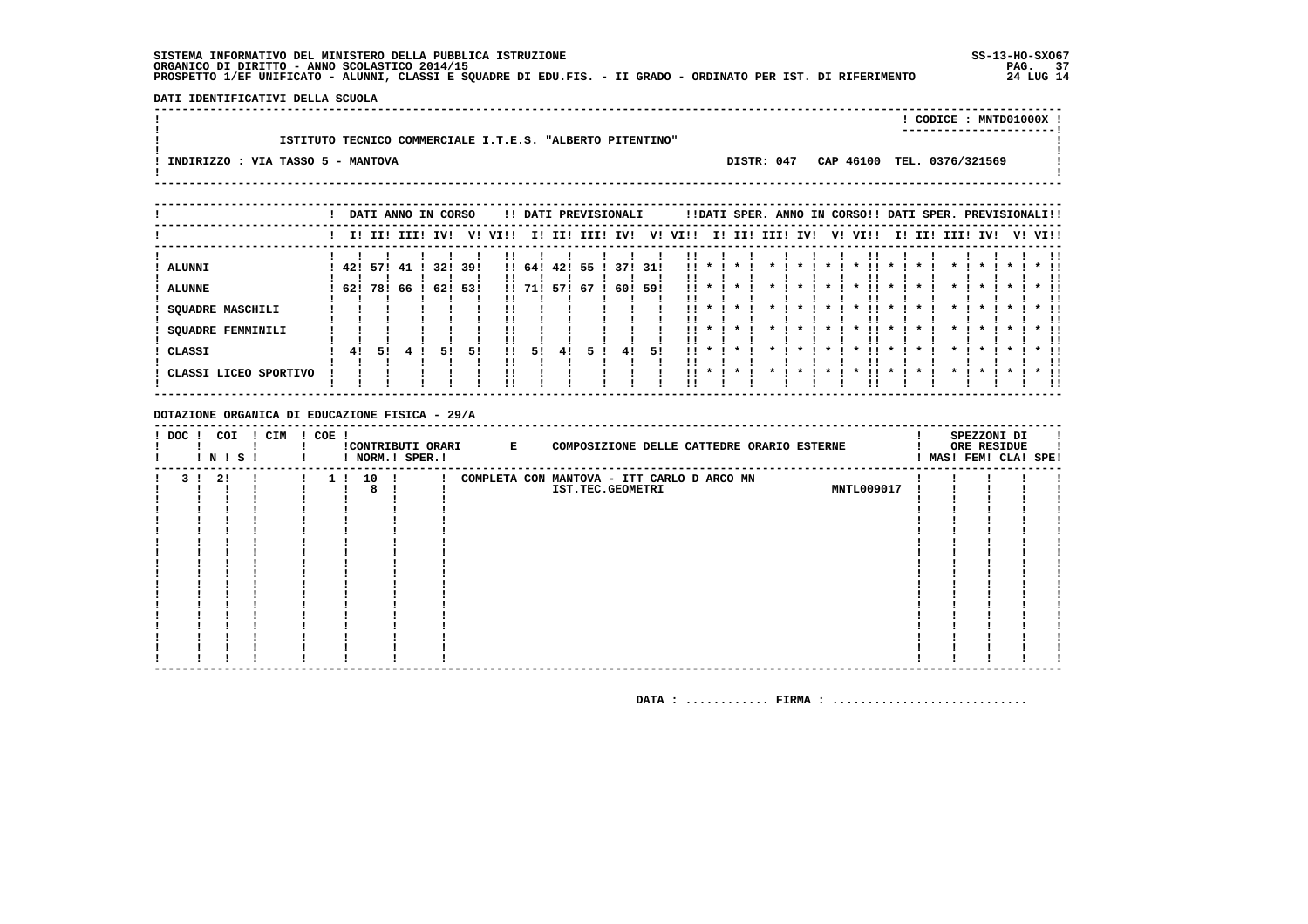SS-13-HO-SX067 PAG. 38  $24$  LUG 14

DATI IDENTIFICATIVI DELLA SCUOLA

! ISTITUTO TECNICO COMMERCIALE I.T.E.S. SERALE (CORSO SIRIO) ! CODICE: MNTD01052B!  $\mathbf{I}$ CORSO SERALE DELL' ISTITUTO TECNICO COMMERCIALE I.T.E.S. "ALBERTO PITENTINO"  $\mathbf{I}$ - 1  $\mathbf{I}$ -: INDIRIZZO : VIA TASSO 5 - MANTOVA DISTR: 047 CAP 46100 TEL. 0376/321569  $\sim$  1.  $\mathbf{I}$  $\mathbf{I}$ 

|                                                      |  | DATI ANNO IN CORSO |     |    |      |    |     | !! DATI PREVISIONALI |     |    |             |                         |                    |      |                    |         | !!DATI SPER. ANNO IN CORSO!! DATI SPER. PREVISIONALI!! |                    |     |                    |         |              |         |                                              |
|------------------------------------------------------|--|--------------------|-----|----|------|----|-----|----------------------|-----|----|-------------|-------------------------|--------------------|------|--------------------|---------|--------------------------------------------------------|--------------------|-----|--------------------|---------|--------------|---------|----------------------------------------------|
|                                                      |  | I! II! III!        | IV! | V! | VIII | ΙI | II! | III!                 | IV! | V! | VI!!        | II.                     | TLI                | III! | IV!                | V!      | VI!!                                                   | II.                | II! | III!               | IV!     |              | V! VI!! |                                              |
| <b>ALUNNI</b><br><b>ALUNNE</b><br>SQUADRE MASCHILI   |  |                    |     |    |      |    |     |                      |     |    |             |                         |                    |      |                    |         |                                                        |                    |     |                    |         |              |         |                                              |
| SQUADRE FEMMINILI<br>CLASSI<br>CLASSI LICEO SPORTIVO |  |                    |     |    |      |    |     |                      |     |    | <br>. .<br> | $\mathbf{r}$<br>$\cdot$ | $\cdot$<br>$\cdot$ |      | $\boldsymbol{\pi}$ | $\star$ | !!<br>$\boldsymbol{\pi}$<br>$\boldsymbol{\ast}$        | $\boldsymbol{\pi}$ |     | $\boldsymbol{\pi}$ | $\star$ | $\mathbf{x}$ |         | $*$ !!<br>!!<br>$*$ !!<br>!!<br>$*$ 11<br>11 |

DOTAZIONE ORGANICA DI EDUCAZIONE FISICA - 29/A

| ! DOC ! COI |  | ! CIM ! COE !<br><b>! N ! S !</b> | $!$ $!$ $!$ $NORM$ . $!$ $SPER$ . $!$ | !CONTRIBUTI ORARI E | COMPOSIZIONE DELLE CATTEDRE ORARIO ESTERNE |  | SPEZZONI DI<br>ORE RESIDUE<br>! MAS! FEM! CLA! SPE! |  |
|-------------|--|-----------------------------------|---------------------------------------|---------------------|--------------------------------------------|--|-----------------------------------------------------|--|
|             |  |                                   |                                       |                     |                                            |  |                                                     |  |
|             |  |                                   |                                       |                     |                                            |  |                                                     |  |
|             |  |                                   |                                       |                     |                                            |  |                                                     |  |
|             |  |                                   |                                       |                     |                                            |  |                                                     |  |
|             |  |                                   |                                       |                     |                                            |  |                                                     |  |
|             |  |                                   |                                       |                     |                                            |  |                                                     |  |
|             |  |                                   |                                       |                     |                                            |  |                                                     |  |
|             |  |                                   |                                       |                     |                                            |  |                                                     |  |
|             |  |                                   |                                       |                     |                                            |  |                                                     |  |
|             |  |                                   |                                       |                     |                                            |  |                                                     |  |
|             |  |                                   |                                       |                     |                                            |  |                                                     |  |
|             |  |                                   |                                       |                     |                                            |  |                                                     |  |
|             |  |                                   |                                       |                     |                                            |  |                                                     |  |
|             |  |                                   |                                       |                     |                                            |  |                                                     |  |
|             |  |                                   |                                       |                     |                                            |  |                                                     |  |
|             |  |                                   |                                       |                     |                                            |  |                                                     |  |
|             |  |                                   |                                       |                     |                                            |  |                                                     |  |
|             |  |                                   |                                       |                     |                                            |  |                                                     |  |